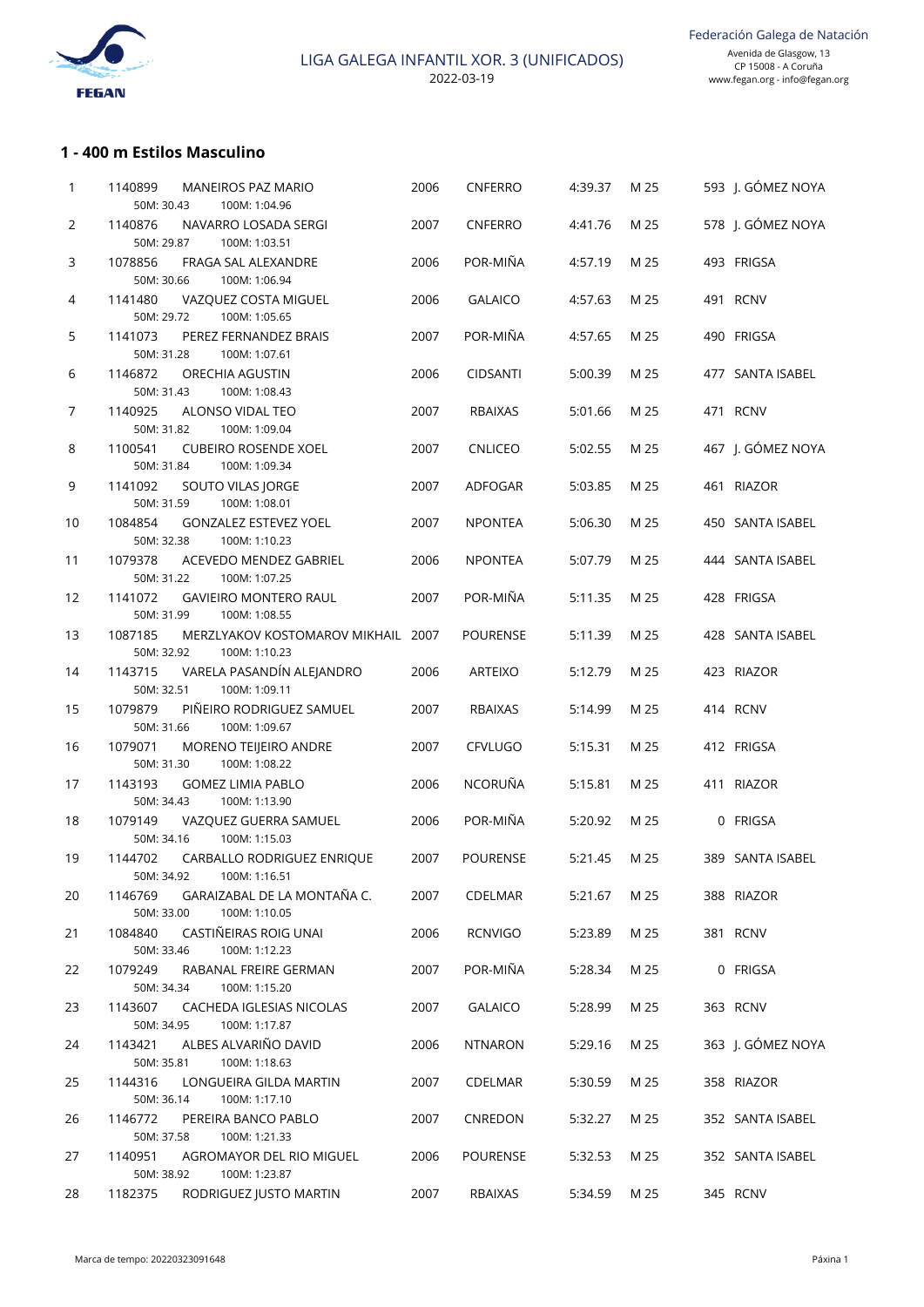

Federación Galega de Natación

|    | 50M: 35.12 | 100M: 1:18.84                |      |                |         |      |                   |
|----|------------|------------------------------|------|----------------|---------|------|-------------------|
| 29 | 1144662    | ANDRES BARBOSA DANIEL        | 2006 | RBAIXAS        | 5:34.88 | M 25 | 0 RCNV            |
| 30 | 1141014    | OTERO GARCIA ISAAC           | 2007 | <b>GALAICO</b> | 5:34.96 | M 25 | 344 RCNV          |
|    | 50M: 32.23 | 100M: 1:12.79                |      |                |         |      |                   |
| 31 | 1084749    | ÁLVAREZ VÁZQUEZ GAEL         | 2007 | <b>RCNVIGO</b> | 5:35.21 | M 25 | 343 RCNV          |
|    | 50M: 34.74 | 100M: 1:17.52                |      |                |         |      |                   |
| 32 | 1075433    | PORTELA LEIRA MIGUEL         | 2007 | <b>NTNARON</b> | 5:41.08 | M 25 | 326 I. GÓMEZ NOYA |
|    | 50M: 35.69 | 100M: 1:16.12                |      |                |         |      |                   |
| 33 | 1104192    | DIAZ DOMINGUEZ RICARDO       | 2007 | ARTEIXO        | 5:42.29 | M 25 | 322 RIAZOR        |
|    | 50M: 36.04 | 100M: 1:16.01                |      |                |         |      |                   |
| 34 | 1141113    | <b>GUNCHE BARREIRO PAULO</b> | 2007 | CNREDON        | 5:47.53 | M 25 | 308 SANTA ISABEL  |
|    | 50M: 33.94 | 100M: 1:16.25                |      |                |         |      |                   |
| 35 | 1130732    | FERRERAS COVELO PEDRO        | 2007 | CNREDON        | 6:01.15 | M 25 | 274 SANTA ISABEL  |
|    | 50M: 36.30 | 100M: 1:24.97                |      |                |         |      |                   |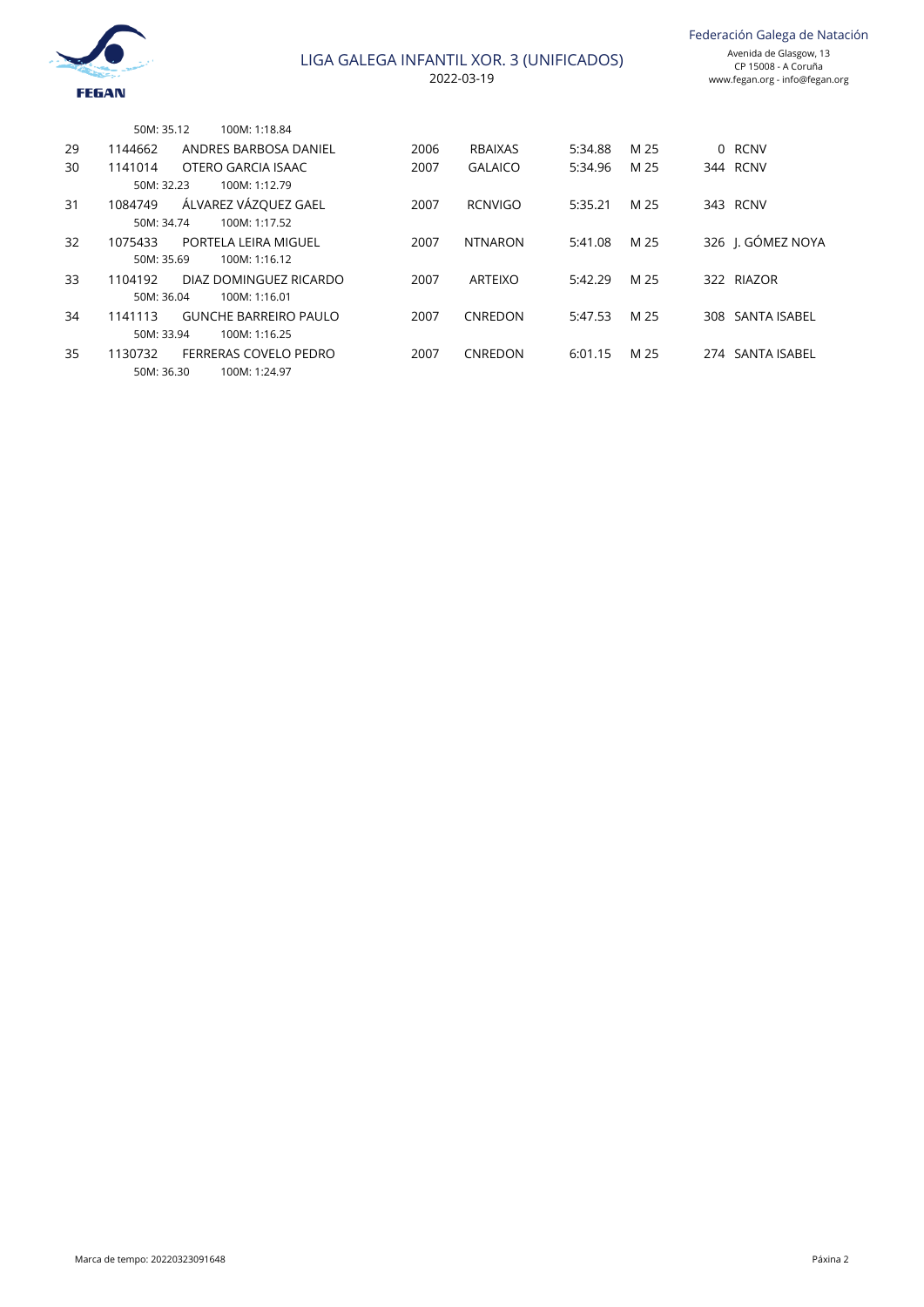

# **2 - 400 m Estilos Feminino**

| 1  | FARIÑA MARTINEZ PAULA<br>1035472<br>50M: 33.51<br>100M: 1:11.16          | 2007 | <b>GALAICO</b>  | 5:14.78 | M 25 | 556 RCNV          |
|----|--------------------------------------------------------------------------|------|-----------------|---------|------|-------------------|
| 2  | SÁNCHEZ BELLO EVA<br>1104197<br>50M: 34.12<br>100M: 1:13.12              | 2007 | ARTEIXO         | 5:19.93 | M 25 | 530 RIAZOR        |
| 3  | 1141231<br>LOPEZ FRANCO MARIA<br>50M: 33.85<br>100M: 1:13.57             | 2007 | RIVEIRA         | 5:25.93 | M 25 | 501 SANTA ISABEL  |
| 4  | 1143180<br>ESTEVEZ MONTES NAROA<br>50M: 35.90<br>100M: 1:17.29           | 2008 | <b>NPONTEA</b>  | 5:30.53 | M 25 | 480 SANTA ISABEL  |
| 5  | 1144062<br>HERNANDEZ FIGUEROA ANGE MARIE<br>50M: 33.47<br>100M: 1:12.30  | 2009 | <b>CNFERRO</b>  | 5:32.22 | M 25 | 473 J. GÓMEZ NOYA |
| 6  | 1031658<br>BARROS DA SILVA SOFIA<br>50M: 37.00<br>100M: 1:20.85          | 2009 | <b>GALAICO</b>  | 5:32.47 | M 25 | 472 RCNV          |
| 7  | 1104638<br>SUAREZ DOSIL CLAUDIA<br>50M: 34.00<br>100M: 1:12.97           | 2007 | <b>CULLERED</b> | 5:34.61 | M 25 | 463 FRIGSA        |
| 8  | 1113386<br><b>REY PITA CLARA</b><br>50M: 34.10<br>100M: 1:13.35          | 2007 | ADFOGAR         | 5:35.01 | M 25 | 461 RIAZOR        |
| 9  | 1146991<br>CANALDA RAMOS LAURA<br>50M: 37.67<br>100M: 1:19.36            | 2009 | <b>NCORUÑA</b>  | 5:38.76 | M 25 | 446 RIAZOR        |
| 10 | 1146828<br>CARRASCO BOUZAMAYOR SABELA<br>50M: 35.29<br>100M: 1:14.59     | 2008 | <b>CNFERRO</b>  | 5:38.84 | M 25 | 446 J. GÓMEZ NOYA |
| 11 | NUÑEZ PARDO LAURA<br>1144658<br>50M: 38.13<br>100M: 1:22.99              | 2008 | <b>RBAIXAS</b>  | 5:44.27 | M 25 | 425 RCNV          |
| 12 | 1033287<br>ORTEGO PORTA ALDARA<br>50M: 36.86<br>100M: 1:21.75            | 2007 | <b>GALAICO</b>  | 5:46.27 | M 25 | 418 RCNV          |
| 13 | 1147020<br>PEREIRO RODRIGUEZ CAROLINA<br>50M: 35.94<br>100M: 1:20.10     | 2008 | <b>CNMOS</b>    | 5:48.79 | M 25 | 409 SANTA ISABEL  |
| 14 | 1143978<br><b>GIL GARNACHO CARLOTA</b><br>50M: 38.47<br>100M: 1:24.68    | 2009 | <b>CASINOC</b>  | 5:49.38 | M 25 | 407 RIAZOR        |
| 15 | 1117035<br>OTERO RICO ROSETTE<br>50M: 37.16<br>100M: 1:19.63             | 2008 | <b>NPONTEA</b>  | 5:52.25 | M 25 | 397 SANTA ISABEL  |
| 16 | 1141393<br>GONZALEZ GONZALEZ IARA<br>50M: 38.28<br>100M: 1:26.89         | 2009 | <b>RBAIXAS</b>  | 5:52.41 | M 25 | 396 RCNV          |
| 17 | 1144642<br>RODRIGUEZ RODRIGUEZ PAULA<br>50M: 37.45<br>100M: 1:21.58      | 2008 | <b>CDELMAR</b>  | 5:54.30 | M 25 | 390 RIAZOR        |
| 18 | FARIÑA MARTINEZ CARMEN<br>1035473<br>50M: 37.68<br>100M: 1:21.07         | 2008 | <b>GALAICO</b>  | 5:55.55 | M 25 | 0 RCNV            |
| 19 | 1146969<br>FEAL DEVESA CARLOTA<br>50M: 38.67<br>100M: 1:22.60            | 2009 | <b>CULLERED</b> | 5:55.97 | M 25 | 384 FRIGSA        |
| 20 | SAAVEDRA BUIDE PAULA<br>1079235<br>50M: 37.72<br>100M: 1:24.29           | 2007 | POR-MIÑA        | 6:00.17 | M 25 | 371 FRIGSA        |
| 21 | CAAMAÑO LOPEZ XIANA<br>1144930<br>100M: 1:26.93<br>50M: 39.40            | 2008 | <b>CIDSANTI</b> | 6:03.47 | M 25 | 361 SANTA ISABEL  |
| 22 | CAL FERNÁNDEZ VICTORIA<br>1141324<br>50M: 36.48<br>100M: 1:20.21         | 2008 | <b>RCNVIGO</b>  | 6:05.41 | M 25 | 355 RCNV          |
| 23 | 1143721<br>LEMA SIMAL NURIA<br>50M: 38.92<br>100M: 1:23.86               | 2007 | ARTEIXO         | 6:06.17 | M 25 | 353 RIAZOR        |
| 24 | 1143460<br><b>IGLESIAS NOGUEIRAS AYLA</b><br>50M: 38.68<br>100M: 1:25.07 | 2008 | <b>RCNVIGO</b>  | 6:07.50 | M 25 | 349 RCNV          |
| 25 | VALLEPUGA SALGUERO ALBA<br>1143144<br>50M: 40.39<br>100M: 1:26.88        | 2008 | <b>CFVLUGO</b>  | 6:09.25 | M 25 | 344 FRIGSA        |
| 26 | 1144233<br><b>GIL POZO EMMA</b><br>50M: 41.62<br>100M: 1:31.33           | 2009 | <b>POURENSE</b> | 6:10.11 | M 25 | 342 SANTA ISABEL  |
| 27 | 1178955<br>HERNAEZ GONZALEZ PAULA<br>50M: 41.13<br>100M: 1:28.63         | 2008 | <b>CULLERED</b> | 6:11.52 | M 25 | 338 FRIGSA        |
| 28 | IBAÑEZ JIMENO PAULA<br>1143800                                           | 2009 | RIVEIRA         | 6:12.45 | M 25 | 336 SANTA ISABEL  |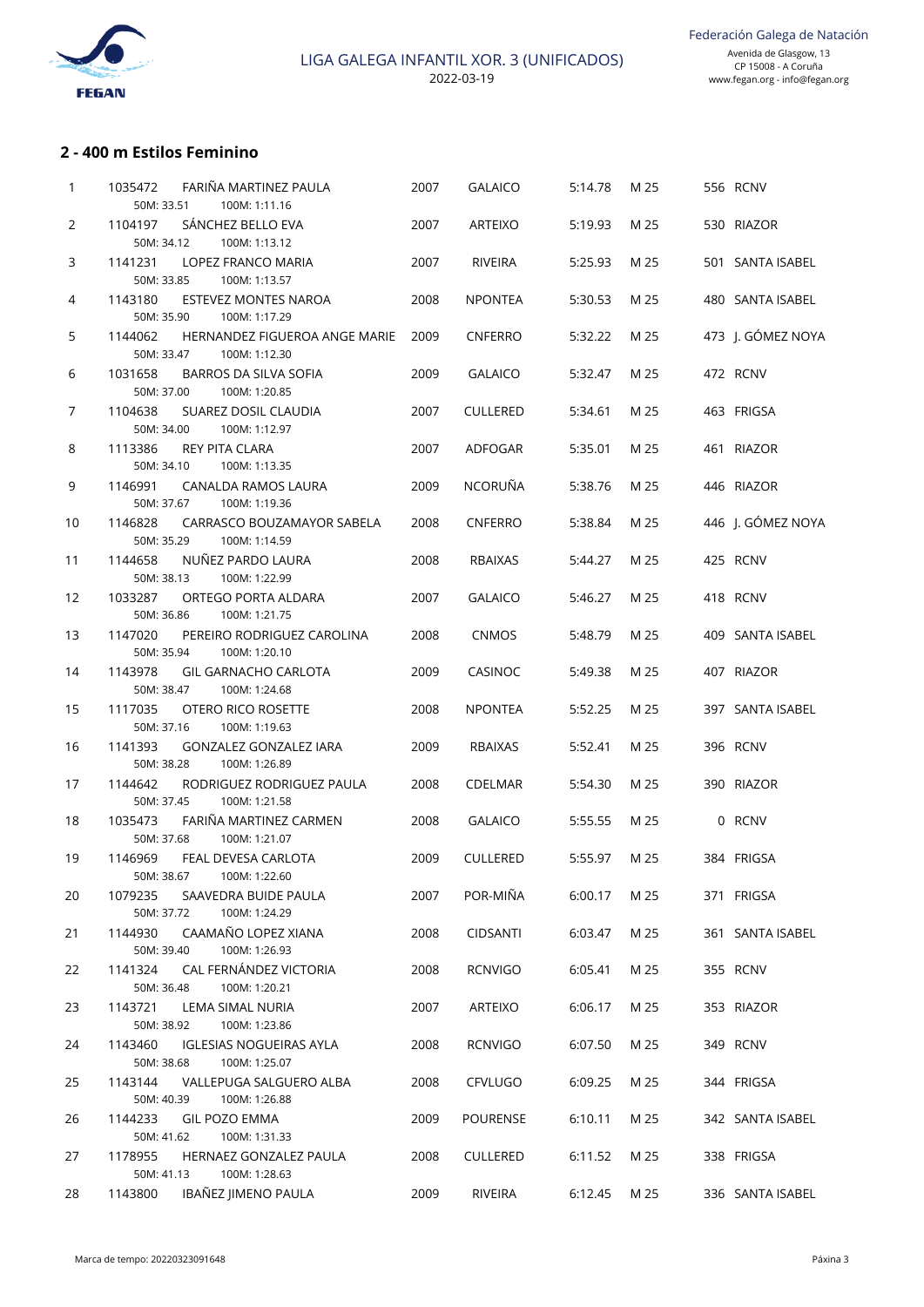

| JR. 3 (UNIFICADUS)<br>۱۹ | CP 15008 - A Coruña<br>www.fegan.org - info@fegan.org |
|--------------------------|-------------------------------------------------------|
|                          |                                                       |
|                          |                                                       |

|    | 50M: 37.74 | 100M: 1:21.45                 |      |                 |         |      |          |                   |
|----|------------|-------------------------------|------|-----------------|---------|------|----------|-------------------|
| 29 | 1184176    | SALGUEIRIÑO ÁLVAREZ NOA       | 2008 | <b>CNMOS</b>    | 6:14.67 | M 25 |          | 330 SANTA ISABEL  |
|    | 50M: 41.86 | 100M: 1:32.47                 |      |                 |         |      |          |                   |
| 30 | 1140926    | <b>INSUA FREITAS CATALINA</b> | 2008 | <b>ARTEIXO</b>  | 6:14.69 | M 25 |          | 330 RIAZOR        |
|    | 50M: 37.58 | 100M: 1:23.08                 |      |                 |         |      |          |                   |
| 31 | 1141397    | <b>MARTINEZ GARCIA UXIA</b>   | 2009 | <b>RBAIXAS</b>  | 6:18.37 | M 25 |          | 320 RCNV          |
|    | 50M: 42.74 | 100M: 1:35.02                 |      |                 |         |      |          |                   |
| 32 | 1143394    | DIEGUEZ GANDOY CARMEN         | 2009 | <b>CFVLUGO</b>  | 6:19.21 | M 25 |          | 318 FRIGSA        |
|    | 50M: 43.47 | 100M: 1:36.67                 |      |                 |         |      |          |                   |
| 33 | 1143717    | MACÍAS FERNÁNDEZ MIRIAM       | 2009 | <b>ARTEIXO</b>  | 6:21.73 | M 25 | $\Omega$ | <b>RIAZOR</b>     |
|    | 50M: 39.42 | 100M: 1:26.69                 |      |                 |         |      |          |                   |
| 34 | 1104646    | <b>MARTIN VEIRA ALICIA</b>    | 2008 | <b>CULLERED</b> | 6:24.02 | M 25 |          | 0 FRIGSA          |
|    | 50M: 40.28 | 100M: 1:29.53                 |      |                 |         |      |          |                   |
| 35 | 1144644    | CAMBA VÁZQUEZ MARIA           | 2008 | <b>CNLICEO</b>  | 6:29.05 | M 25 |          | 294 J. GÓMEZ NOYA |
|    | 50M: 43.47 | 100M: 1:34.70                 |      |                 |         |      |          |                   |
| 36 | 1144794    | FONTÁN LORES JULIETA          | 2007 | SANXENXO        | 7:04.11 | M 25 |          | 227 RCNV          |
|    | 50M: 49.84 | 100M: 1:35.03                 |      |                 |         |      |          |                   |
| 37 | 1180166    | <b>BUGARIN ALONSO IRIA</b>    | 2008 | <b>NPONTEA</b>  | 7:11.21 | M 25 |          | 216 SANTA ISABEL  |
|    | 50M: 46.48 | 100M: 1:42.63                 |      |                 |         |      |          |                   |
| 38 | 1144648    | <b>CEBEY FIDALGO OLAYA</b>    | 2009 | <b>CNLICEO</b>  | 7:22.04 | M 25 |          | 201 I. GÓMEZ NOYA |
|    | 50M: 51.36 | 100M: 1:53.01                 |      |                 |         |      |          |                   |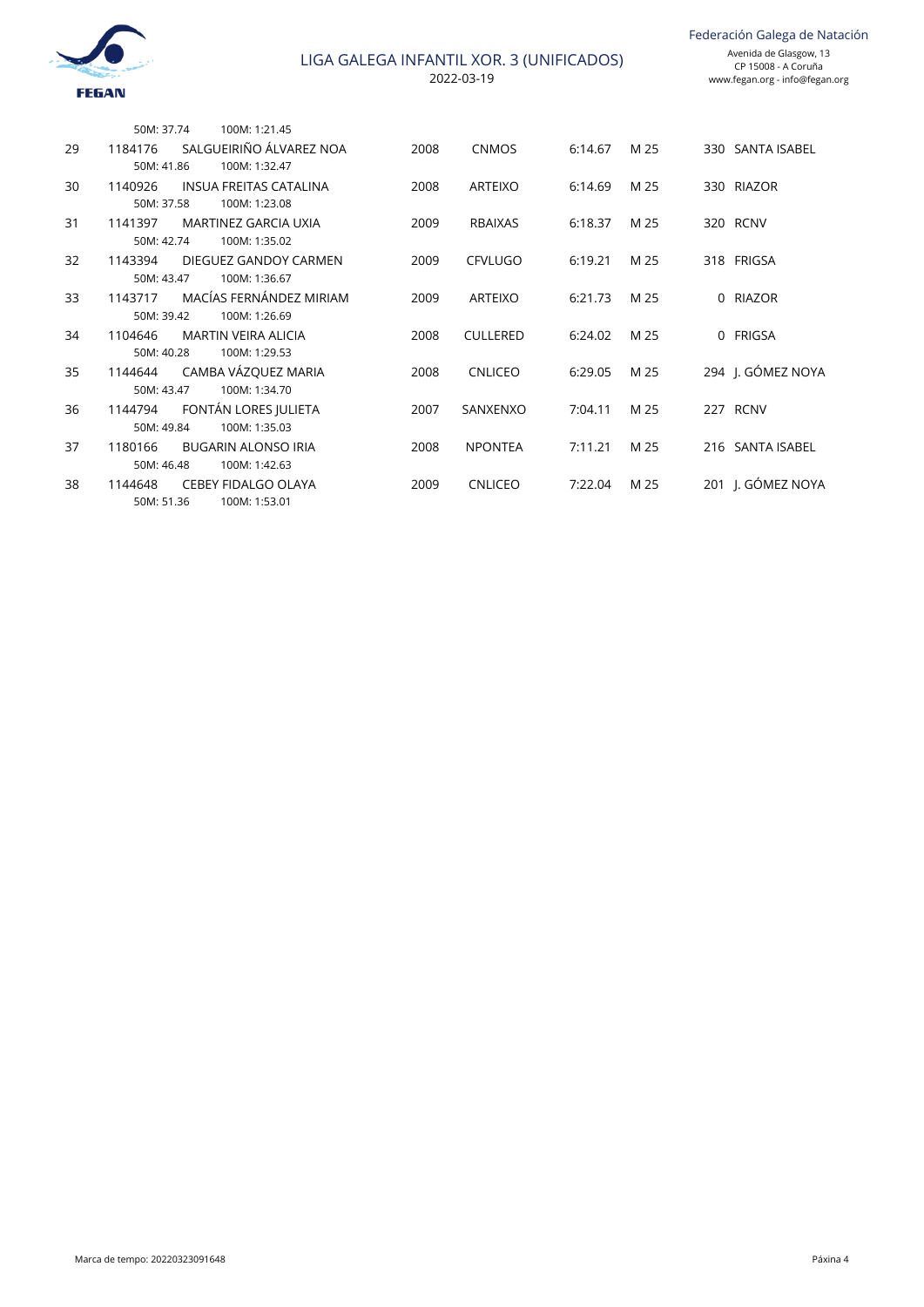

# **3 - 50 m Libre Masculino**

| 1              | 1057304 | TABEIRA OLASCOAGA TADEO          | 2007 | CNFERRO         | 24.94 | M 25 | 528 J. GÓMEZ NOYA |
|----------------|---------|----------------------------------|------|-----------------|-------|------|-------------------|
| 2              | 1117210 | SOBRINO BUJIA MATEO              | 2006 | CULLERED        | 26.18 | M 25 | 456 FRIGSA        |
| 3              | 1079004 | ARIAS FRANCO ODEI                | 2006 | <b>MOLEMOS</b>  | 26.44 | M 25 | 443 SANTA ISABEL  |
| 3              | 1146872 | ORECHIA AGUSTIN                  | 2006 | <b>CIDSANTI</b> | 26.44 | M 25 | 443 SANTA ISABEL  |
| 5              | 1143715 | VARELA PASANDÍN ALEJANDRO        | 2006 | ARTEIXO         | 26.71 | M 25 | 429 RIAZOR        |
| 6              | 1143318 | VAZQUEZ FERNANDEZ NICOLAS        | 2006 | <b>GALAICO</b>  | 27.03 | M 25 | 414 RCNV          |
| $\overline{7}$ | 1111467 | SANTÍN MÉNDEZ RUBÉN              | 2007 | <b>RCNVIGO</b>  | 27.04 | M 25 | 414 RCNV          |
| 8              | 1101902 | DIAZ ALDEANUEVA ALVARO           | 2006 | ADFOGAR         | 27.36 | M 25 | 400 RIAZOR        |
| 9              | 1144145 | SOUTO RAMOS MANUEL               | 2007 | ADFOGAR         | 27.49 | M 25 | 394 RIAZOR        |
| 10             | 1111710 | <b>BRAVO CUENCA LUCAS</b>        | 2006 | CULLERED        | 27.71 | M 25 | 385 FRIGSA        |
| 11             | 1141049 | ACEVEDO VIÑAS NAHUEL             | 2007 | CDELMAR         | 28.13 | M 25 | 368 RIAZOR        |
| 12             | 1023166 | PENAS CAYADO ENRIQUE             | 2006 | CASINOC         | 28.21 | M 25 | 364 RIAZOR        |
| 13             | 1145034 | PAZ RODRIGUEZ ARITZ              | 2006 | POURENSE        | 28.22 | M 25 | 364 SANTA ISABEL  |
| 14             | 1111699 | <b>GIL-RIVERA BARBEITO PABLO</b> | 2006 | ADFOGAR         | 28.34 | M 25 | 359 RIAZOR        |
| 15             | 1205936 | <b>GUTIERREZ ANLLO SANTIAGO</b>  | 2006 | CULLERED        | 28.46 | M 25 | 355 FRIGSA        |
| 15             | 1144617 | RIBO MIGUEL LUCAS                | 2007 | <b>CIDSANTI</b> | 28.46 | M 25 | 355 SANTA ISABEL  |
| 17             | 1141337 | POZO GALLEGO BRAIS               | 2007 | POR-MIÑA        | 28.47 | M 25 | 355 FRIGSA        |
| 18             | 1141258 | DIAZ-BECERRA LOPEZ PEDRO         | 2007 | POR-MIÑA        | 28.53 | M 25 | 352 FRIGSA        |
| 19             | 1143193 | <b>GOMEZ LIMIA PABLO</b>         | 2006 | NCORUÑA         | 28.57 | M 25 | 351 RIAZOR        |
| 20             | 1146877 | <b>REY MUNIN TOMAS</b>           | 2006 | <b>CIDSANTI</b> | 28.72 | M 25 | 345 SANTA ISABEL  |
| 21             | 1143751 | DIAZ LOPEZ MATEO                 | 2006 | CNXOVE          | 28.77 | M 25 | 344 FRIGSA        |
| 22             | 1143353 | PEREZ TEIJEIRA IAGO              | 2006 | CNXOVE          | 28.92 | M 25 | 338 FRIGSA        |
| 23             | 1144409 | SOTO MARTINEZ UNAI               | 2007 | CNMOS           | 29.06 | M 25 | 333 SANTA ISABEL  |
| 24             | 1187891 | PEREZ MOURE NICOLAS              | 2006 | CDELMAR         | 29.09 | M 25 | 332 RIAZOR        |
| 25             | 1144611 | ILLODO CARRILLO BRUNO            | 2006 | <b>CIDSANTI</b> | 29.12 | M 25 | 0 SANTA ISABEL    |
| 26             | 1143452 | DE SAN JUAN GARCIA NICOLAS       | 2007 | POR-MIÑA        | 29.20 | M 25 | 329 FRIGSA        |
| 26             | 1144522 | RODRIGUEZ BARREIRA MATEO         | 2007 | CNXOVE          | 29.20 | M 25 | 329 FRIGSA        |
| 28             | 1191114 | <b>JUSTO NOVOA SAMUEL</b>        | 2006 | <b>GALAICO</b>  | 29.22 | M 25 | 328 RCNV          |
| 29             | 1143071 | <b>VECINO MAURE TIAGO</b>        | 2007 | <b>RCNVIGO</b>  | 29.40 | M 25 | 322 RCNV          |
| 30             | 1144373 | LEMA CARBALLO PABLO              | 2006 | ARTEIXO         | 29.45 | M 25 | 320 RIAZOR        |
| 31             | 1199416 | REGUEIRA MOURE ANDER             | 2007 | <b>MOLEMOS</b>  | 29.53 | M 25 | 318 SANTA ISABEL  |
| 32             | 1143839 | GONZALEZ LORENZO OSCAR           | 2006 | POURENSE        | 29.56 | M 25 | 317 SANTA ISABEL  |
| 33             | 1146838 | SEOANE CURRAS JON                | 2006 | CASINOC         | 29.59 | M 25 | 316 RIAZOR        |
| 34             | 1196846 | RODRIGUEZ SEOANE IAGO            | 2007 | <b>MOLEMOS</b>  | 29.64 | M 25 | 314 SANTA ISABEL  |
| 35             | 1144408 | BARROS DOMINGUEZ SAMUEL          | 2006 | CNMOS           | 29.76 | M 25 | 310 SANTA ISABEL  |
| 36             | 1071514 | <b>MERA TATO HUGO</b>            | 2006 | ARZUA           | 29.94 | M 25 | 305 SANTA ISABEL  |
| 36             | 1208826 | DRIVER TRIGO DAVID               | 2006 | CNREDON         | 29.94 | M 25 | 305 SANTA ISABEL  |
| 38             | 1144614 | MUNIN CANDAL ERIC                | 2007 | CIDSANTI        | 30.15 | M 25 | 0 SANTA ISABEL    |
| 39             | 1189233 | DIAZ GARCIA MARCOS               | 2007 | <b>NTNARON</b>  | 30.37 | M 25 | 292 J. GÓMEZ NOYA |
| 40             | 1143883 | MÉNDEZ AROSA DANIEL              | 2006 | SANXENXO        | 30.78 | M 25 | 280 RCNV          |
| 41             | 1144519 | ROMERO GONZALEZ SERGIO           | 2006 | CNXOVE          | 31.17 | M 25 | 0 FRIGSA          |
| 42             | 1208829 | RODRIGUEZ BOUZON DIEGO           | 2006 | CNREDON         | 33.46 | M 25 | 218 SANTA ISABEL  |
| 43             | 1104193 | FIGUEIRAS PEDETTI SANTIAGO       | 2007 | ARTEIXO         | 34.00 | M 25 | 208 RIAZOR        |
| 44             | 1208871 | SUAREZ SANCHEZ GABRIEL           | 2007 | CIDSANTI        | 39.16 | M 25 | 0 SANTA ISABEL    |
| 45             | 1208858 | <b>GARCÍA GIL XOEL</b>           | 2007 | CIDSANTI        | 40.96 | M 25 | 0 SANTA ISABEL    |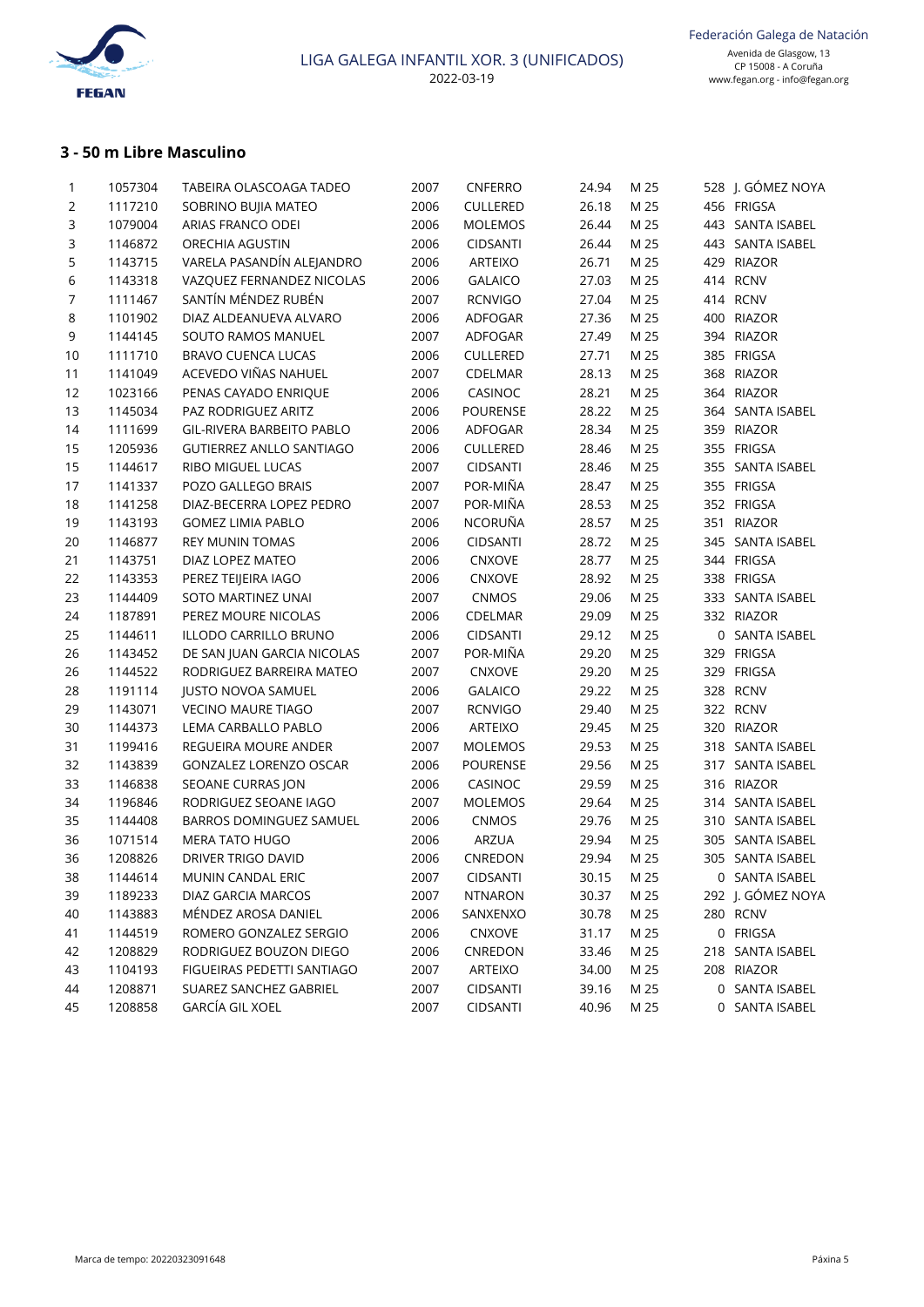

# **4 - 50 m Libre Feminino**

| $\mathbf{1}$ | 1141074 | MOURENZA ROCHA INES         | 2007 | POR-MIÑA        | 28.26      | M 25 | 534 FRIGSA        |
|--------------|---------|-----------------------------|------|-----------------|------------|------|-------------------|
| 2            | 1078709 | <b>BALADO PENA CELTIA</b>   | 2007 | <b>CMARINA</b>  | 28.86      | M 25 | 501 J. GÓMEZ NOYA |
| 3            | 1141075 | MOURENZA ROCHA SOFIA        | 2007 | POR-MIÑA        | 28.98      | M 25 | 495 FRIGSA        |
| 4            | 1143775 | MARTINEZ OTERO EVA          | 2008 | CNMOS           | 29.21      | M 25 | 483 SANTA ISABEL  |
| 5            | 1144161 | BORRAZAS RODRIGUEZ NOA      | 2008 | CULLERED        | 29.29      | M 25 | 479 FRIGSA        |
| 6            | 1143806 | SANCHEZ TOJA CANDELA        | 2008 | SDBOIRO         | 29.64      | M 25 | 462 SANTA ISABEL  |
| 6            | 1144414 | HERMIDA ALONSO ANTIA        | 2008 | CNMOS           | 29.64      | M 25 | 462 SANTA ISABEL  |
| 8            | 1141063 | TAJES LEDE SARA             | 2007 | <b>GALAICO</b>  | 29.73      | M 25 | 458 RCNV          |
| 9            | 1143418 | FERNANDEZ AGUION SARA       | 2007 | NCORUÑA         | 29.79      | M 25 | 456 RIAZOR        |
| 10           | 1079106 | VAZQUEZ LIZ MIREIA          | 2008 | POR-MIÑA        | 29.97      | M 25 | 447 FRIGSA        |
| 11           | 1143042 | JIMENEZ EZQUERRA ANA MARIA  | 2007 | CNFERRO         | 30.19      | M 25 | 438 J. GÓMEZ NOYA |
| 12           | 1144981 | LOIS CORBACHO ARIADNA       | 2008 | <b>GALAICO</b>  | 30.44      | M 25 | 427 RCNV          |
| 13           | 1146991 | CANALDA RAMOS LAURA         | 2009 | NCORUÑA         | 30.49      | M 25 | 425 RIAZOR        |
| 14           | 1079174 | MUÑOZ GAVINO PAULA          | 2008 | POR-MIÑA        | 30.71      | M 25 | 0 FRIGSA          |
| 15           | 1143234 | VARELA IGLESIAS ANA         | 2008 | <b>RCNVIGO</b>  | 30.76      | M 25 | 414 RCNV          |
| 16           | 1079175 | PRIETO CANTEIRO ALBA        | 2007 | POR-MIÑA        | 31.00      | M 25 | 0 FRIGSA          |
| 17           | 1144900 | RODRIGUEZ VIÑA VALERIA      | 2009 | ADFOGAR         | 31.05      | M 25 | 402 RIAZOR        |
| 18           | 1144603 | ALONSO GARCIA MARIA         | 2008 | <b>CIDSANTI</b> | 31.22      | M 25 | 396 SANTA ISABEL  |
| 18           | 1201624 | DOVAL CASTRO CARLA          | 2008 | CNREDON         | 31.22      | M 25 | 396 SANTA ISABEL  |
| 20           | 1144902 | MOURELLE PENA CARLA         | 2008 | ADFOGAR         | 31.24      | M 25 | 395 RIAZOR        |
| 21           | 1143590 | PEREZ LORENZO CELIA         | 2007 | SDBOIRO         | 31.38      | M 25 | 390 SANTA ISABEL  |
| 22           | 1147224 | SANTAS VAZQUEZ LAURA        | 2009 | POR-MIÑA        | 31.41      | M 25 | 0 FRIGSA          |
| 23           | 1140901 | CARRASCO DE CASTRO ANA      | 2007 | CMARINA         | 31.53      | M 25 | 384 J. GÓMEZ NOYA |
|              |         |                             |      | CULLERED        |            | M 25 | 382 FRIGSA        |
| 24           | 1143385 | RODRIGUEZ SUAREZ IRIA       | 2007 |                 | 31.60      | M 25 |                   |
| 25           | 1182404 | <b>SUAREZ RIPOLL LIA</b>    | 2007 | <b>CIDSANTI</b> | 31.62      |      | 381 SANTA ISABEL  |
| 26           | 1075474 | FREIRE PERNAS IRENE         | 2007 | <b>CEDEIRA</b>  | 31.63      | M 25 | 380 J. GÓMEZ NOYA |
| 27           | 1144809 | SANCHEZ TIZON ANTIA         | 2009 | POR-MIÑA        | 31.68      | M 25 | 0 FRIGSA          |
| 28           | 1079132 | CERDEIRA TEIJEIRA CLARA     | 2008 | POR-MIÑA        | 31.82      | M 25 | 0 FRIGSA          |
| 29           | 1078985 | SANJURJO LOPEZ NOA          | 2007 | CFVLUGO         | 31.99      | M 25 | 368 FRIGSA        |
| 30           | 1079375 | DOMINGUEZ DIAZ LARA         | 2007 | <b>NPONTEA</b>  | 32.02      | M 25 | 367 SANTA ISABEL  |
| 31           | 1146832 | RODRIGUEZ FERNANDEZ SARA    | 2008 | CNFERRO         | 32.22      | M 25 | 360 J. GÓMEZ NOYA |
| 32           | 1146756 | RAMOS DAYAN SABELA          | 2008 | CNXOVE          | 32.41      | M 25 | 354 FRIGSA        |
| 32           | 1144090 | ALONSO NICOLAO CANDELA      | 2009 | <b>RCNVIGO</b>  | 32.41      | M 25 | 354 RCNV          |
| 34           | 1144098 | SOUSA ÁLVAREZ NOA           | 2007 | <b>RCNVIGO</b>  | 32.42      | M 25 | 353 RCNV          |
| 35           | 1111740 | YERA REGUEIRA TERESA        | 2007 | NCORUÑA         | 32.45      | M 25 | 352 RIAZOR        |
| 36           | 1143524 | PEREZ TENREIRO ALBA         | 2009 | CNFERRO         | 32.50      | M 25 | 351 J. GÓMEZ NOYA |
| 37           | 1146945 | <b>GALAN TEIJIDO ESTHER</b> | 2008 | CNFERRO         | 32.51      | M 25 | 0 J. GÓMEZ NOYA   |
| 38           | 1141234 | RODRIGUEZ SANLES MARTA      | 2007 | <b>CIDSANTI</b> | 32.70 M 25 |      | 344 SANTA ISABEL  |
| 38           | 1144638 | GARCÍA ESPAÑA ELENA         | 2009 | SDBOIRO         | 32.70      | M 25 | 344 SANTA ISABEL  |
| 40           | 1144357 | PUGA PUENTE MARIA           | 2008 | ADFOGAR         | 32.83      | M 25 | 340 RIAZOR        |
| 41           | 1145044 | BARBEIRA FRAGA SARA         | 2009 | ADFOGAR         | 33.00      | M 25 | 0 RIAZOR          |
| 42           | 1079097 | PEREIRA LABRADA UXIA        | 2007 | POR-MIÑA        | 33.07      | M 25 | 0 FRIGSA          |
| 43           | 1130731 | MELLID LOSADA ANXELA        | 2007 | <b>GALAICO</b>  | 33.16      | M 25 | 330 RCNV          |
| 44           | 1146969 | FEAL DEVESA CARLOTA         | 2009 | CULLERED        | 33.21      | M 25 | 329 FRIGSA        |
| 45           | 1207065 | LOPEZ GONZALEZ CARLOTA      | 2008 | POR-MIÑA        | 33.28      | M 25 | 0 FRIGSA          |
| 45           | 1143449 | CASTRO DE LA FUENTE ALLA    | 2008 | <b>MOLEMOS</b>  | 33.28      | M 25 | 327 SANTA ISABEL  |
| 47           | 1180225 | POMBO CAAMAÑO ALBA          | 2009 | ADFOGAR         | 33.29      | M 25 | 0 RIAZOR          |
| 48           | 1180351 | MARTÍNEZ MASCATO MARTA      | 2008 | <b>RCNVIGO</b>  | 33.36      | M 25 | 0 RCNV            |
| 49           | 1199122 | LOPEZ GOMEZ ANTIA           | 2009 | CMARINA         | 33.37      | M 25 | 324 J. GÓMEZ NOYA |
| 50           | 1079270 | RODRIGUEZ PEREIRA LAURA     | 2007 | POR-MIÑA        | 33.41      | M 25 | 0 FRIGSA          |
| 51           | 1104388 | LOPEZ LEIRO LOLA            | 2007 | ARTEIXO         | 33.45      | M 25 | 322 RIAZOR        |
| 51           | 1144909 | LÓPEZ DEZA CANDELA          | 2008 | ARTEIXO         | 33.45      | M 25 | 322 RIAZOR        |
| 53           | 1144149 | RAMA MATO SHAILA            | 2007 | ADFOGAR         | 33.56      | M 25 | 0 RIAZOR          |
| 54           | 1147119 | FERNANDEZ CARBALLAL CORAL   | 2008 | POR-MIÑA        | 33.68      | M 25 | 0 FRIGSA          |
| 55           | 1205845 | DE LA FUENTE GARCIA INES    | 2009 | RBAIXAS         | 33.70      | M 25 | 315 RCNV          |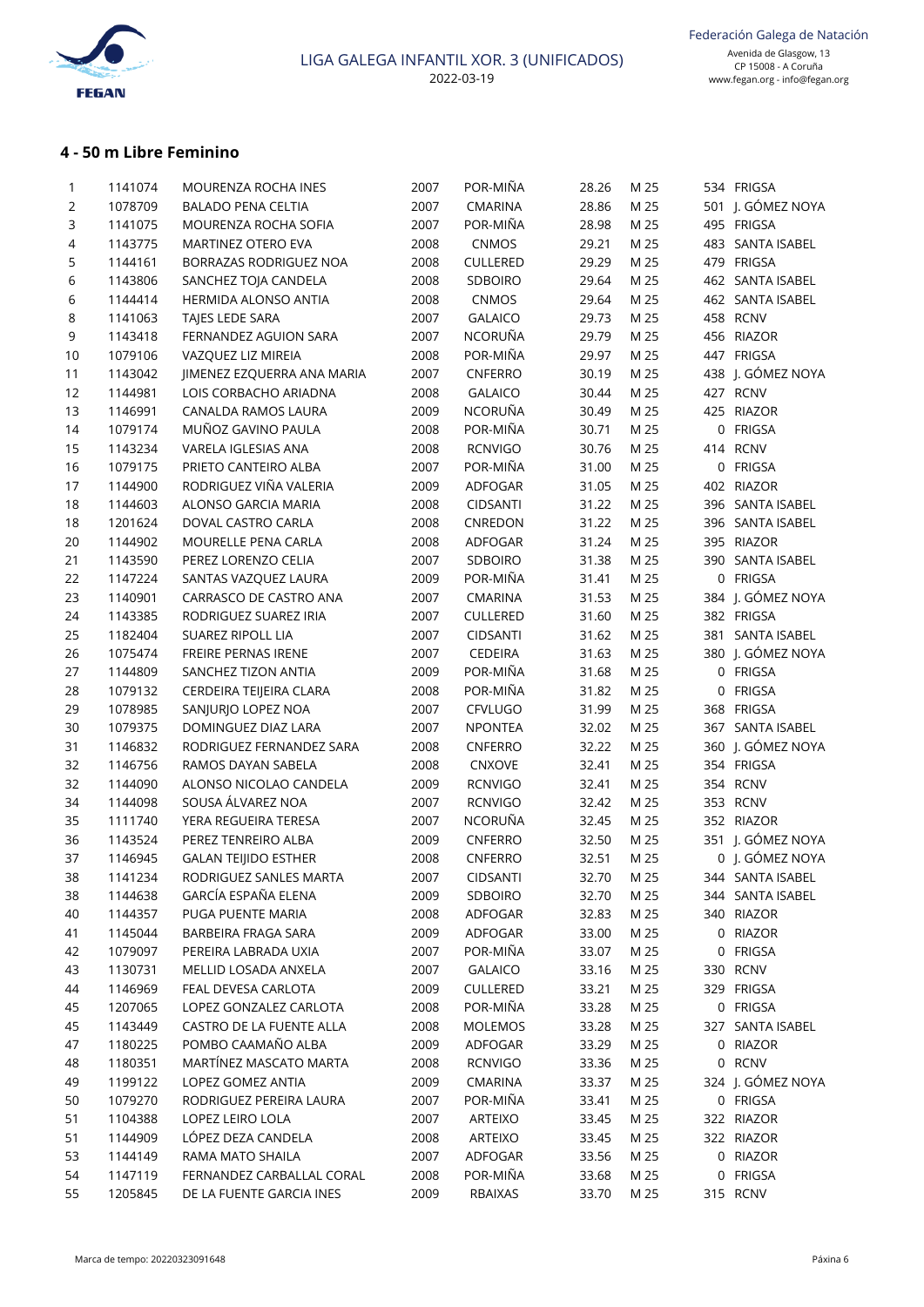

| 55  | 1196833 | SALLERES MOURO CANDELA        | 2007 | CASINOC         | 33.70      | M 25 | 315 RIAZOR        |  |
|-----|---------|-------------------------------|------|-----------------|------------|------|-------------------|--|
| 57  | 1145057 | RODRIGUEZ RODRIGUEZ CARLA     | 2009 | CDELMAR         | 33.77      | M 25 | 313 RIAZOR        |  |
| 58  | 1190538 | <b>BLANCO LAGE AITANA</b>     | 2009 | <b>NPONTEA</b>  | 33.80      | M 25 | 312 SANTA ISABEL  |  |
| 59  | 1203742 | <b>GUIRADO AGRA SOFIA</b>     | 2009 | CULLERED        | 33.88      | M 25 | 0 FRIGSA          |  |
| 60  | 1178908 | RODRIGUEZ TORRENTE CHLOE      | 2009 | CMARINA         | 33.89      | M 25 | 0 J. GÓMEZ NOYA   |  |
| 61  | 1141301 | SANCHEZ SUEIRO NAYR           | 2008 | POURENSE        | 34.26      | M 25 | 299 SANTA ISABEL  |  |
| 62  | 1144461 | RAMOS ULLOA PAULA             | 2008 | ARTEIXO         | 34.31      | M 25 | 298 RIAZOR        |  |
| 63  | 1141268 | DIAZ PEREZ SANDRA             | 2009 | POR-MIÑA        | 34.54      | M 25 | 0 FRIGSA          |  |
| 64  | 1144901 | CANCELA MARTINEZ ANTIA        | 2009 | ADFOGAR         | 34.67      | M 25 | 0 RIAZOR          |  |
| 65  | 1147205 | AGRELO CASTRO CARMEN          | 2008 | ADFOGAR         | 34.72      | M 25 | 0 RIAZOR          |  |
| 66  | 1170546 | LOSADA LUACES ASUNCION        | 2009 | POR-MIÑA        | 34.76      | M 25 | 0 FRIGSA          |  |
| 67  | 1146943 | <b>CANEIRO ALBES BERTA</b>    | 2008 | <b>NTNARON</b>  | 34.96      | M 25 | 282 J. GÓMEZ NOYA |  |
| 68  | 1144752 | CAPLEA STELIANA MARIA         | 2007 | <b>MOLEMOS</b>  | 35.08      | M 25 | 279 SANTA ISABEL  |  |
| 69  | 1144615 | MUNIN CANDAL TANIA            | 2007 | <b>CIDSANTI</b> | 35.26      | M 25 | 0 SANTA ISABEL    |  |
| 70  | 1191910 | INSUA REY CARMELA             | 2009 | ADFOGAR         | 35.30      | M 25 | 0 RIAZOR          |  |
| 71  | 1075573 | PÉREZ IGLESIAS XULIA          | 2008 | <b>CEDEIRA</b>  | 35.32      | M 25 | 273 J. GÓMEZ NOYA |  |
| 72  | 1203738 | SEDES ALONSO AILEN            | 2009 | CNFERRO         | 35.40      | M 25 | 0 J. GÓMEZ NOYA   |  |
| 73  | 1178919 | VILLAVERDE CALLE ALEJANDRA    | 2007 | <b>RBAIXAS</b>  | 35.62      | M 25 | 266 RCNV          |  |
| 74  | 1216628 | DE CARLOS TOBIO BEGOÑA        | 2008 | <b>RBAIXAS</b>  | 35.69      | M 25 | 265 RCNV          |  |
| 75  | 1143731 | ÁLVAREZ MONTES MARA           | 2008 | ARTEIXO         | 35.81      | M 25 | 0 RIAZOR          |  |
| 76  | 1141043 | <b>GARCIA FELPETO IRENE</b>   | 2007 | CDELMAR         | 35.87      | M 25 | 261 RIAZOR        |  |
| 77  | 1141271 | TEDIN GARCIA CRISTINA         | 2009 | POURENSE        | 35.88      | M 25 | 261 SANTA ISABEL  |  |
| 78  | 1146852 | <b>LOPEZ REGUEIRO MARTA</b>   | 2008 | ADFOGAR         | 35.99      | M 25 | 0 RIAZOR          |  |
| 79  | 1143767 | NOVOA BALTAR ANDREA           | 2007 | CNXOVE          | 36.05      | M 25 | 257 FRIGSA        |  |
| 80  | 1143425 | <b>CUEVAS RODRIGUEZ XULIA</b> | 2009 | <b>NPONTEA</b>  | 36.20      | M 25 | 254 SANTA ISABEL  |  |
| 81  | 1144170 | RASO RUMBO IRENE              | 2007 | CDELMAR         | 36.28      | M 25 | 252 RIAZOR        |  |
| 82  | 1144928 | NIETO AVELLO SARA             | 2007 | <b>CIDSANTI</b> | 36.45      | M 25 | 0 SANTA ISABEL    |  |
| 83  | 1180215 | FERNANDEZ LOPEZ IRENE         | 2009 | ADFOGAR         | 36.60      | M 25 | 0 RIAZOR          |  |
| 84  | 1178906 | JORGE OROSA DANIELA           | 2009 | CMARINA         | 36.81      | M 25 | 0 J. GÓMEZ NOYA   |  |
| 85  | 1173198 | <b>AGUSTI LOPEZ ERIN</b>      | 2008 | CNXOVE          | 36.82      | M 25 | 241 FRIGSA        |  |
| 86  | 1146922 | FERNANDEZ GARCIA ALEIDA       | 2009 | CFVLUGO         | 37.01      | M 25 | 237 FRIGSA        |  |
| 87  | 1145043 | VICENTE FERNANDEZ PAULA       | 2009 | ADFOGAR         | 37.27      | M 25 | 0 RIAZOR          |  |
| 88  | 1146965 | <b>BOUZA GARCIA CELIA</b>     | 2009 | <b>GALAICO</b>  | 37.28      | M 25 | 0 RCNV            |  |
| 89  | 1203504 | GARCÍA MAÑAS GALA             | 2009 | <b>RCNVIGO</b>  | 37.54      | M 25 | 0 RCNV            |  |
| 90  | 1191911 | <b>INSUA REY VIOLETA</b>      | 2009 | ADFOGAR         | 37.73      | M 25 | 0 RIAZOR          |  |
| 91  | 1177229 | NAYA PARDO MARTA              | 2007 | ARTEIXO         | 38.26      | M 25 | 0 RIAZOR          |  |
| 92  | 1143554 | ALVAREZ LOSADA LUCIA          | 2009 | CNFERRO         | 38.39      | M 25 | 0 J. GÓMEZ NOYA   |  |
| 93  | 1023208 | CARRIL SOUTO LUCÍA            | 2008 | ARTEIXO         | 38.44 M 25 |      | 0 RIAZOR          |  |
| 94  | 1143755 | SIERRA MEITIN INES            | 2008 | CNXOVE          | 38.58      | M 25 | 0 FRIGSA          |  |
| 95  | 1208851 | <b>BLANCO IGLESIAS CARMEN</b> | 2008 | CIDSANTI        | 38.65      | M 25 | 0 SANTA ISABEL    |  |
| 96  | 1144044 | FERNANDEZ LOPEZ UXIA          | 2008 | RBAIXAS         | 38.86      | M 25 | 0 RCNV            |  |
| 97  | 1196866 | POZO VAZOUEZ UXIA             | 2009 | <b>MIRAFLOR</b> | 39.01      | M 25 | 203 SANTA ISABEL  |  |
| 98  | 1191909 | VÁZQUEZ COSTA ARACELI         | 2009 | <b>RCNVIGO</b>  | 39.19      | M 25 | 0 RCNV            |  |
| 99  | 1205867 | LOUZAO MATEUS LOYUSE YASMIN   | 2007 | CEDEIRA         | 40.09      | M 25 | 187 J. GÓMEZ NOYA |  |
| 100 | 1198884 | SEOANE FERNANDEZ SARA         | 2008 | CIDSANTI        | 40.10      | M 25 | 0 SANTA ISABEL    |  |
| 101 | 1182397 | MOSQUERA VILACOBA LIA         | 2009 | <b>CIDSANTI</b> | 41.37      | M 25 | 0 SANTA ISABEL    |  |
| 102 | 1207067 | MENDEZ SEIJO INES             | 2009 | POR-MIÑA        | 41.57      | M 25 | 0 FRIGSA          |  |
| 103 | 1208857 | <b>GARCIA ALVAREZ ESTELA</b>  | 2009 | <b>CIDSANTI</b> | 42.28      | M 25 | 0 SANTA ISABEL    |  |
| 104 | 1208874 | <b>VIEITO ARADAS ALBA</b>     | 2009 | <b>CIDSANTI</b> | 42.98      | M 25 | 0 SANTA ISABEL    |  |
| 105 | 1146948 | CALDAS MARIN EDURNE           | 2009 | CFVLUGO         | 44.29      | M 25 | 138 FRIGSA        |  |
| 106 | 1207042 | RODRIGUEZ BERMEJO ALBA        | 2008 | CNXOVE          | 45.81      | M 25 | 0 FRIGSA          |  |
| 107 | 1194872 | BARREIRO FERNANDEZ NIOBE      | 2007 | <b>GALAICO</b>  | 47.36      | M 25 | 0 RCNV            |  |
|     |         |                               |      |                 |            |      |                   |  |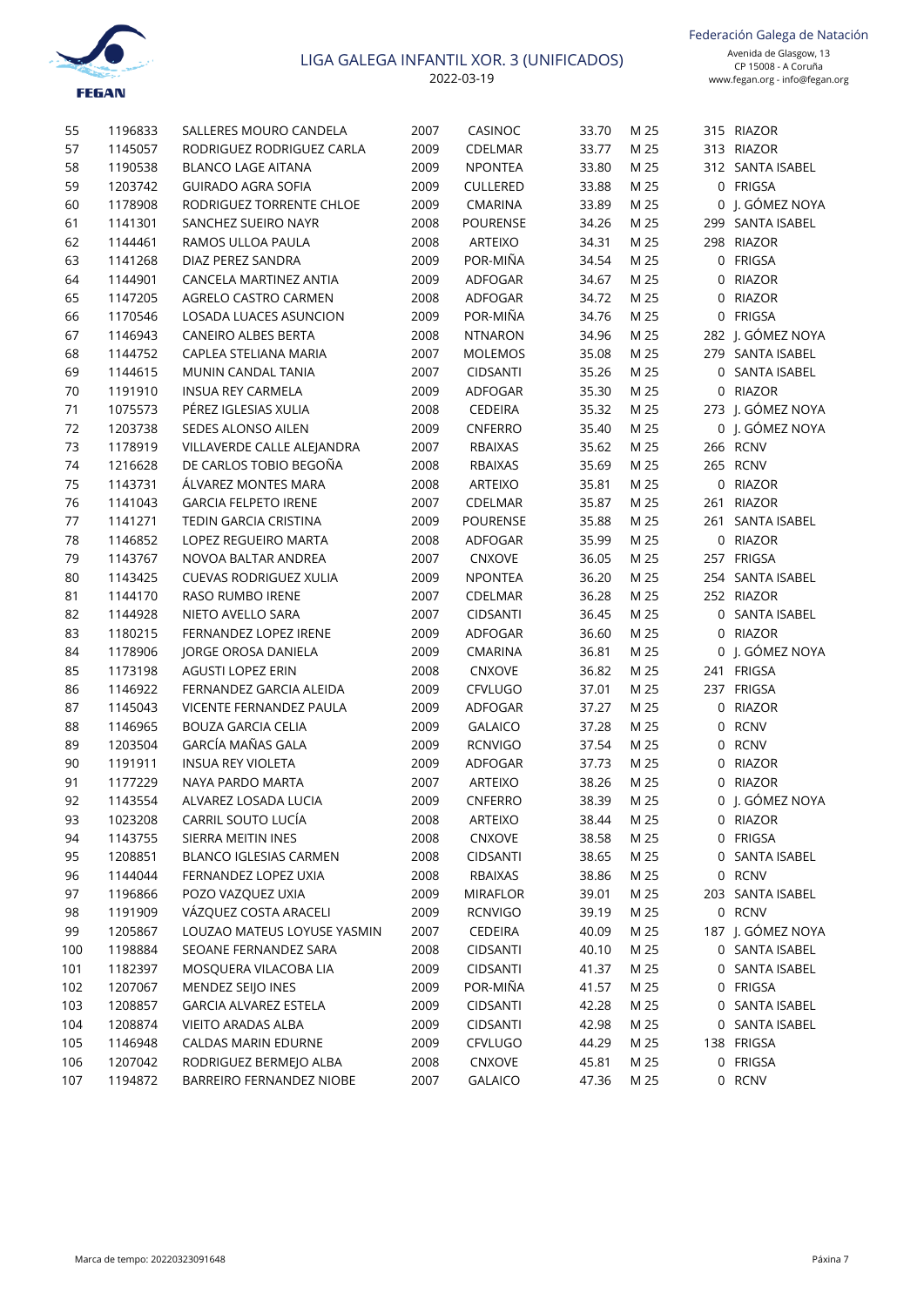

## **5 - 200 m Costas Masculino**

| 1079205 | <b>TEIJEIRO PRADO XOEL</b><br>100E: 1:06.79    | 2006                                                                                                                                                                                                                                                                                        | <b>CFVLUGO</b>  | 2:16.32 | M 25 | 465 FRIGSA        |
|---------|------------------------------------------------|---------------------------------------------------------------------------------------------------------------------------------------------------------------------------------------------------------------------------------------------------------------------------------------------|-----------------|---------|------|-------------------|
| 1075391 | DIAZ COUCE RUBEN<br>100E: 1:07.78              | 2006                                                                                                                                                                                                                                                                                        | <b>CNFERRO</b>  | 2:18.48 | M 25 | 443 I. GÓMEZ NOYA |
| 1143714 | VARELA PASANDÍN MANUEL<br>100E: 1:11.81        | 2006                                                                                                                                                                                                                                                                                        | <b>ARTEIXO</b>  | 2:21.88 | M 25 | 412 RIAZOR        |
| 1143429 | <b>FARO MARTINEZ YOEL</b><br>100E: 1:09.33     | 2007                                                                                                                                                                                                                                                                                        | <b>NPONTEA</b>  | 2:22.03 | M 25 | 411 SANTA ISABEL  |
| 1144851 | REY SANCHEZ-TEMBLEQUE JUAN                     | 2007                                                                                                                                                                                                                                                                                        | <b>CDELMAR</b>  | 2:24.30 | M 25 | 392 RIAZOR        |
| 1087107 | <b>ESTEVEZ CRESPO HUGO</b>                     | 2006                                                                                                                                                                                                                                                                                        | <b>POURENSE</b> | 2:26.07 | M 25 | 378 SANTA ISABEL  |
| 1079262 | <b>BASADRE GARCIA ENRIQUE</b>                  | 2007                                                                                                                                                                                                                                                                                        | POR-MIÑA        | 2:28.91 | M 25 | 356 FRIGSA        |
| 1117210 | SOBRINO BUJIA MATEO                            | 2006                                                                                                                                                                                                                                                                                        | <b>CULLERED</b> | 2:35.18 | M 25 | 315 FRIGSA        |
| 1079125 | MENDEZ GARCIA XOAN                             | 2006                                                                                                                                                                                                                                                                                        | POR-MIÑA        | 2:35.23 | M 25 | 315 FRIGSA        |
| 1143816 | PAZOS IGLESIAS ANDRÉ                           | 2007                                                                                                                                                                                                                                                                                        | <b>RCNVIGO</b>  | 2:36.22 | M 25 | 309 RCNV          |
| 1140885 | RODRIGUEZ COUSO MIGUEL                         | 2007                                                                                                                                                                                                                                                                                        | <b>CNFERRO</b>  | 2:39.12 | M 25 | 292 J. GÓMEZ NOYA |
| 1146946 | <b>GARCIA RODRIGUEZ BRUNO</b><br>100E: 1:28.51 | 2007                                                                                                                                                                                                                                                                                        | <b>NTNARON</b>  | 2:59.98 | M 25 | 202 I. GÓMEZ NOYA |
|         |                                                | 50E: 31.57<br>50E: 33.96<br>50E: 35.31<br>50E: 33.88<br>50E: 33.74<br>100E: 1:10.84<br>100E: 1:11.11<br>50E: 34.39<br>100E: 1:10.35<br>50E: 33.25<br>100E: 1:15.13<br>50E: 35.57<br>50E: 36.19<br>100E: 1:15.30<br>100E: 1:16.50<br>50E: 36.07<br>100E: 1:19.41<br>50E: 38.88<br>50E: 42.41 |                 |         |      |                   |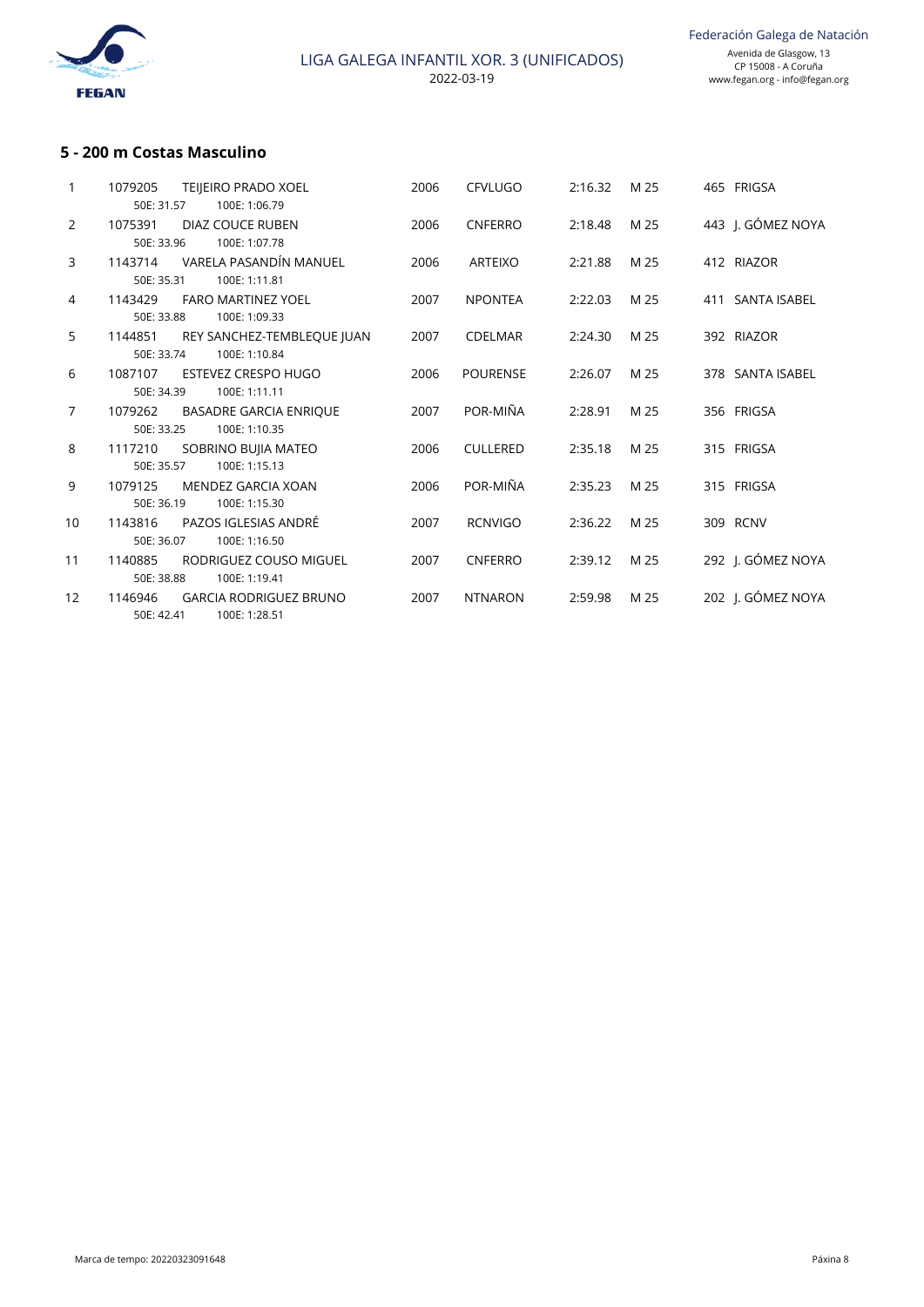

# **6 - 200 m Costas Feminino**

| 1  | 1075381<br>VILLARNOVO PAZOS LUCIA<br>50E: 33.07<br>100E: 1:09.04         | 2008 | CNFERRO         | 2:25.43 | M 25 | 547 J. GÓMEZ NOYA |
|----|--------------------------------------------------------------------------|------|-----------------|---------|------|-------------------|
| 2  | 1144197<br>ALVAREZ PAZOS MARIA                                           | 2007 | <b>RBAIXAS</b>  | 2:28.27 | M 25 | 516 RCNV          |
| 3  | 50E: 35.44<br>100E: 1:12.51<br>1141074<br>MOURENZA ROCHA INES            | 2007 | POR-MIÑA        | 2:29.31 | M 25 | 505 FRIGSA        |
| 4  | 50E: 33.92<br>100E: 1:11.43<br>1111267<br>DE LA FUENTE PINTOS NADIA      | 2007 | <b>GALAICO</b>  | 2:32.86 | M 25 | 471 RCNV          |
| 5  | 50E: 35.87<br>100E: 1:13.92<br>1109435<br>PIÑEIRO FERNANDEZ ANTIA        | 2008 | <b>RBAIXAS</b>  | 2:36.09 | M 25 | 442 RCNV          |
| 6  | 50E: 37.42<br>100E: 1:16.77<br>1101886<br>BLANCO MENDEZ CLAUDIA          | 2008 | <b>POURENSE</b> | 2:40.97 | M 25 | 403 SANTA ISABEL  |
| 7  | 100E: 1:19.21<br>50E: 38.40<br>1035472<br>FARIÑA MARTINEZ PAULA          | 2007 | <b>GALAICO</b>  | 2:42.08 | M 25 | 395 RCNV          |
|    | 50E: 38.04<br>100E: 1:18.87                                              |      |                 |         |      |                   |
| 8  | COUCEIRO BARREIRO MARTA<br>1143972<br>50E: 38.02<br>100E: 1:19.20        | 2007 | <b>CASINOC</b>  | 2:42.45 | M 25 | 392 RIAZOR        |
| 9  | 1146954<br>LADRA CAMPO MARTINA<br>50E: 36.79<br>100E: 1:17.53            | 2008 | <b>CFVLUGO</b>  | 2:42.57 | M 25 | 391 FRIGSA        |
| 10 | 1143201<br>FERNANDEZ PEREZ CAROLINA<br>50E: 38.55<br>100E: 1:19.94       | 2008 | POR-MIÑA        | 2:42.91 | M 25 | 389 FRIGSA        |
| 11 | 1182404<br><b>SUAREZ RIPOLL LIA</b><br>50E: 39.00<br>100E: 1:20.33       | 2007 | <b>CIDSANTI</b> | 2:43.11 | M 25 | 387 SANTA ISABEL  |
| 12 | 1143180<br>ESTEVEZ MONTES NAROA<br>50E: 40.80<br>100E: 1:22.11           | 2008 | <b>NPONTEA</b>  | 2:43.35 | M 25 | 386 SANTA ISABEL  |
| 13 | 1141255<br>ROIS PRADO MARTA<br>50E: 37.83<br>100E: 1:18.62               | 2008 | POR-MIÑA        | 2:43.53 | M 25 | 384 FRIGSA        |
| 14 | 1143447<br>MARTINEZ MORAN ESTHER                                         | 2007 | <b>MOLEMOS</b>  | 2:45.17 | M 25 | 373 SANTA ISABEL  |
| 15 | 50E: 38.74<br>100E: 1:21.15<br>1144566<br>FERNANDEZ GRATEROL SOFIA ANTIA | 2007 | <b>POURENSE</b> | 2:45.23 | M 25 | 373 SANTA ISABEL  |
| 16 | 50E: 39.66<br>100E: 1:21.49<br>1141280<br>SANCHEZ JUANE MAICA            | 2007 | <b>POURENSE</b> | 2:45.58 | M 25 | 370 SANTA ISABEL  |
| 17 | 50E: 41.24<br>100E: 1:22.82<br>1143970<br>NISTAL PALACIOS MARIÑA         | 2007 | CASINOC         | 2:45.76 | M 25 | 369 RIAZOR        |
|    | 50E: 40.05<br>100E: 1:22.08                                              |      |                 |         |      |                   |
| 18 | 1101904<br>MARTINEZ ZABALA SUNAI<br>50E: 41.34<br>100E: 1:23.29          | 2007 | <b>POURENSE</b> | 2:46.81 | M 25 | 0 SANTA ISABEL    |
| 19 | RODRIGUEZ RODRIGUEZ PAULA<br>1144642<br>50E: 38.99<br>100E: 1:21.62      | 2008 | CDELMAR         | 2:47.49 | M 25 | 358 RIAZOR        |
| 20 | PARDAVILA DAVILA AINOA<br>1144048<br>50E: 39.16<br>100E: 1:21.89         | 2008 | <b>CNMOS</b>    | 2:48.01 | M 25 | 354 SANTA ISABEL  |
| 21 | 1079167<br>LOPEZ MONTALVO SARA<br>50E: 39.00<br>100E: 1:20.68            | 2007 | POR-MIÑA        | 2:48.38 | M 25 | 0 FRIGSA          |
| 22 | DOMÍNGUEZ REGUEIRO PAULA<br>1190508                                      | 2007 | <b>CEDEIRA</b>  | 2:49.86 | M 25 | 343 J. GÓMEZ NOYA |
| 23 | 50E: 39.60<br>100E: 1:22.29<br>ORTEGO PORTA ALDARA<br>1033287            | 2007 | <b>GALAICO</b>  | 2:49.95 | M 25 | 342 RCNV          |
|    | 50E: 40.18<br>100E: 1:23.03<br>ALONSO GARCIA MARIA                       |      | <b>CIDSANTI</b> |         |      |                   |
| 24 | 1144603<br>50E: 40.28<br>100E: 1:23.45                                   | 2008 |                 | 2:50.88 | M 25 | 337 SANTA ISABEL  |
| 25 | 1079237<br><b>GONZALEZ IGLESIAS NEREA</b><br>50E: 40.06<br>100E: 1:23.18 | 2007 | <b>CFVLUGO</b>  | 2:50.89 | M 25 | 337 FRIGSA        |
| 26 | 1202704<br>LOPEZ ALVAREZ PAULA<br>50E: 42.72<br>100E: 1:27.09            | 2009 | RBAIXAS         | 2:53.31 | M 25 | 323 RCNV          |
| 27 | 1140994<br><b>GARRIDO LORENZO LIA</b><br>50E: 40.03<br>100E: 1:23.22     | 2007 | <b>NTNARON</b>  | 2:53.36 | M 25 | 322 J. GÓMEZ NOYA |
| 28 | LEDO ESCUDERO MARA<br>1143059                                            | 2009 | <b>MOLEMOS</b>  | 2:53.39 | M 25 | 322 SANTA ISABEL  |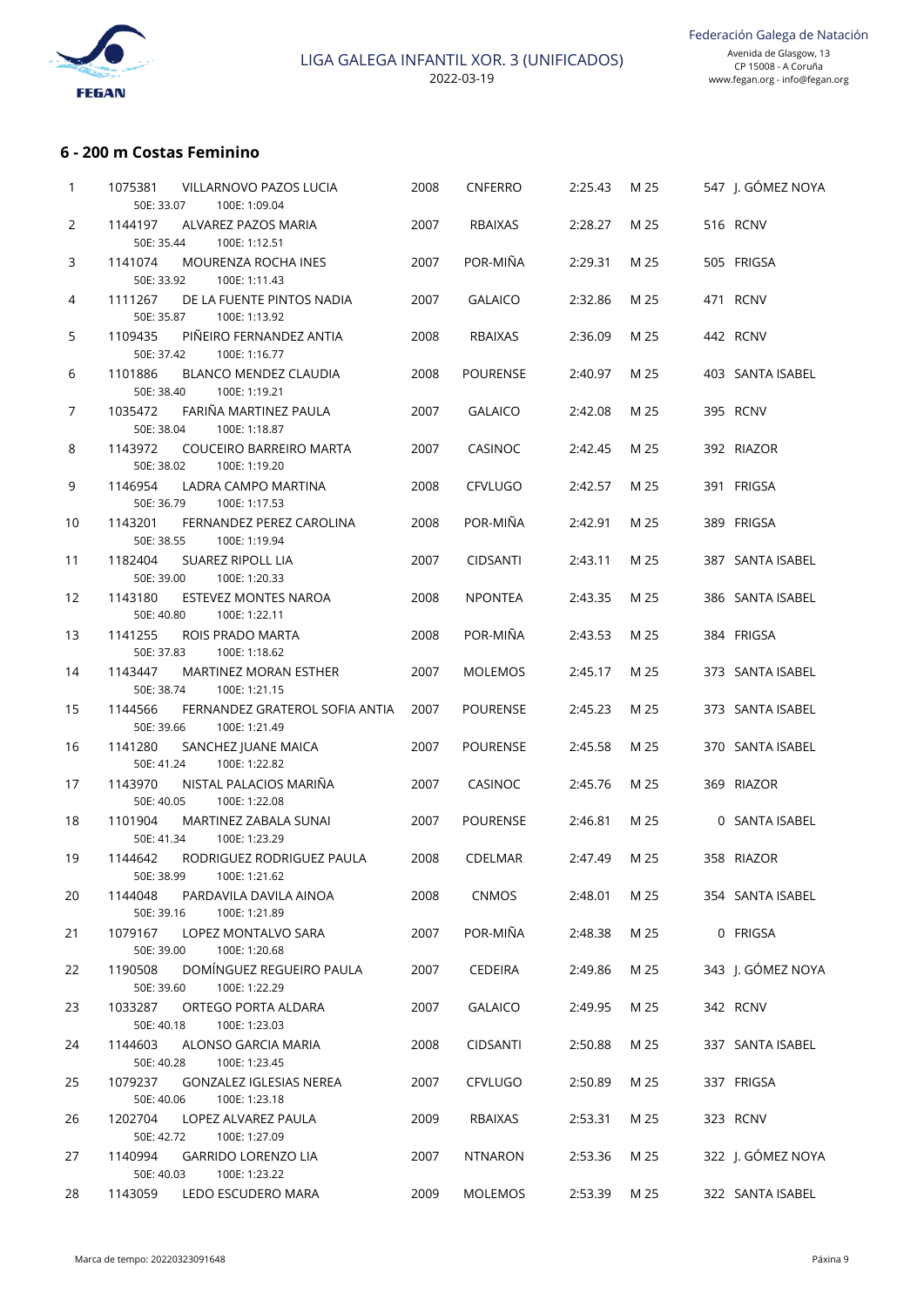

|    | 100E: 1:26.23<br>50E: 42.48                                             |      |                 |              |      |                   |
|----|-------------------------------------------------------------------------|------|-----------------|--------------|------|-------------------|
| 29 | CAMBA VÁZQUEZ MARIA<br>1144644<br>50E: 42.08<br>100E: 1:24.74           | 2008 | <b>CNLICEO</b>  | 2:54.11      | M 25 | 318 J. GÓMEZ NOYA |
| 30 | 1146724<br><b>VILLAR ARCEO IRIA</b><br>50E: 41.06<br>100E: 1:25.49      | 2008 | <b>NCORUÑA</b>  | 2:54.48      | M 25 | 316 RIAZOR        |
| 31 | 1178913<br><b>GIRALDEZ MARTINEZ NEREA</b>                               | 2007 | <b>RBAIXAS</b>  | 2:55.21      | M 25 | 0 RCNV            |
| 32 | 50E: 41.38<br>100E: 1:25.63<br>1144764<br><b>IGLESIAS MARTIN YANIRA</b> | 2009 | <b>CNFERRO</b>  | 2:56.00      | M 25 | 308 J. GÓMEZ NOYA |
| 33 | 50E: 41.29<br>100E: 1:26.39<br>1199415<br><b>GONZALEZ LOSADA ANTIA</b>  | 2009 | <b>MOLEMOS</b>  | 2:56.04      | M 25 | 308 SANTA ISABEL  |
|    | 50E: 41.20<br>100E: 1:26.34                                             |      |                 |              |      | 307 RIAZOR        |
| 34 | 1187885<br><b>BREA ALVAREZ ALBA</b><br>50E: 41.07<br>100E: 1:26.07      | 2009 | <b>NCORUÑA</b>  | 2:56.15      | M 25 |                   |
| 35 | 1145095<br><b>VIDAL RODRIGUEZ ALBA</b><br>50E: 41.32<br>100E: 1:25.87   | 2009 | <b>GALAICO</b>  | 2:56.27      | M 25 | 0 RCNV            |
| 36 | 1144405<br>PAZOS IGLESIAS ELISA<br>50E: 40.28<br>100E: 1:24.81          | 2009 | <b>RCNVIGO</b>  | 2:56.31      | M 25 | 307 RCNV          |
| 37 | 1146742<br><b>VILA GONZALEZ MARTINA</b>                                 | 2007 | <b>MOLEMOS</b>  | 2:57.25      | M 25 | 0 SANTA ISABEL    |
| 38 | 100E: 1:23.55<br>1144243<br>PRIETO LAGO NEREA                           | 2007 | POR-MIÑA        | 2:59.04      | M 25 | 0 FRIGSA          |
| 39 | 50E: 43.69<br>100E: 1:28.79<br>1143952<br>RODRIGUEZ BOTANA AROA         | 2008 | <b>ARZUA</b>    | 2:59.69      | M 25 | 290 SANTA ISABEL  |
|    | 50E: 41.94<br>100E: 1:27.67                                             |      |                 |              |      |                   |
| 40 | 1140999<br>DIAZ ARMADA ZOE<br>50E: 42.14<br>100E: 1:27.53               | 2007 | <b>CNFERRO</b>  | 3:01.21      | M 25 | 282 J. GÓMEZ NOYA |
| 41 | 1141234<br>RODRIGUEZ SANLES MARTA<br>50E: 43.82<br>100E: 1:30.15        | 2007 | <b>CIDSANTI</b> | 3:04.91      | M 25 | 266 SANTA ISABEL  |
| 42 | 1205885<br>MORA GONZALEZ ANYA KARYN<br>50E: 43.24<br>100E: 1:30.72      | 2007 | <b>NPONTEA</b>  | 3:07.90      | M 25 | 253 SANTA ISABEL  |
| 43 | ÁLVAREZ GONZÁLEZ CLAUDIA<br>1084745<br>50E: 42.88<br>100E: 1:30.97      | 2007 | <b>RCNVIGO</b>  | 3:09.01      | M 25 | 249 RCNV          |
| 44 | 1147228<br>ABAD PAMPIN UXIA                                             | 2009 | <b>NCORUÑA</b>  | 3:09.11      | M 25 | 248 RIAZOR        |
| 45 | 50E: 43.27<br>100E: 1:31.43<br>FERNÁNDEZ DÍAZ UXÍA<br>1144369           | 2008 | <b>ARTEIXO</b>  | 3:09.83      | M 25 | 245 RIAZOR        |
| 46 | 50E: 42.65<br>1182383<br>RODRIGUEZ PINO LETICIA                         | 2007 | POR-MIÑA        | 3:10.60      | M 25 | 0 FRIGSA          |
| 47 | 50E: 44.77<br>100E: 1:32.75<br>1194196<br>PEREZ SIMON ARIANNE           | 2007 | RBAIXAS         | 3:15.71 M 25 |      | 0 RCNV            |
|    | 100E: 1:37.03<br>50E: 47.35                                             |      |                 |              |      |                   |
| 48 | 1143724<br>MOLINELLI FRAGA IRIA<br>50E: 47.06<br>100E: 1:37.42          | 2007 | ARTEIXO         | 3:16.81      | M 25 | 220 RIAZOR        |
| 49 | ZUÑIGA FERRADAS CANDELA<br>1144673<br>100E: 1:36.41                     | 2009 | RBAIXAS         | 3:16.91      | M 25 | 0 RCNV            |
| 50 | 1200450<br>REY GUERRA SARA<br>50E: 46.53<br>100E: 1:37.30               | 2007 | <b>CFVLUGO</b>  | 3:19.30      | M 25 | 212 FRIGSA        |
| 51 | 1180165<br>ARCA ALONSO MALEN<br>50E: 47.26<br>100E: 1:38.05             | 2009 | NPONTEA         | 3:23.05      | M 25 | 200 SANTA ISABEL  |
| 52 | 1144899<br>PEREIRA FRAGA UXIA                                           | 2008 | ADFOGAR         | 3:24.56      | M 25 | 196 RIAZOR        |
| 53 | 100E: 1:36.31<br>50E: 45.35<br>1182397<br>MOSQUERA VILACOBA LIA         | 2009 | <b>CIDSANTI</b> | 3:29.89      | M 25 | 0 SANTA ISABEL    |
| 54 | 50E: 48.87<br>100E: 1:43.07<br>1104551<br>CARRACIDO ASOREY VANESSA      | 2007 | ARZUA           | 3:36.61      | M 25 | 165 SANTA ISABEL  |
|    | 50E: 48.80<br>100E: 1:42.49                                             |      |                 |              |      |                   |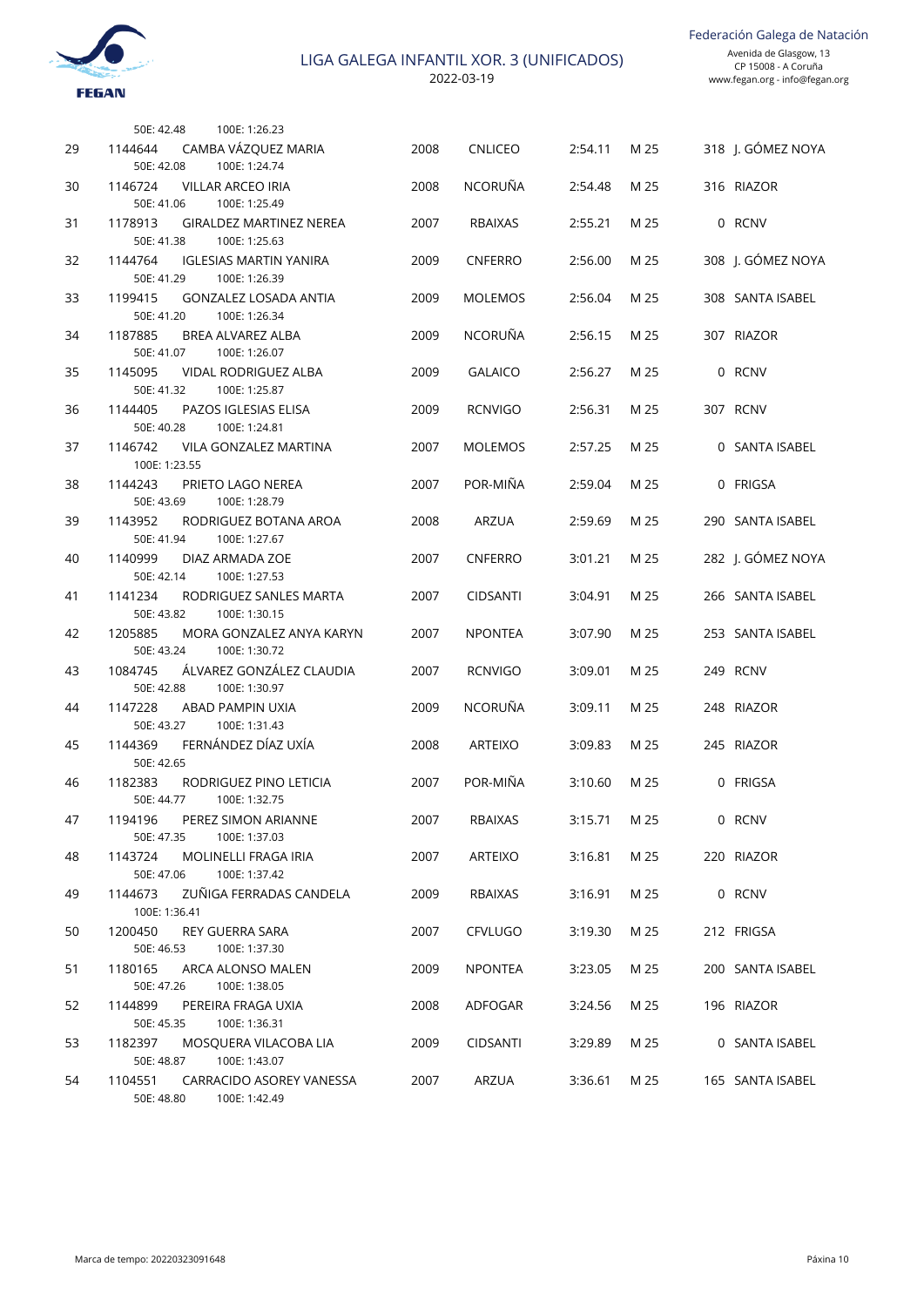

# **7 - 1500 m Libre Masculino**

| 1  | 1075374    | RAMOS PEREZ NICOLAS ANTON    |               | 2006          | <b>CNFERRO</b>  | 17:16.72 | M 25 | 547 J. GÓMI |
|----|------------|------------------------------|---------------|---------------|-----------------|----------|------|-------------|
|    | 50L: 30.33 | 100L: 1:03.73                | 200L: 2:12.78 | 400L: 4:29.80 | 800L: 9:11.18   |          |      |             |
| 2  | 1147102    | <b>GARCIA AFONSO ALEXIS</b>  |               | 2007          | <b>CNFERRO</b>  | 17:16.73 | M 25 | 547 J. GÓMI |
|    | 50L: 30.53 | 100L: 1:04.53                | 200L: 2:13.91 | 400L: 4:32.38 | 800L: 9:11.98   |          |      |             |
| 3  | 1143471    | SANGIAO SILVA ALEJANDRO      |               | 2007          | <b>CNLICEO</b>  | 17:42.63 | M 25 | 508   GÓMI  |
|    | 50L: 31.24 | 100L: 1:05.44                | 200L: 2:15.16 | 400L: 4:36.48 | 800L: 9:21.85   |          |      |             |
| 4  | 1144309    | PEREZ GARCIA IKER            |               | 2007          | <b>GALAICO</b>  | 17:58.89 | M 25 | 485 RCNV    |
|    | 50L: 29.88 | 100L: 1:04.43                | 200L: 2:15.18 | 400L: 4:39.68 | 800L: 9:30.82   |          |      |             |
| 5  | 1144145    | SOUTO RAMOS MANUEL           |               | 2007          | ADFOGAR         | 18:01.99 | M 25 | 481 RIAZOR  |
|    | 50L: 30.99 | 100L: 1:05.99                | 200L: 2:18.86 | 400L: 4:44.45 | 800L: 9:36.99   |          |      |             |
| 6  | 1079071    | <b>MORENO TEIJEIRO ANDRE</b> |               | 2007          | <b>CFVLUGO</b>  | 18:06.59 | M 25 | 475 FRIGSA  |
|    | 50L: 31.85 | 100L: 1:06.78                | 200L: 2:18.84 | 400L: 4:44.61 | 800L: 9:34.75   |          |      |             |
| 7  | 1084854    | <b>GONZALEZ ESTEVEZ YOEL</b> |               | 2007          | <b>NPONTEA</b>  | 18:09.06 | M 25 | 472 SANTA   |
|    | 50L: 32.40 | 100L: 1:08.46                | 200L: 2:20.73 | 400L: 4:45.34 | 800L: 9:38.65   |          |      |             |
| 8  | 1144471    | ABELLEIRA GOMEZ MIGUEL A.    |               | 2006          | <b>SDBOIRO</b>  | 18:23.93 | M 25 | 453 SANTA   |
|    | 50L: 32.04 | 100L: 1:07.43                | 200L: 2:19.79 | 400L: 4:44.85 | 800L: 9:40.07   |          |      |             |
| 9  | 1146873    | PARCERO AREOSO XOEL          |               | 2007          | <b>CIDSANTI</b> | 18:25.74 | M 25 | 451 SANTA   |
|    | 50L: 32.90 | 100L: 1:09.13                | 200L: 2:22.73 | 400L: 4:51.45 | 800L: 9:48.07   |          |      |             |
| 10 | 1130700    | ORTEGO PORTA ANDRE           |               | 2007          | <b>GALAICO</b>  | 18:29.44 | M 25 | 446 RCNV    |
|    | 50L: 32.34 | 100L: 1:08.39                | 200L: 2:21.36 | 400L: 4:48.17 | 800L: 9:45.46   |          |      |             |
| 11 | 1112664    | <b>GARRIDO ALONSO CAMILO</b> |               | 2006          | <b>RBAIXAS</b>  | 18:41.19 | M 25 | 432 RCNV    |
|    | 50L: 33.46 | 100L: 1:09.93                | 200L: 2:23.21 | 400L: 4:51.01 | 800L: 9:55.53   |          |      |             |
| 12 | 1146877    | <b>REY MUNIN TOMAS</b>       |               | 2006          | <b>CIDSANTI</b> | 18:42.50 | M 25 | 431 SANTA   |
|    | 50L: 33.34 | 100L: 1:09.53                | 200L: 2:23.47 | 400L: 4:51.67 | 800L: 9:53.63   |          |      |             |
| 13 | 1141258    | DIAZ-BECERRA LOPEZ PEDRO     |               | 2007          | POR-MIÑA        | 18:45.38 | M 25 | 427 FRIGSA  |
|    | 50L: 33.06 | 100L: 1:08.58                | 200L: 2:21.35 | 400L: 4:51.47 | 800L: 9:53.87   |          |      |             |
| 14 | 1023159    | <b>FERREIRO SALES LEO</b>    |               | 2007          | CASINOC         | 18:50.62 | M 25 | 422 RIAZOR  |
|    | 50L: 32.57 | 100L: 1:08.77                | 200L: 2:23.38 | 400L: 4:55.50 | 800L: 10:01.08  |          |      |             |
| 15 | 1111710    | <b>BRAVO CUENCA LUCAS</b>    |               | 2006          | <b>CULLERED</b> | 19:07.90 | M 25 | 403 FRIGSA  |
|    | 50L: 33.36 | 100L: 1:09.85                | 200L: 2:24.77 | 400L: 4:56.94 | 800L: 10:04.85  |          |      |             |
| 16 | 1140972    | MÉNDEZ BUSTO LUCAS           |               | 2007          | <b>CEDEIRA</b>  | 19:08.85 | M 25 | 402 I. GÓMI |
|    | 50L: 34.07 | 100L: 1:11.39                | 200L: 2:27.93 | 400L: 5:01.64 | 800L: 10:08.69  |          |      |             |
| 17 | 1143732    | DÍAZ RODAS AARÓN             |               | 2007          | <b>ARTEIXO</b>  | 19:13.37 | M 25 | 397 RIAZOR  |
|    | 50L: 32.58 | 100L: 1:08.08                | 200L: 2:22.24 | 400L: 4:54.27 | 800L: 10:05.50  |          |      |             |
| 18 | 1111467    | SANTÍN MÉNDEZ RUBÉN          |               | 2007          | <b>RCNVIGO</b>  | 19:23.28 | M 25 | 387 RCNV    |
|    | 50L: 33.81 | 100L: 1:11.31                | 200L: 2:28.03 | 400L: 5:03.89 | 800L: 10:17.28  |          |      |             |
| 19 | 1095445    | LAGO CASTILLO DIEGO          |               | 2007          | <b>NCORUÑA</b>  | 19:44.88 | M 25 | 366 RIAZOR  |
|    | 50L: 33.45 | 100L: 1:10.34                | 200L: 2:27.69 | 400L: 5:03.75 | 800L: 10:22.39  |          |      |             |
| 20 | 1143246    | OUBIÑA SÁNCHEZ PEDRO         |               | 2007          | <b>RCNVIGO</b>  | 20:05.43 | M 25 | 348 RCNV    |
|    | 50L: 33.82 | 100L: 1:11.41                | 200L: 2:29.35 | 400L: 5:09.39 | 800L: 10:32.97  |          |      |             |
|    |            |                              |               |               |                 |          |      |             |

| 1  | 1075374<br>RAMOS PEREZ NICOLAS ANTON         | 2006<br>CNFERRO<br>17:16.72<br>M 25<br>547 J. GÓMEZ NOYA        |
|----|----------------------------------------------|-----------------------------------------------------------------|
|    | 50L: 30.33<br>100L: 1:03.73<br>200L: 2:12.78 | 400L: 4:29.80<br>800L: 9:11.18                                  |
| 2  | 1147102<br><b>GARCIA AFONSO ALEXIS</b>       | 2007<br><b>CNFERRO</b><br>547 J. GÓMEZ NOYA<br>17:16.73<br>M 25 |
|    | 50L: 30.53<br>100L: 1:04.53<br>200L: 2:13.91 | 400L: 4:32.38<br>800L: 9:11.98                                  |
| 3  | 1143471<br>SANGIAO SILVA ALEJANDRO           | 508 J. GÓMEZ NOYA<br>2007<br><b>CNLICEO</b><br>M 25<br>17:42.63 |
|    | 50L: 31.24<br>100L: 1:05.44<br>200L: 2:15.16 | 400L: 4:36.48<br>800L: 9:21.85                                  |
| 4  | 1144309<br>PEREZ GARCIA IKER                 | 2007<br><b>GALAICO</b><br>M 25<br>485 RCNV<br>17:58.89          |
|    | 50L: 29.88<br>100L: 1:04.43<br>200L: 2:15.18 | 400L: 4:39.68<br>800L: 9:30.82                                  |
| 5  | 1144145<br>SOUTO RAMOS MANUEL                | 2007<br>ADFOGAR<br>18:01.99<br>M 25<br>481 RIAZOR               |
|    | 50L: 30.99<br>100L: 1:05.99<br>200L: 2:18.86 | 800L: 9:36.99<br>400L: 4:44.45                                  |
| 6  | 1079071<br>MORENO TEIJEIRO ANDRE             | 2007<br><b>CFVLUGO</b><br>475 FRIGSA<br>18:06.59<br>M 25        |
|    | 50L: 31.85<br>100L: 1:06.78<br>200L: 2:18.84 | 400L: 4:44.61<br>800L: 9:34.75                                  |
| 7  | 1084854<br><b>GONZALEZ ESTEVEZ YOEL</b>      | 2007<br><b>NPONTEA</b><br>18:09.06<br>M 25<br>472 SANTA ISABEL  |
|    | 50L: 32.40<br>100L: 1:08.46<br>200L: 2:20.73 | 400L: 4:45.34<br>800L: 9:38.65                                  |
| 8  | 1144471<br>ABELLEIRA GOMEZ MIGUEL A.         | 2006<br><b>SDBOIRO</b><br>18:23.93<br>M 25<br>453 SANTA ISABEL  |
|    | 50L: 32.04<br>200L: 2:19.79<br>100L: 1:07.43 | 400L: 4:44.85<br>800L: 9:40.07                                  |
| 9  | 1146873<br>PARCERO AREOSO XOEL               | 2007<br><b>CIDSANTI</b><br>18:25.74<br>M 25<br>451 SANTA ISABEL |
|    | 50L: 32.90<br>100L: 1:09.13<br>200L: 2:22.73 | 400L: 4:51.45<br>800L: 9:48.07                                  |
| 10 | 1130700<br>ORTEGO PORTA ANDRE                | 2007<br><b>GALAICO</b><br>18:29.44<br>M 25<br>446 RCNV          |
|    | 50L: 32.34<br>100L: 1:08.39<br>200L: 2:21.36 | 400L: 4:48.17<br>800L: 9:45.46                                  |
| 11 | 1112664<br><b>GARRIDO ALONSO CAMILO</b>      | <b>RBAIXAS</b><br>2006<br>18:41.19<br>M 25<br>432 RCNV          |
|    | 50L: 33.46<br>100L: 1:09.93<br>200L: 2:23.21 | 800L: 9:55.53<br>400L: 4:51.01                                  |
| 12 | 1146877<br><b>REY MUNIN TOMAS</b>            | 2006<br><b>CIDSANTI</b><br>M 25<br>431 SANTA ISABEL<br>18:42.50 |
|    | 50L: 33.34<br>100L: 1:09.53<br>200L: 2:23.47 | 400L: 4:51.67<br>800L: 9:53.63                                  |
| 13 | 1141258<br>DIAZ-BECERRA LOPEZ PEDRO          | POR-MIÑA<br>2007<br>M 25<br>427 FRIGSA<br>18:45.38              |
|    | 50L: 33.06<br>100L: 1:08.58<br>200L: 2:21.35 | 400L: 4:51.47<br>800L: 9:53.87                                  |
| 14 | 1023159<br><b>FERREIRO SALES LEO</b>         | 2007<br>CASINOC<br>M 25<br>422 RIAZOR<br>18:50.62               |
|    | 50L: 32.57<br>100L: 1:08.77<br>200L: 2:23.38 | 400L: 4:55.50<br>800L: 10:01.08                                 |
| 15 | 1111710<br><b>BRAVO CUENCA LUCAS</b>         | 2006<br><b>CULLERED</b><br>M 25<br>403 FRIGSA<br>19:07.90       |
|    | 50L: 33.36<br>100L: 1:09.85<br>200L: 2:24.77 | 400L: 4:56.94<br>800L: 10:04.85                                 |
| 16 | MÉNDEZ BUSTO LUCAS<br>1140972                | 2007<br><b>CEDEIRA</b><br>402 J. GÓMEZ NOYA<br>19:08.85<br>M 25 |
|    | 50L: 34.07<br>100L: 1:11.39<br>200L: 2:27.93 | 400L: 5:01.64<br>800L: 10:08.69                                 |
| 17 | DÍAZ RODAS AARÓN<br>1143732                  | 2007<br><b>ARTEIXO</b><br>19:13.37<br>M 25<br>397 RIAZOR        |
|    | 50L: 32.58<br>100L: 1:08.08<br>200L: 2:22.24 | 400L: 4:54.27<br>800L: 10:05.50                                 |
| 18 | SANTÍN MÉNDEZ RUBÉN<br>1111467               | 2007<br><b>RCNVIGO</b><br>19:23.28<br>M 25<br>387 RCNV          |
|    | 50L: 33.81<br>100L: 1:11.31<br>200L: 2:28.03 | 400L: 5:03.89<br>800L: 10:17.28                                 |
| 19 | 1095445<br>LAGO CASTILLO DIEGO               | <b>NCORUÑA</b><br>2007<br>19:44.88<br>M 25<br>366 RIAZOR        |
|    | 50L: 33.45<br>100L: 1:10.34<br>200L: 2:27.69 | 400L: 5:03.75<br>800L: 10:22.39                                 |
| 20 | OUBIÑA SÁNCHEZ PEDRO<br>1143246              | 2007<br><b>RCNVIGO</b><br>20:05.43<br>M 25<br>348 RCNV          |
|    | 50L: 33.82<br>100L: 1:11.41<br>200L: 2:29.35 | 400L: 5:09.39<br>800L: 10:32.97                                 |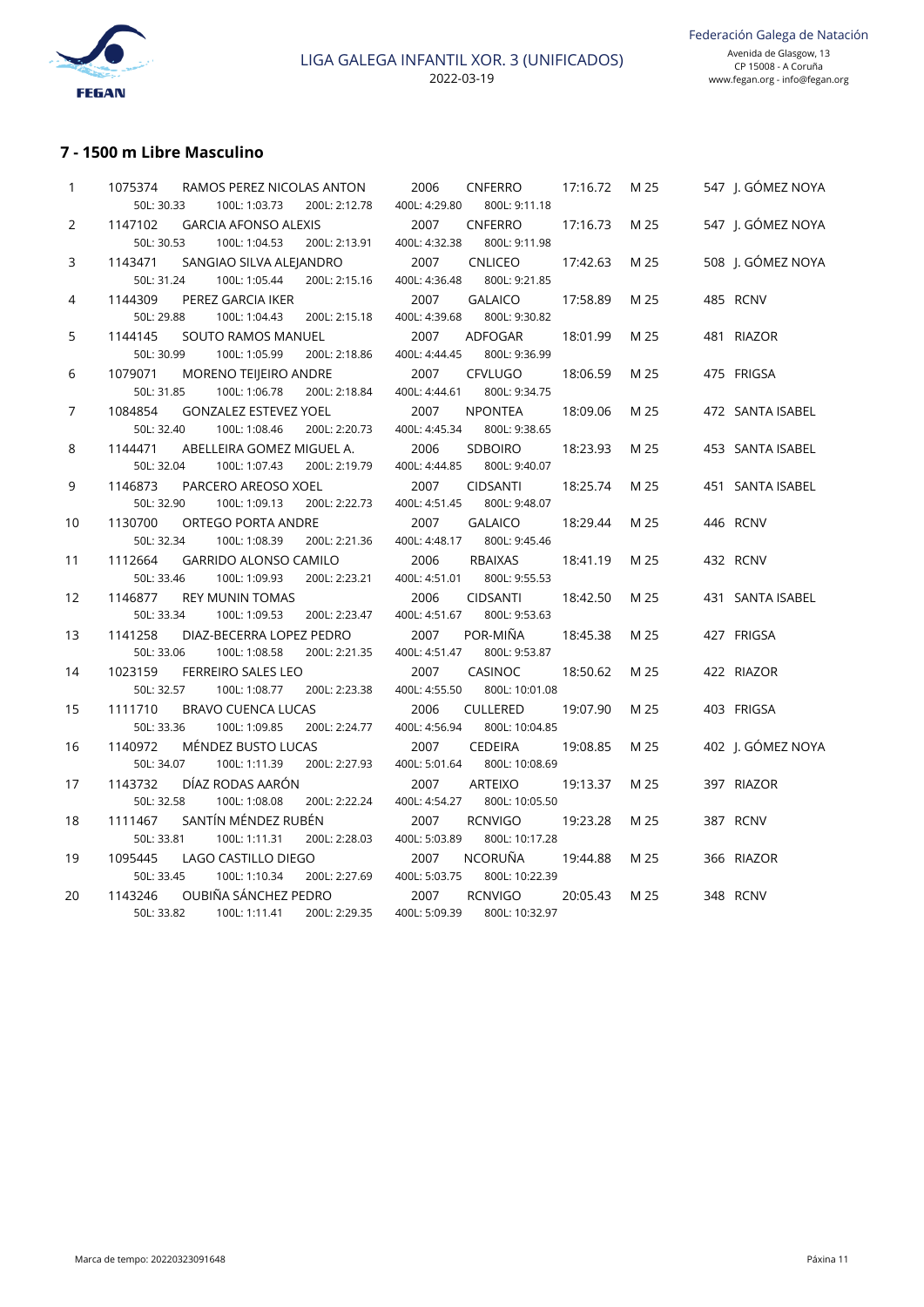

## **8 - 200 m Braza Feminino**

| 1  | 1141231<br>LOPEZ FRANCO MARIA<br>50B: 37.37<br>100B: 1:19.76                                 | 2007 | <b>RIVEIRA</b>  | 2:48.91 | M 25 |            | 505 SANTA ISABEL  |
|----|----------------------------------------------------------------------------------------------|------|-----------------|---------|------|------------|-------------------|
| 2  | 1075381<br>VILLARNOVO PAZOS LUCIA                                                            | 2008 | <b>CNFERRO</b>  | 2:54.68 | M 25 |            | 457 J. GÓMEZ NOYA |
| 3  | 50B: 40.75<br>100B: 1:25.19<br>1033341<br>ROCHA GONZALEZ GISELE                              | 2009 | <b>GALAICO</b>  | 2:59.52 | M 25 | 421 RCNV   |                   |
| 4  | 50B: 41.17<br>100B: 1:27.47<br>1109435<br>PIÑEIRO FERNANDEZ ANTIA                            | 2008 | <b>RBAIXAS</b>  | 2:59.88 | M 25 | 418 RCNV   |                   |
|    | 50B: 39.96<br>100B: 1:25.80                                                                  |      |                 |         |      |            |                   |
| 5  | 1079134<br>LOPEZ-FREIRE FRANCIA CARMEN<br>50B: 40.11<br>100B: 1:26.32                        | 2007 | POR-MIÑA        | 3:02.20 | M 25 | 402 FRIGSA |                   |
| 6  | 1075474<br>FREIRE PERNAS IRENE<br>100B: 1:27.80<br>50B: 41.61                                | 2007 | <b>CEDEIRA</b>  | 3:04.27 | M 25 |            | 389 J. GÓMEZ NOYA |
| 7  | 1144233<br><b>GIL POZO EMMA</b><br>50B: 42.36<br>100B: 1:30.37                               | 2009 | <b>POURENSE</b> | 3:05.35 | M 25 |            | 382 SANTA ISABEL  |
| 8  | 1104638<br>SUAREZ DOSIL CLAUDIA<br>50B: 43.68<br>100B: 1:32.01                               | 2007 | <b>CULLERED</b> | 3:07.40 | M 25 | 370 FRIGSA |                   |
| 9  | 1143418<br>FERNANDEZ AGUION SARA<br>50B: 42.70<br>100B: 1:32.60                              | 2007 | <b>NCORUÑA</b>  | 3:08.29 | M 25 | 365 RIAZOR |                   |
| 10 | 1146828<br>CARRASCO BOUZAMAYOR SABELA<br>50B: 43.19<br>100B: 1:30.72                         | 2008 | <b>CNFERRO</b>  | 3:08.94 | M 25 |            | 361 J. GÓMEZ NOYA |
| 11 | 1141393<br>GONZALEZ GONZALEZ IARA<br>50B: 42.32<br>100B: 1:30.73                             | 2009 | <b>RBAIXAS</b>  | 3:10.89 | M 25 | 350 RCNV   |                   |
| 12 | 1144161<br>BORRAZAS RODRIGUEZ NOA<br>50B: 43.29<br>100B: 1:32.34                             | 2008 | <b>CULLERED</b> | 3:11.39 | M 25 | 347 FRIGSA |                   |
| 13 | 1111740<br>YERA REGUEIRA TERESA<br>50B: 43.59<br>100B: 1:33.09                               | 2007 | <b>NCORUÑA</b>  | 3:11.76 | M 25 | 345 RIAZOR |                   |
| 14 | 1143978<br><b>GIL GARNACHO CARLOTA</b><br>50B: 43.90<br>100B: 1:33.37                        | 2009 | <b>CASINOC</b>  | 3:11.93 | M 25 | 344 RIAZOR |                   |
| 15 | 1145057<br>RODRIGUEZ RODRIGUEZ CARLA<br>50B: 43.87<br>100B: 1:32.84                          | 2009 | <b>CDELMAR</b>  | 3:11.96 | M 25 | 344 RIAZOR |                   |
| 16 | SOUSA ÁLVAREZ NOA<br>1144098<br>50B: 44.08<br>100B: 1:33.11                                  | 2007 | <b>RCNVIGO</b>  | 3:12.41 | M 25 | 342 RCNV   |                   |
| 17 | 1143144<br>VALLEPUGA SALGUERO ALBA<br>50B: 44.22<br>100B: 1:33.55                            | 2008 | CFVLUGO         | 3:13.48 | M 25 | 336 FRIGSA |                   |
| 18 | 1101886<br>BLANCO MENDEZ CLAUDIA<br>100B: 1:34.29<br>50B: 44.36                              | 2008 | <b>POURENSE</b> | 3:15.65 | M 25 |            | 325 SANTA ISABEL  |
| 19 | SALGUEIRIÑO ÁLVAREZ NOA<br>1184176                                                           | 2008 | <b>CNMOS</b>    | 3:16.29 | M 25 |            | 322 SANTA ISABEL  |
| 20 | 50B: 44.48<br>100B: 1:34.49<br>1146938<br>EIRIZ VAZQUEZ SOFIA<br>100B: 1:33.71<br>50B: 43.54 | 2008 | POR-MIÑA        | 3:16.94 | M 25 | 319 FRIGSA |                   |
| 21 | 1144566<br>FERNANDEZ GRATEROL SOFIA ANTIA<br>50B: 47.10<br>100B: 1:36.66                     | 2007 | <b>POURENSE</b> | 3:17.32 | M 25 |            | 317 SANTA ISABEL  |
| 22 | RODRÍGUEZ QUINTELA UXÍA<br>1144332<br>100B: 1:36.15<br>50B: 43.99                            | 2008 | CDELMAR         | 3:20.35 | M 25 | 303 RIAZOR |                   |
| 23 | 1170546<br>LOSADA LUACES ASUNCION<br>50B: 46.66<br>100B: 1:37.44                             | 2009 | POR-MIÑA        | 3:20.76 | M 25 | 301 FRIGSA |                   |
| 24 | 1144461<br>RAMOS ULLOA PAULA<br>50B: 47.04<br>100B: 1:39.14                                  | 2008 | ARTEIXO         | 3:23.19 | M 25 | 290 RIAZOR |                   |
| 25 | MACÍAS FERNÁNDEZ MIRIAM<br>1143717                                                           | 2009 | ARTEIXO         | 3:24.76 | M 25 | 283 RIAZOR |                   |
| 26 | 50B: 43.26<br>100B: 1:35.38<br>FERNANDEZ CARBALLAL CORAL<br>1147119                          | 2008 | POR-MIÑA        | 3:28.54 | M 25 |            | 0 FRIGSA          |
| 27 | 50B: 46.59<br>100B: 1:39.41<br>1178913<br><b>GIRALDEZ MARTINEZ NEREA</b>                     | 2007 | RBAIXAS         | 3:28.83 | M 25 | 267 RCNV   |                   |
| 28 | 50B: 47.46<br>100B: 1:39.57<br>ALVAREZ LOSADA LUCIA<br>1143554                               | 2009 | CNFERRO         | 3:32.44 | M 25 |            | 254 J. GÓMEZ NOYA |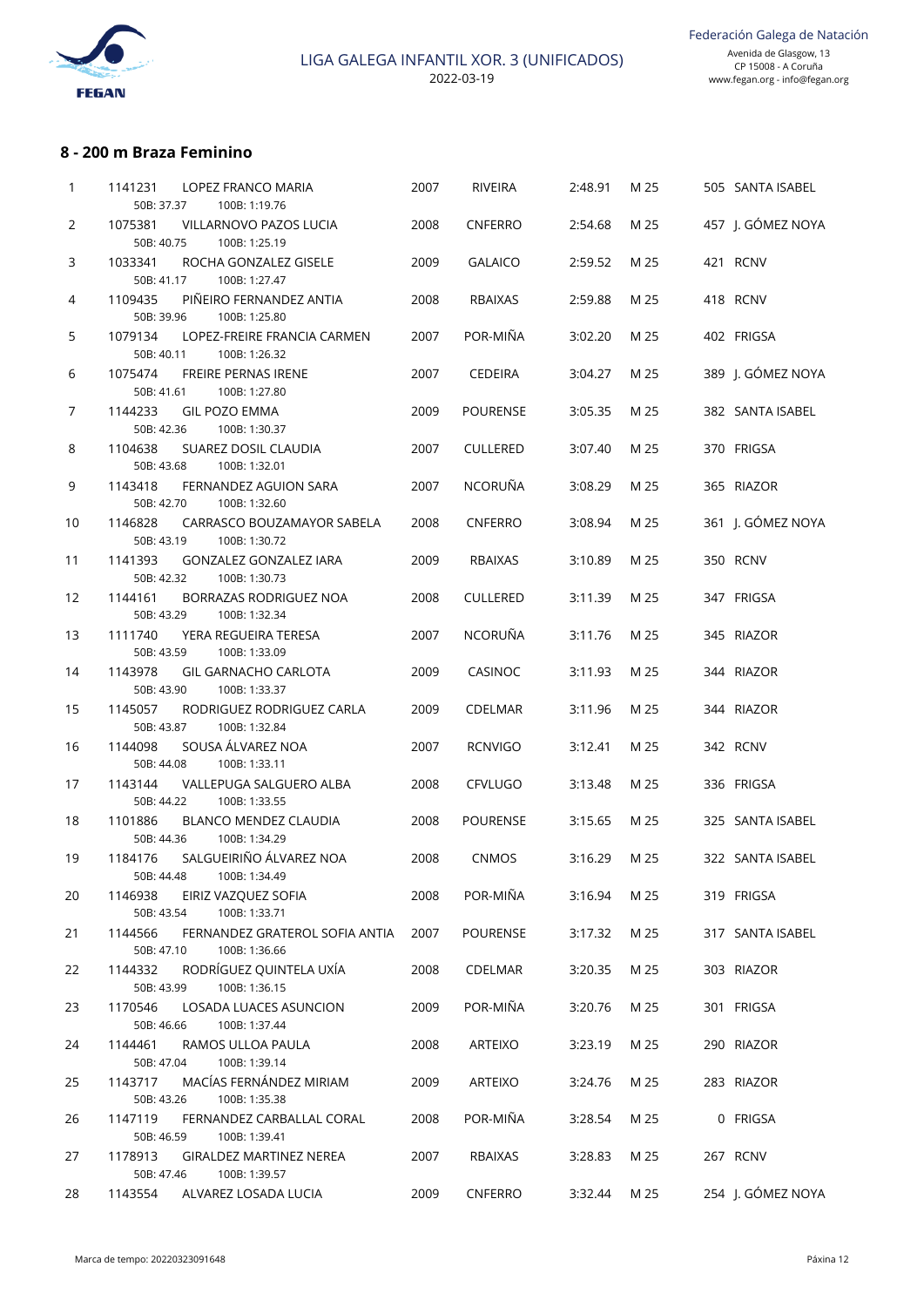

Federación Galega de Natación

|    | 50B: 48.41 | 100B: 1:42.22                 |      |                 |         |      |          |                   |
|----|------------|-------------------------------|------|-----------------|---------|------|----------|-------------------|
| 29 | 1084745    | ÁLVAREZ GONZÁLEZ CLAUDIA      | 2007 | <b>RCNVIGO</b>  | 3:33.49 | M 25 |          | <b>250 RCNV</b>   |
|    | 50B: 45.54 | 100B: 1:40.39                 |      |                 |         |      |          |                   |
| 30 | 1173198    | AGUSTI LOPEZ ERIN             | 2008 | <b>CNXOVE</b>   | 3:34.50 | M 25 |          | 246 FRIGSA        |
|    | 50B: 47.90 | 100B: 1:44.48                 |      |                 |         |      |          |                   |
| 31 | 1182383    | RODRIGUEZ PINO LETICIA        | 2007 | POR-MIÑA        | 3:34.56 | M 25 | $\Omega$ | FRIGSA            |
|    | 50B: 48.58 | 100B: 1:42.20                 |      |                 |         |      |          |                   |
| 32 | 1208851    | <b>BLANCO IGLESIAS CARMEN</b> | 2008 | <b>CIDSANTI</b> | 3:42.43 | M 25 |          | 221 SANTA ISABEL  |
|    | 50B: 47.98 | 100B: 1:44.27                 |      |                 |         |      |          |                   |
| 33 | 1187884    | BARREIRA PERMUY LUCIA         | 2009 | <b>NCORUÑA</b>  | 3:45.09 | M 25 |          | 213 RIAZOR        |
|    | 50B: 48.50 | 100B: 1:46.35                 |      |                 |         |      |          |                   |
| 34 | 1143724    | MOLINELLI FRAGA IRIA          | 2007 | <b>ARTEIXO</b>  | 3:45.75 | M 25 |          | 211 RIAZOR        |
|    | 50B: 52.04 | 100B: 1:49.35                 |      |                 |         |      |          |                   |
| 35 | 1143755    | SIERRA MEITIN INES            | 2008 | <b>CNXOVE</b>   | 3:56.81 | M 25 |          | 183 FRIGSA        |
|    | 50B: 56.03 | 100B: 1:55.61                 |      |                 |         |      |          |                   |
| 36 | 1144648    | <b>CEBEY FIDALGO OLAYA</b>    | 2009 | <b>CNLICEO</b>  | 3:58.35 | M 25 |          | 179 I. GÓMEZ NOYA |
|    | 50B: 52.19 | 100B: 1:58.13                 |      |                 |         |      |          |                   |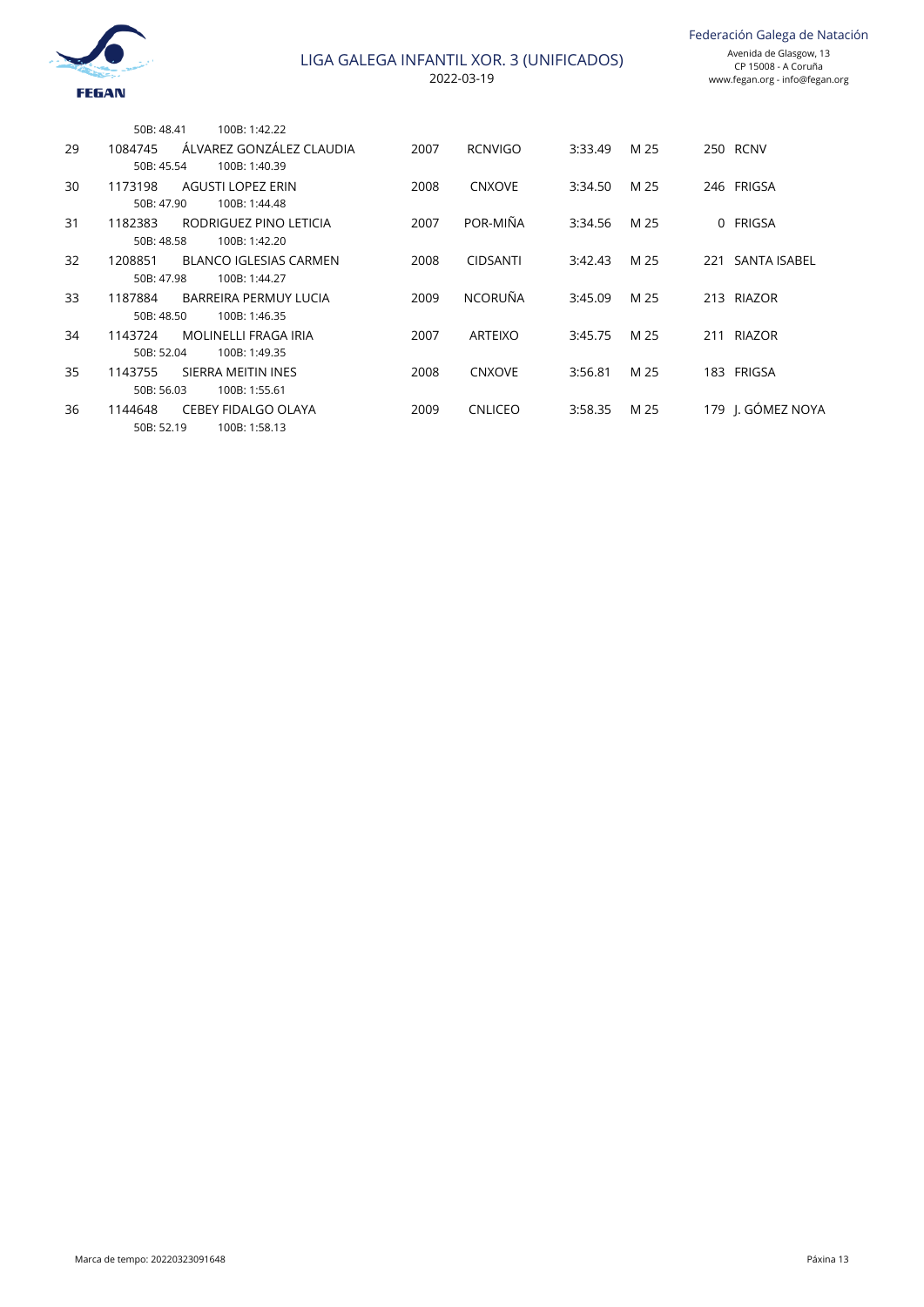

#### **9 - 200 m Braza Masculino**

| $\mathbf{1}$   | 1079205<br><b>TEIJEIRO PRADO XOEL</b><br>50B: 35.05<br>100B: 1:14.67    | 2006 | <b>CFVLUGO</b>  | 2:36.79 | M 25 | 450 FRIGSA        |
|----------------|-------------------------------------------------------------------------|------|-----------------|---------|------|-------------------|
| 2              | 1141092<br>SOUTO VILAS JORGE<br>50B: 36.07<br>100B: 1:16.54             | 2007 | ADFOGAR         | 2:38.35 | M 25 | 436 RIAZOR        |
| 3              | 1143318<br>VAZQUEZ FERNANDEZ NICOLAS<br>50B: 34.96<br>100B: 1:15.82     | 2006 | <b>GALAICO</b>  | 2:40.92 | M 25 | 416 RCNV          |
| 4              | 1140899<br><b>MANEIROS PAZ MARIO</b><br>50B: 34.06<br>100B: 1:14.01     | 2006 | <b>CNFERRO</b>  | 2:42.48 | M 25 | 404 J. GÓMEZ NOYA |
| 5              | 1140951<br>AGROMAYOR DEL RIO MIGUEL<br>50B: 37.76<br>100B: 1:20.79      | 2006 | <b>POURENSE</b> | 2:43.31 | M 25 | 398 SANTA ISABEL  |
| 6              | 1141246<br><b>HUERTA ROMERO DARIO</b><br>50B: 37.39<br>100B: 1:20.28    | 2006 | <b>RIVEIRA</b>  | 2:46.65 | M 25 | 374 SANTA ISABEL  |
| $\overline{7}$ | 1079104<br>DEVESA LOPEZ JONATHAN<br>50B: 37.78<br>100B: 1:20.75         | 2006 | POR-MIÑA        | 2:49.62 | M 25 | 355 FRIGSA        |
| 8              | 1144995<br>RIAL SIEIRA LEO<br>100B: 1:20.69<br>50B: 37.46               | 2006 | <b>RIVEIRA</b>  | 2:50.91 | M 25 | 347 SANTA ISABEL  |
| 9              | VARELA PASANDÍN MANUEL<br>1143714<br>50B: 40.63<br>100B: 1:26.06        | 2006 | <b>ARTEIXO</b>  | 2:53.09 | M 25 | 334 RIAZOR        |
| 10             | 1140885<br>RODRIGUEZ COUSO MIGUEL<br>50B: 39.95<br>100B: 1:23.25        | 2007 | <b>CNFERRO</b>  | 2:54.27 | M 25 | 327 J. GÓMEZ NOYA |
| 11             | 1143607<br>CACHEDA IGLESIAS NICOLAS<br>50B: 38.58<br>100B: 1:23.17      | 2007 | <b>GALAICO</b>  | 2:54.97 | M 25 | 323 RCNV          |
| 12             | 1079378<br>ACEVEDO MENDEZ GABRIEL<br>50B: 39.38<br>100B: 1:24.66        | 2006 | <b>NPONTEA</b>  | 2:56.69 | M 25 | 314 SANTA ISABEL  |
| 13             | 1141337<br>POZO GALLEGO BRAIS<br>50B: 39.10<br>100B: 1:24.16            | 2007 | POR-MIÑA        | 2:57.38 | M 25 | 310 FRIGSA        |
| 14             | 1130799<br>RECOUSO DE DIEGO DAVID<br>50B: 37.70<br>100B: 1:22.95        | 2006 | <b>GALAICO</b>  | 2:57.77 | M 25 | 308 RCNV          |
| 15             | <b>VECINO MAURE TIAGO</b><br>1143071<br>50B: 39.48<br>100B: 1:26.31     | 2007 | <b>RCNVIGO</b>  | 3:04.05 | M 25 | 278 RCNV          |
| 16             | 1144614<br><b>MUNIN CANDAL ERIC</b><br>50B: 37.94<br>100B: 1:23.59      | 2007 | <b>CIDSANTI</b> | 3:04.63 | M 25 | 275 SANTA ISABEL  |
| 17             | 1141299<br>SANCHEZ SUEIRO HUGO<br>50B: 40.92<br>100B: 1:27.48           | 2007 | <b>POURENSE</b> | 3:05.22 | M 25 | 273 SANTA ISABEL  |
| 18             | 1143839<br><b>GONZALEZ LORENZO OSCAR</b><br>50B: 42.52<br>100B: 1:31.17 | 2006 | <b>POURENSE</b> | 3:14.83 | M 25 | 234 SANTA ISABEL  |
| 19             | SEOANE GARCÍA DAVID<br>1143951<br>50B: 46.84<br>100B: 1:43.75           | 2007 | <b>ARZUA</b>    | 3:44.65 | M 25 | 153 SANTA ISABEL  |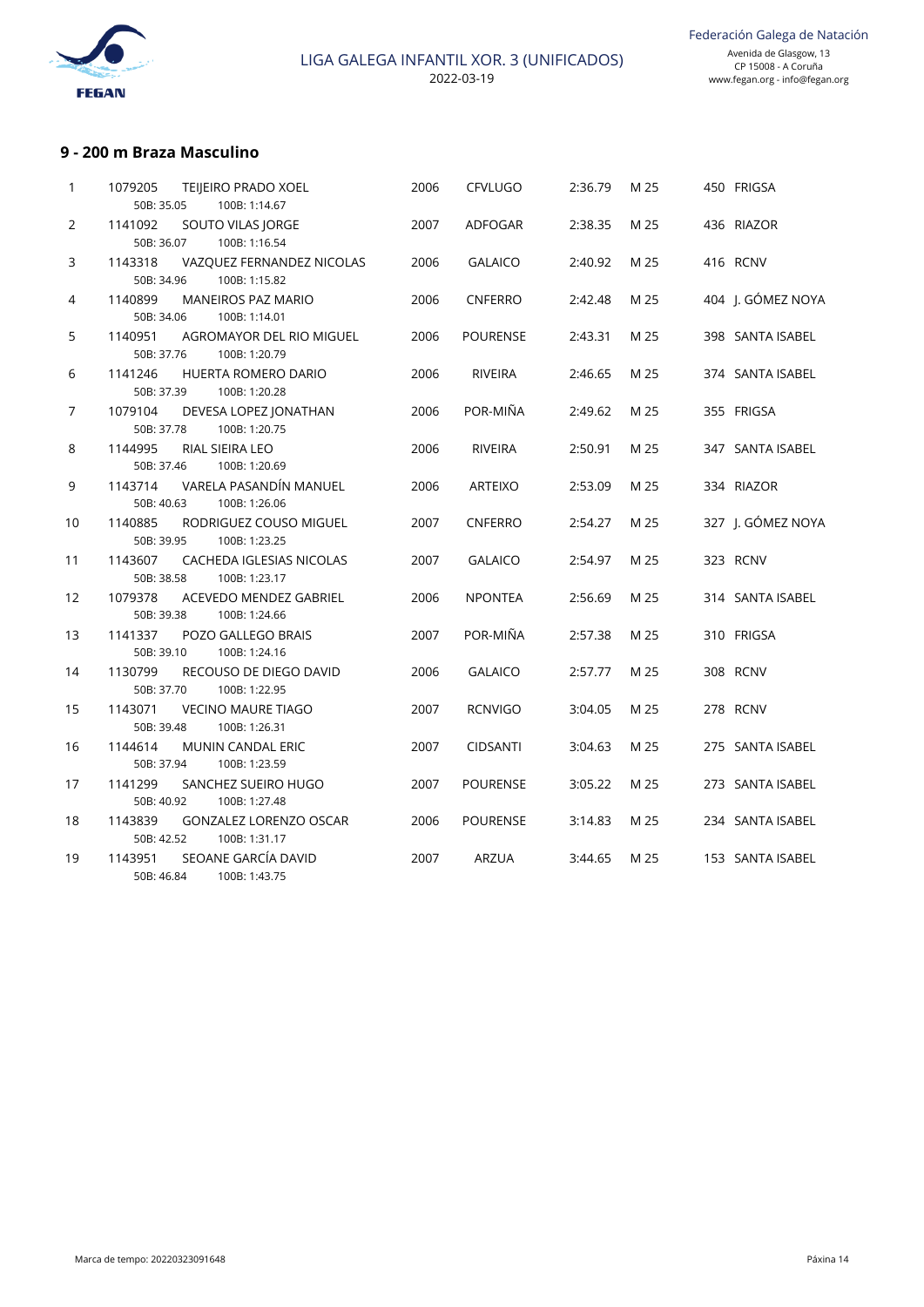

#### **10 - 100 m Bolboreta Feminino**

| 1  | 1104197                             | SÁNCHEZ BELLO EVA             | 2007 | <b>ARTEIXO</b>  | 1:11.20 | M 25 | 451 RIAZOR        |
|----|-------------------------------------|-------------------------------|------|-----------------|---------|------|-------------------|
| 2  | 50M: 33.73<br>1141075               | MOURENZA ROCHA SOFIA          | 2007 | POR-MIÑA        | 1:11.57 | M 25 | 444 FRIGSA        |
|    | 50M: 33.31                          |                               |      |                 |         |      |                   |
| 3  | 1144062<br>50M: 33.46               | HERNANDEZ FIGUEROA ANGE MARIE | 2009 | <b>CNFERRO</b>  | 1:12.15 | M 25 | 433 J. GÓMEZ NOYA |
| 4  | 1111267<br>50M: 33.69               | DE LA FUENTE PINTOS NADIA     | 2007 | <b>GALAICO</b>  | 1:12.19 | M 25 | 432 RCNV          |
| 5  | 1078709<br>50M: 33.24               | <b>BALADO PENA CELTIA</b>     | 2007 | <b>CMARINA</b>  | 1:13.46 | M 25 | 410 J. GÓMEZ NOYA |
| 6  | 1101904<br>50M: 35.08               | MARTINEZ ZABALA SUNAI         | 2007 | <b>POURENSE</b> | 1:13.93 | M 25 | 403 SANTA ISABEL  |
| 7  | 1144197<br>50M: 34.66               | ALVAREZ PAZOS MARIA           | 2007 | <b>RBAIXAS</b>  | 1:14.75 | M 25 | 389 RCNV          |
| 8  | 1141243<br>50M: 34.81               | REY OLVEIRA ANA               | 2007 | <b>RIVEIRA</b>  | 1:15.14 | M 25 | 383 SANTA ISABEL  |
| 9  | 1113386<br>50M: 35.20               | REY PITA CLARA                | 2007 | ADFOGAR         | 1:15.34 | M 25 | 380 RIAZOR        |
| 10 | 1141063<br>50M: 33.94               | TAJES LEDE SARA               | 2007 | <b>GALAICO</b>  | 1:16.09 | M 25 | 369 RCNV          |
| 11 | 1143201<br>50M: 35.00               | FERNANDEZ PEREZ CAROLINA      | 2008 | POR-MIÑA        | 1:16.21 | M 25 | 367 FRIGSA        |
| 12 | 1117035<br>50M: 35.63               | OTERO RICO ROSETTE            | 2008 | <b>NPONTEA</b>  | 1:16.63 | M 25 | 361 SANTA ISABEL  |
| 13 | 1147224<br>50M: 35.21               | SANTAS VAZQUEZ LAURA          | 2009 | POR-MIÑA        | 1:16.71 | M 25 | 360 FRIGSA        |
| 14 | 1079375<br>50M: 34.72               | DOMINGUEZ DIAZ LARA           | 2007 | <b>NPONTEA</b>  | 1:16.75 | M 25 | 360 SANTA ISABEL  |
| 15 | 1143775<br>50M: 36.54               | MARTINEZ OTERO EVA            | 2008 | <b>CNMOS</b>    | 1:18.16 | M 25 | 341 SANTA ISABEL  |
| 16 | 1035473<br>50M: 36.74               | FARIÑA MARTINEZ CARMEN        | 2008 | <b>GALAICO</b>  | 1:19.35 | M 25 | 325 RCNV          |
| 17 | 1147020                             | PEREIRO RODRIGUEZ CAROLINA    | 2008 | <b>CNMOS</b>    | 1:20.10 | M 25 | 316 SANTA ISABEL  |
| 18 | 50M: 34.54<br>1143972               | COUCEIRO BARREIRO MARTA       | 2007 | CASINOC         | 1:20.42 | M 25 | 313 RIAZOR        |
|    | 50M: 37.38                          |                               |      |                 |         |      |                   |
| 19 | 1143800<br>50M: 36.72               | IBAÑEZ JIMENO PAULA           | 2009 | <b>RIVEIRA</b>  | 1:20.95 | M 25 | 307 SANTA ISABEL  |
| 20 | 1146954<br>50M: 34.74               | LADRA CAMPO MARTINA           | 2008 | <b>CFVLUGO</b>  | 1:21.06 | M 25 | 305 FRIGSA        |
| 21 | 1147214<br>50M: 37.29               | LOPEZ FERNANDEZ AITANA        | 2009 | POR-MIÑA        | 1:21.24 | M 25 | 0 FRIGSA          |
| 22 | 1079174<br>50M: 37.76               | MUÑOZ GAVINO PAULA            | 2008 | POR-MIÑA        | 1:22.67 | M 25 | 0 FRIGSA          |
| 23 | 1079167                             | LOPEZ MONTALVO SARA           | 2007 | POR-MIÑA        | 1:22.97 | M 25 | 0 FRIGSA          |
| 24 | 1144658                             | NUÑEZ PARDO LAURA             | 2008 | RBAIXAS         | 1:23.10 | M 25 | 283 RCNV          |
| 25 | 50M: 38.35<br>1146832               | RODRIGUEZ FERNANDEZ SARA      | 2008 | <b>CNFERRO</b>  | 1:24.43 | M 25 | 270 J. GÓMEZ NOYA |
| 26 | 50M: 39.53<br>1144405               | PAZOS IGLESIAS ELISA          | 2009 | <b>RCNVIGO</b>  | 1:25.27 | M 25 | 262 RCNV          |
| 27 | 50M: 39.24<br>1144243               | PRIETO LAGO NEREA             | 2007 | POR-MIÑA        | 1:25.76 | M 25 | 0 FRIGSA          |
| 28 | 50M: 38.76<br>1104646<br>50M: 38.76 | MARTIN VEIRA ALICIA           | 2008 | <b>CULLERED</b> | 1:25.83 | M 25 | 257 FRIGSA        |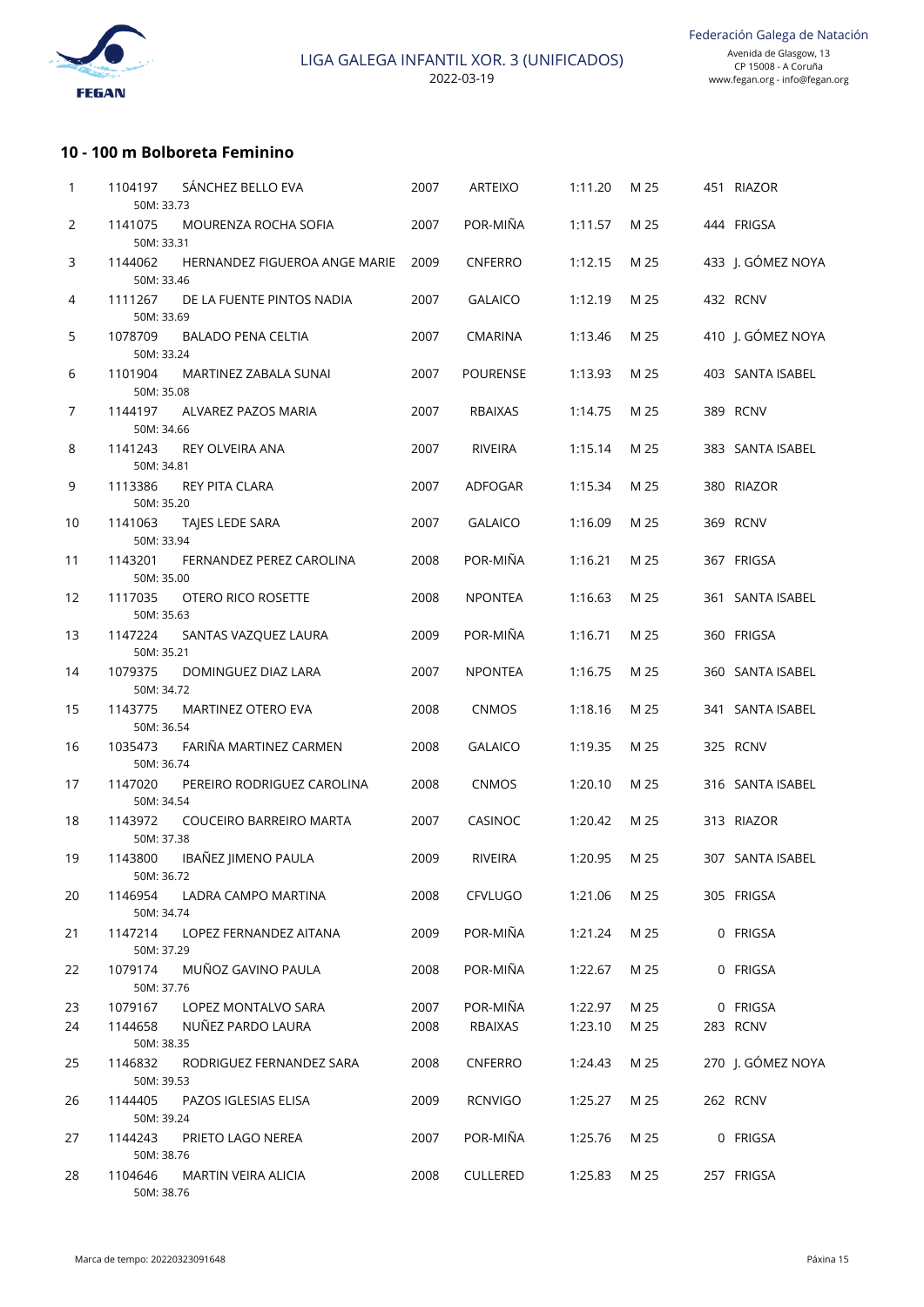

Federación Galega de Natación

| 29 | 1196833<br>SALLERES MOURO CANDELA<br>50M: 40.54        | 2007 | CASINOC         | 1:26.31 | M 25 | 253 RIAZOR        |
|----|--------------------------------------------------------|------|-----------------|---------|------|-------------------|
| 30 | 1144764<br><b>IGLESIAS MARTIN YANIRA</b><br>50M: 40.59 | 2009 | <b>CNFERRO</b>  | 1:26.58 | M 25 | 250 J. GÓMEZ NOYA |
| 31 | 1141280<br>SANCHEZ JUANE MAICA<br>50M: 41.54           | 2007 | <b>POURENSE</b> | 1:27.75 | M 25 | 241 SANTA ISABEL  |
| 32 | 1144809<br>SANCHEZ TIZON ANTIA<br>50M: 38.60           | 2009 | POR-MIÑA        | 1:28.13 | M 25 | 0 FRIGSA          |
| 33 | 1141301<br>SANCHEZ SUEIRO NAYR<br>50M: 41.92           | 2008 | <b>POURENSE</b> | 1:28.63 | M 25 | 233 SANTA ISABEL  |
| 34 | 1199122<br>LOPEZ GOMEZ ANTIA<br>50M: 40.33             | 2009 | <b>CMARINA</b>  | 1:28.68 | M 25 | 233 J. GÓMEZ NOYA |
| 35 | 1178955<br>HERNAEZ GONZALEZ PAULA<br>50M: 41.47        | 2008 | <b>CULLERED</b> | 1:29.26 | M 25 | 229 FRIGSA        |
| 36 | 1190538<br><b>BLANCO LAGE AITANA</b><br>50M: 40.84     | 2009 | <b>NPONTEA</b>  | 1:30.20 | M 25 | 221 SANTA ISABEL  |
| 37 | 1205885<br>MORA GONZALEZ ANYA KARYN<br>50M: 41.87      | 2007 | <b>NPONTEA</b>  | 1:30.70 | M 25 | 0 SANTA ISABEL    |
| 38 | 1201624<br>DOVAL CASTRO CARLA<br>50M: 40.21            | 2008 | CNREDON         | 1:32.28 | M 25 | 207 SANTA ISABEL  |
| 39 | 1144162<br>CABANAS DEL RIO CARLA<br>50M: 43.37         | 2009 | <b>CULLERED</b> | 1:32.95 | M 25 | 202 FRIGSA        |
| 40 | 1189932<br>ENRIQUEZ BUJAN CANDELA<br>50M: 42.52        | 2009 | <b>MOLEMOS</b>  | 1:34.40 | M 25 | 193 SANTA ISABEL  |
| 41 | 1146922<br>FERNANDEZ GARCIA ALEIDA<br>50M: 42.57       | 2009 | <b>CFVLUGO</b>  | 1:35.36 | M 25 | 187 FRIGSA        |
| 42 | 1172475<br>CABALLERIA ALFONSO SARA<br>50M: 41.47       | 2009 | <b>GALAICO</b>  | 1:35.81 | M 25 | 0 RCNV            |
| 43 | 1143394<br>DIEGUEZ GANDOY CARMEN<br>50M: 43.45         | 2009 | <b>CFVLUGO</b>  | 1:37.27 | M 25 | 176 FRIGSA        |
| 44 | 1143425<br><b>CUEVAS RODRIGUEZ XULIA</b><br>50M: 43.56 | 2009 | <b>NPONTEA</b>  | 1:39.79 | M 25 | 0 SANTA ISABEL    |
| 45 | 1191911<br><b>INSUA REY VIOLETA</b><br>50M: 44.63      | 2009 | ADFOGAR         | 1:42.74 | M 25 | 150 RIAZOR        |
| 46 | 1180166<br><b>BUGARIN ALONSO IRIA</b><br>50M: 46.64    | 2008 | <b>NPONTEA</b>  | 1:43.51 | M 25 | 0 SANTA ISABEL    |
| 47 | 1144615<br>MUNIN CANDAL TANIA<br>50M: 49.10            | 2007 | <b>CIDSANTI</b> | 1:46.39 | M 25 | 135 SANTA ISABEL  |
| 48 | 1178919<br>VILLAVERDE CALLE ALEJANDRA<br>50M: 48.57    | 2007 | RBAIXAS         | 1:46.79 | M 25 | 133 RCNV          |
| 49 | 1141271<br>TEDIN GARCIA CRISTINA<br>50M: 49.66         | 2009 | <b>POURENSE</b> | 1:47.59 | M 25 | 0 SANTA ISABEL    |
| 50 | 1144858<br>CAPAS BERMEJO SOFIA<br>50M: 49.52           | 2007 | RBAIXAS         | 1:49.91 | M 25 | 0 RCNV            |
| 51 | 1196866<br>POZO VAZQUEZ UXIA<br>50M: 52.98             | 2009 | <b>MIRAFLOR</b> | 1:59.21 | M 25 | 96 SANTA ISABEL   |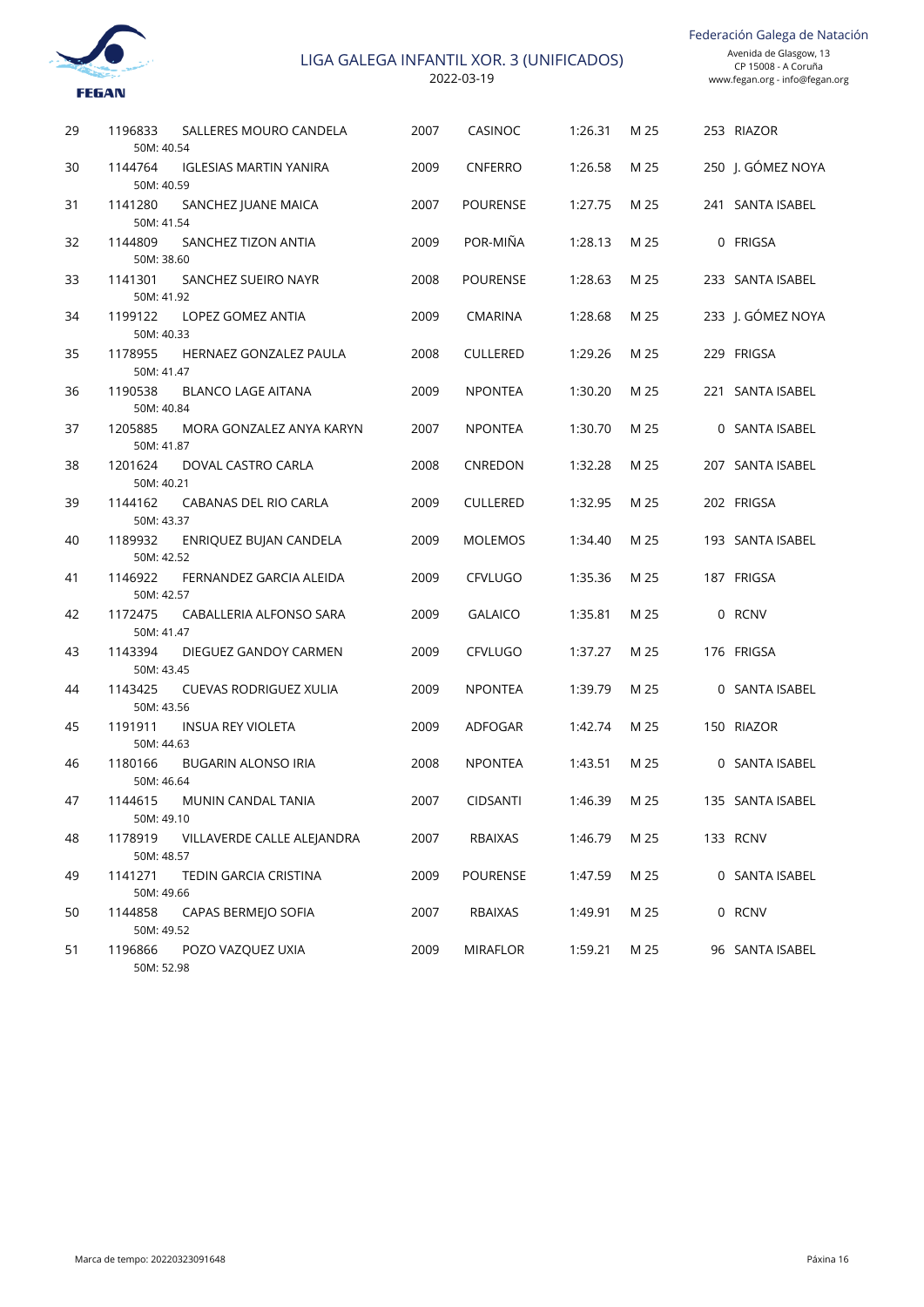

## **11 - 100 m Bolboreta Masculino**

| 1  | 1140876<br>50M: 27.93 | NAVARRO LOSADA SERGI               | 2007 | CNFERRO         | 1:00.14 | M 25 | 501 J. GÓMEZ NOYA |
|----|-----------------------|------------------------------------|------|-----------------|---------|------|-------------------|
| 2  | 1143429<br>50M: 28.60 | FARO MARTINEZ YOEL                 | 2007 | <b>NPONTEA</b>  | 1:03.47 | M 25 | 426 SANTA ISABEL  |
| 3  | 1144851<br>50M: 30.07 | REY SANCHEZ-TEMBLEQUE JUAN         | 2007 | CDELMAR         | 1:04.35 | M 25 | 409 RIAZOR        |
| 4  | 1143345<br>50M: 29.98 | BARROS DA SILVA PEDRO              | 2007 | <b>GALAICO</b>  | 1:04.60 | M 25 | 404 RCNV          |
| 5  | 1075374<br>50M: 30.44 | RAMOS PEREZ NICOLAS ANTON          | 2006 | <b>CNFERRO</b>  | 1:05.69 | M 25 | 384 J. GÓMEZ NOYA |
| 6  | 1140925<br>50M: 31.54 | ALONSO VIDAL TEO                   | 2007 | <b>RBAIXAS</b>  | 1:06.49 | M 25 | 371 RCNV          |
| 7  | 1141072<br>50M: 31.32 | <b>GAVIEIRO MONTERO RAUL</b>       | 2007 | POR-MIÑA        | 1:07.04 | M 25 | 362 FRIGSA        |
| 8  | 1101902<br>50M: 31.14 | DIAZ ALDEANUEVA ALVARO             | 2006 | ADFOGAR         | 1:07.09 | M 25 | 361 RIAZOR        |
| 9  | 1146772<br>50M: 31.28 | PEREIRA BANCO PABLO                | 2007 | CNREDON         | 1:07.24 | M 25 | 358 SANTA ISABEL  |
| 10 | 1084840<br>50M: 31.17 | CASTIÑEIRAS ROIG UNAI              | 2006 | <b>RCNVIGO</b>  | 1:07.25 | M 25 | 358 RCNV          |
| 11 | 1147000<br>50M: 31.79 | RODA MARQUEZ JOAO VICTOR           | 2007 | <b>CULLERED</b> | 1:08.40 | M 25 | 340 FRIGSA        |
| 12 | 1079879<br>50M: 31.56 | PIÑEIRO RODRIGUEZ SAMUEL           | 2007 | <b>RBAIXAS</b>  | 1:08.74 | M 25 | 335 RCNV          |
| 13 | 1100541<br>50M: 32.07 | <b>CUBEIRO ROSENDE XOEL</b>        | 2007 | <b>CNLICEO</b>  | 1:08.75 | M 25 | 335 J. GÓMEZ NOYA |
| 14 | 1146769<br>50M: 32.38 | GARAIZABAL DE LA MONTAÑA C.        | 2007 | CDELMAR         | 1:08.84 | M 25 | 334 RIAZOR        |
| 15 | 1143471<br>50M: 31.60 | SANGIAO SILVA ALEJANDRO            | 2007 | <b>CNLICEO</b>  | 1:08.85 | M 25 | 334 J. GÓMEZ NOYA |
| 16 | 1087185<br>50M: 33.08 | MERZLYAKOV KOSTOMAROV MIKHAIL 2007 |      | <b>POURENSE</b> | 1:09.05 | M 25 | 331 SANTA ISABEL  |
| 17 | 1111699<br>50M: 32.00 | <b>GIL-RIVERA BARBEITO PABLO</b>   | 2006 | ADFOGAR         | 1:10.02 | M 25 | 317 RIAZOR        |
| 18 | 1141014<br>50M: 31.84 | OTERO GARCIA ISAAC                 | 2007 | <b>GALAICO</b>  | 1:10.75 | M 25 | 308 RCNV          |
| 19 | 1144702<br>50M: 33.14 | CARBALLO RODRIGUEZ ENRIQUE         | 2007 | <b>POURENSE</b> | 1:11.27 | M 25 | 301 SANTA ISABEL  |
| 20 | 1104192<br>50M: 33.83 | DIAZ DOMINGUEZ RICARDO             | 2007 | ARTEIXO         | 1:11.39 | M 25 | 299 RIAZOR        |
| 21 | 1141113<br>50M: 32.42 | <b>GUNCHE BARREIRO PAULO</b>       | 2007 | CNREDON         | 1:11.52 | M 25 | 298 SANTA ISABEL  |
| 22 | 1146873<br>50M: 33.20 | PARCERO AREOSO XOEL                | 2007 | <b>CIDSANTI</b> | 1:11.85 | M 25 | 294 SANTA ISABEL  |
| 23 | 1023159<br>50M: 32.95 | FERREIRO SALES LEO                 | 2007 | CASINOC         | 1:12.22 | M 25 | 289 RIAZOR        |
| 24 | 1143732<br>50M: 33.86 | DÍAZ RODAS AARÓN                   | 2007 | ARTEIXO         | 1:13.13 | M 25 | 278 RIAZOR        |
| 25 | 1144373<br>50M: 34.99 | LEMA CARBALLO PABLO                | 2006 | ARTEIXO         | 1:14.18 | M 25 | 267 RIAZOR        |
| 26 | 1144316<br>50M: 34.92 | LONGUEIRA GILDA MARTIN             | 2007 | CDELMAR         | 1:14.44 | M 25 | 264 RIAZOR        |
| 27 | 1075433<br>50M: 35.91 | PORTELA LEIRA MIGUEL               | 2007 | <b>NTNARON</b>  | 1:14.59 | M 25 | 262 J. GÓMEZ NOYA |
| 28 | 1079125               | MENDEZ GARCIA XOAN                 | 2006 | POR-MIÑA        | 1:14.72 | M 25 | 261 FRIGSA        |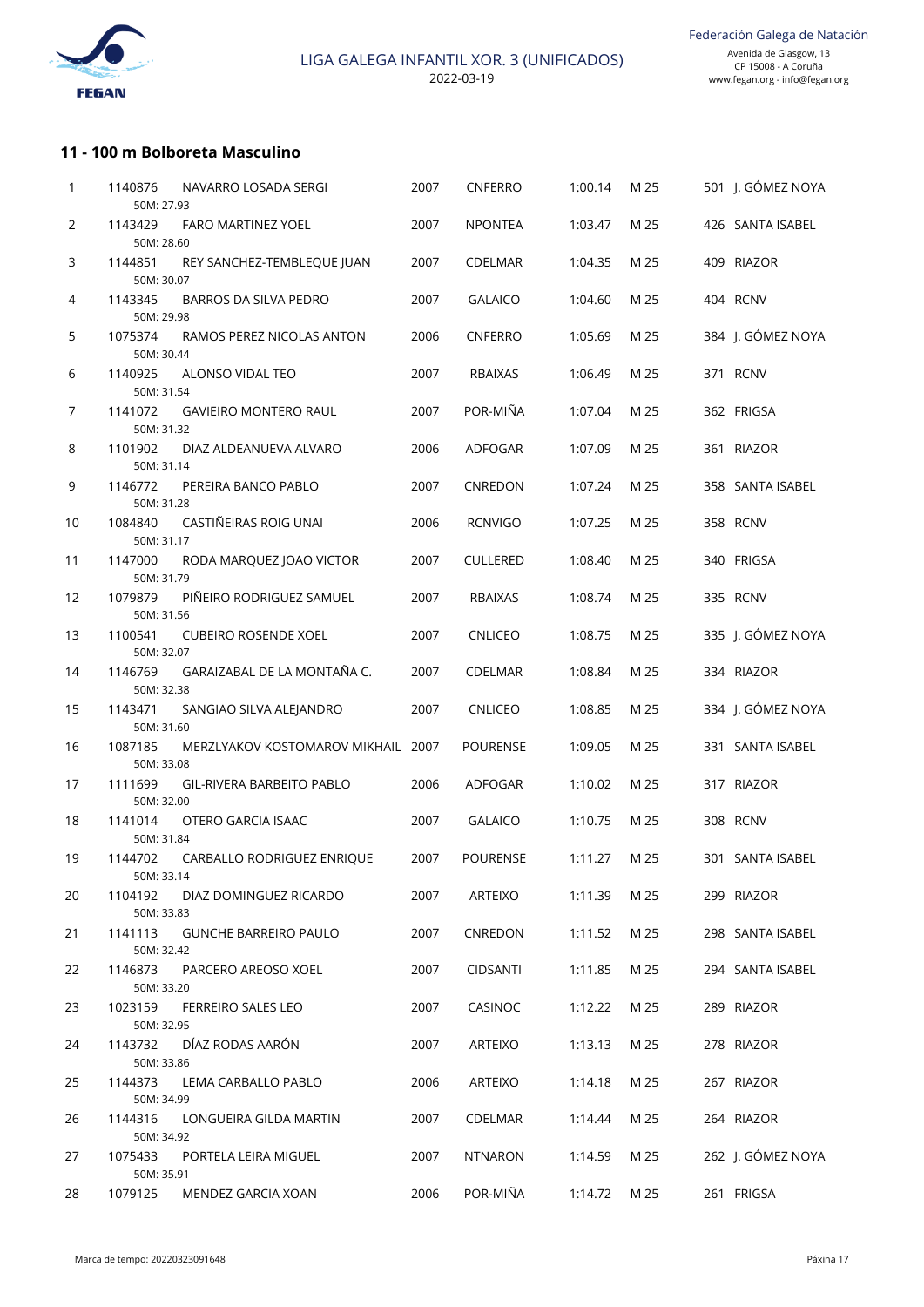

|    | 50M: 35.74 |                             |      |                |         |      |                   |
|----|------------|-----------------------------|------|----------------|---------|------|-------------------|
| 29 | 1079249    | RABANAL FREIRE GERMAN       | 2007 | POR-MIÑA       | 1:15.07 | M 25 | 257 FRIGSA        |
|    | 50M: 34.60 |                             |      |                |         |      |                   |
| 30 | 1147102    | <b>GARCIA AFONSO ALEXIS</b> | 2007 | <b>CNFERRO</b> | 1:15.23 | M 25 | 256 I. GÓMEZ NOYA |
|    | 50M: 35.65 |                             |      |                |         |      |                   |
| 31 | 1141049    | ACEVEDO VIÑAS NAHUEL        | 2007 | <b>CDELMAR</b> | 1:15.38 | M 25 | 0 RIAZOR          |
|    | 50M: 34.60 |                             |      |                |         |      |                   |
| 32 | 1187891    | PEREZ MOURE NICOLAS         | 2006 | <b>CDELMAR</b> | 1:16.55 | M 25 | 0 RIAZOR          |
|    | 50M: 33.89 |                             |      |                |         |      |                   |
| 33 | 1144418    | <b>MADRID MENO PABLO</b>    | 2007 | CASINOC        | 1:16.99 | M 25 | 239 RIAZOR        |
|    | 50M: 36.02 |                             |      |                |         |      |                   |
| 34 | 1196846    | RODRIGUEZ SEOANE IAGO       | 2007 | <b>MOLEMOS</b> | 1:18.01 | M 25 | 229 SANTA ISABEL  |
|    | 50M: 35.32 |                             |      |                |         |      |                   |
| 35 | 1130732    | FERRERAS COVELO PEDRO       | 2007 | <b>CNREDON</b> | 1:22.00 | M 25 | 197 SANTA ISABEL  |
|    | 50M: 33.44 |                             |      |                |         |      |                   |
| 36 | 1143883    | MÉNDEZ AROSA DANIEL         | 2006 | SANXENXO       | 1:30.07 | M 25 | 149 RCNV          |
|    | 50M: 39.70 |                             |      |                |         |      |                   |
|    |            |                             |      |                |         |      |                   |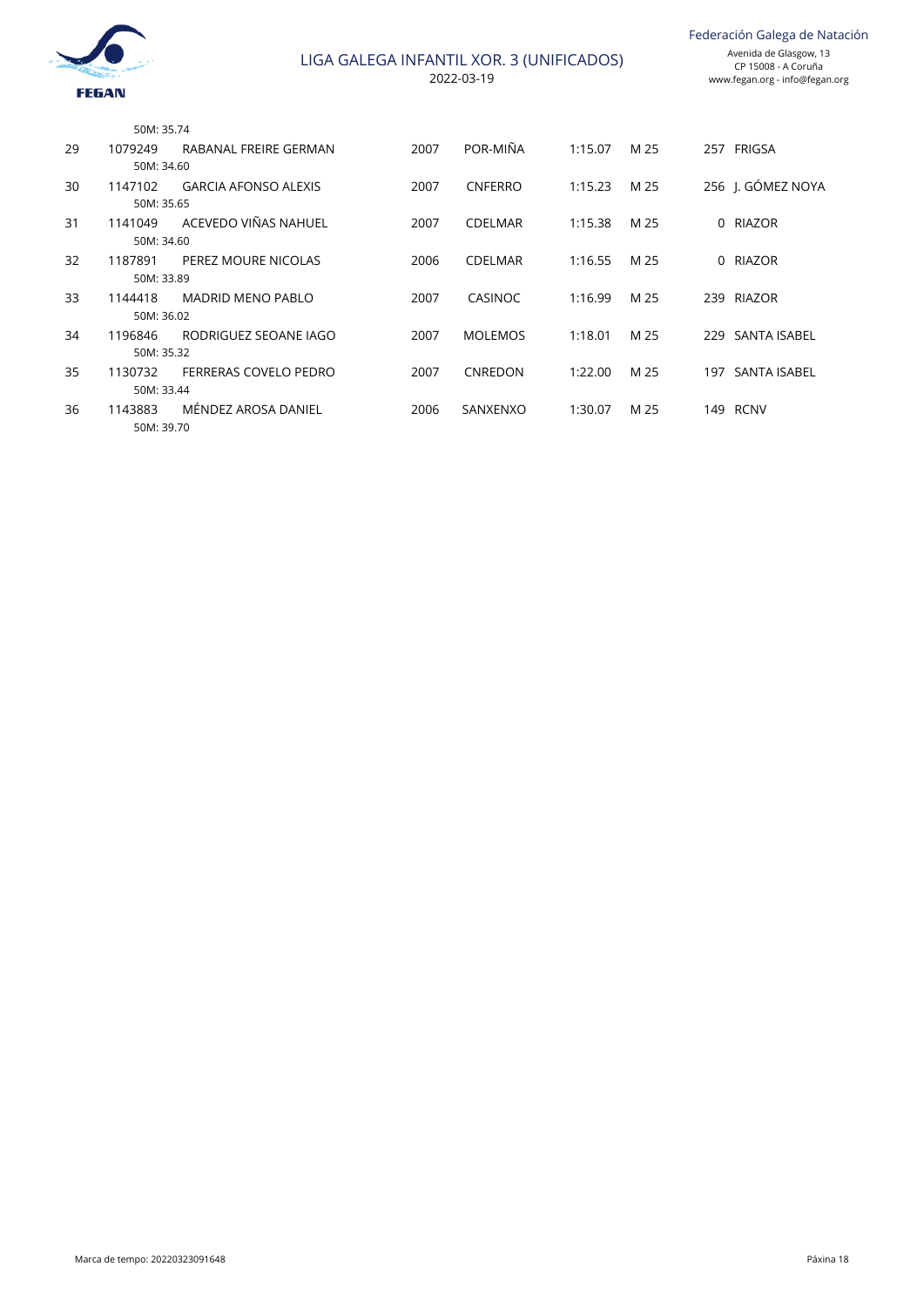

## **12 - 200 m Libre Feminino**

| 1              | <b>BARROS DA SILVA SOFIA</b><br>1031658<br>50L: 31.75<br>100L: 1:05.92   | 2009 | <b>GALAICO</b>  | 2:16.82 | M 25 | 525 RCNV          |
|----------------|--------------------------------------------------------------------------|------|-----------------|---------|------|-------------------|
| 2              | 1079106<br>VAZQUEZ LIZ MIREIA                                            | 2008 | POR-MIÑA        | 2:18.46 | M 25 | 507 FRIGSA        |
|                | 50L: 31.52<br>100L: 1:06.70                                              |      |                 |         |      |                   |
| 3              | 1033341<br>ROCHA GONZALEZ GISELE<br>50L: 33.50<br>100L: 1:09.11          | 2009 | <b>GALAICO</b>  | 2:21.21 | M 25 | 478 RCNV          |
| 4              | 1143806<br>SANCHEZ TOJA CANDELA<br>50L: 32.74<br>100L: 1:08.15           | 2008 | <b>SDBOIRO</b>  | 2:21.55 | M 25 | 474 SANTA ISABEL  |
| 5              | 1143234<br>VARELA IGLESIAS ANA                                           | 2008 | <b>RCNVIGO</b>  | 2:22.89 | M 25 | 461 RCNV          |
| 6              | 50L: 32.92<br>100L: 1:08.33<br>1144048<br>PARDAVILA DAVILA AINOA         | 2008 | <b>CNMOS</b>    | 2:22.93 | M 25 | 461 SANTA ISABEL  |
| $\overline{7}$ | 50L: 33.13<br>100L: 1:09.42<br>1079134<br>LOPEZ-FREIRE FRANCIA CARMEN    | 2007 | POR-MIÑA        | 2:23.39 | M 25 | 456 FRIGSA        |
|                | 50L: 32.45<br>100L: 1:08.51                                              |      |                 |         |      |                   |
| 8              | 1143042<br>JIMENEZ EZQUERRA ANA MARIA<br>50L: 33.31<br>100L: 1:10.83     | 2007 | <b>CNFERRO</b>  | 2:25.60 | M 25 | 436 J. GÓMEZ NOYA |
| 9              | 1143385<br>RODRIGUEZ SUAREZ IRIA<br>50L: 33.09<br>100L: 1:09.75          | 2007 | <b>CULLERED</b> | 2:26.33 | M 25 | 429 FRIGSA        |
| 10             | 1143590<br>PEREZ LORENZO CELIA<br>50L: 32.92<br>100L: 1:10.69            | 2007 | <b>SDBOIRO</b>  | 2:26.99 | M 25 | 424 SANTA ISABEL  |
| 11             | 1079132<br>CERDEIRA TEIJEIRA CLARA<br>50L: 33.26<br>100L: 1:10.22        | 2008 | POR-MIÑA        | 2:27.46 | M 25 | 419 FRIGSA        |
| 12             | 1144414<br><b>HERMIDA ALONSO ANTIA</b><br>50L: 33.22<br>100L: 1:10.23    | 2008 | <b>CNMOS</b>    | 2:28.30 | M 25 | 412 SANTA ISABEL  |
| 13             | 1147214<br>LOPEZ FERNANDEZ AITANA<br>50L: 33.61<br>100L: 1:11.26         | 2009 | POR-MIÑA        | 2:28.36 | M 25 | 0 FRIGSA          |
| 14             | 1079235<br>SAAVEDRA BUIDE PAULA<br>50L: 34.36<br>100L: 1:12.23           | 2007 | POR-MIÑA        | 2:28.58 | M 25 | 0 FRIGSA          |
| 15             | 1079175<br>PRIETO CANTEIRO ALBA                                          | 2007 | POR-MIÑA        | 2:28.90 | M 25 | 0 FRIGSA          |
| 16             | 50L: 33.84<br>100L: 1:12.05<br>1146945<br><b>GALAN TEIJIDO ESTHER</b>    | 2008 | <b>CNFERRO</b>  | 2:30.31 | M 25 | 396 J. GÓMEZ NOYA |
| 17             | 50L: 35.48<br>100L: 1:13.84<br>1144981<br>LOIS CORBACHO ARIADNA          | 2008 | <b>GALAICO</b>  | 2:30.47 | M 25 | 395 RCNV          |
| 17             | 50L: 34.75<br>100L: 1:13.87<br>1144902<br><b>MOURELLE PENA CARLA</b>     | 2008 | <b>ADFOGAR</b>  | 2:30.47 | M 25 | 395 RIAZOR        |
|                | 50L: 34.51<br>100L: 1:11.82                                              |      |                 |         |      |                   |
| 19             | 1143524<br>PEREZ TENREIRO ALBA                                           | 2009 | <b>CNFERRO</b>  | 2:30.63 | M 25 | 394 I. GÓMEZ NOYA |
| 20             | 50L: 35.00 100L: 1:13.66<br><b>IGLESIAS NOGUEIRAS AYLA</b><br>1143460    | 2008 | <b>RCNVIGO</b>  | 2:30.69 | M 25 | 393 RCNV          |
| 21             | 50L: 34.79<br>100L: 1:13.75<br>1140999<br>DIAZ ARMADA ZOE                | 2007 | <b>CNFERRO</b>  | 2:31.52 | M 25 | 0 J. GÓMEZ NOYA   |
|                | 50L: 34.49<br>100L: 1:12.70                                              |      |                 |         |      | 387 J. GÓMEZ NOYA |
| 22             | 1140901<br>CARRASCO DE CASTRO ANA<br>50L: 34.40<br>100L: 1:12.44         | 2007 | <b>CMARINA</b>  | 2:31.53 | M 25 |                   |
| 23             | PIÑEIROS SANTAMARIA CANDELA<br>1144795<br>50L: 34.89<br>100L: 1:13.25    | 2007 | SANXENXO        | 2:31.57 | M 25 | 386 RCNV          |
| 24             | 1079237<br><b>GONZALEZ IGLESIAS NEREA</b><br>50L: 34.82<br>100L: 1:13.86 | 2007 | <b>CFVLUGO</b>  | 2:32.56 | M 25 | 379 FRIGSA        |
| 25             | 1140994<br><b>GARRIDO LORENZO LIA</b>                                    | 2007 | <b>NTNARON</b>  | 2:32.57 | M 25 | 379 J. GÓMEZ NOYA |
| 26             | 100L: 1:13.46<br>50L: 35.21<br>1141255<br>ROIS PRADO MARTA               | 2008 | POR-MIÑA        | 2:32.75 | M 25 | 0 FRIGSA          |
| 27             | 50L: 33.28<br>100L: 1:12.59<br>FERNÁNDEZ LINARES ARIANNA C.<br>1144777   | 2009 | RCNVIGO         | 2:33.09 | M 25 | 375 RCNV          |
| 28             | 50L: 35.06<br>100L: 1:13.77<br>1104174<br>CARBALLIDO NAYA CLAUDIA        | 2007 | ARTEIXO         | 2:33.30 | M 25 | 373 RIAZOR        |
|                |                                                                          |      |                 |         |      |                   |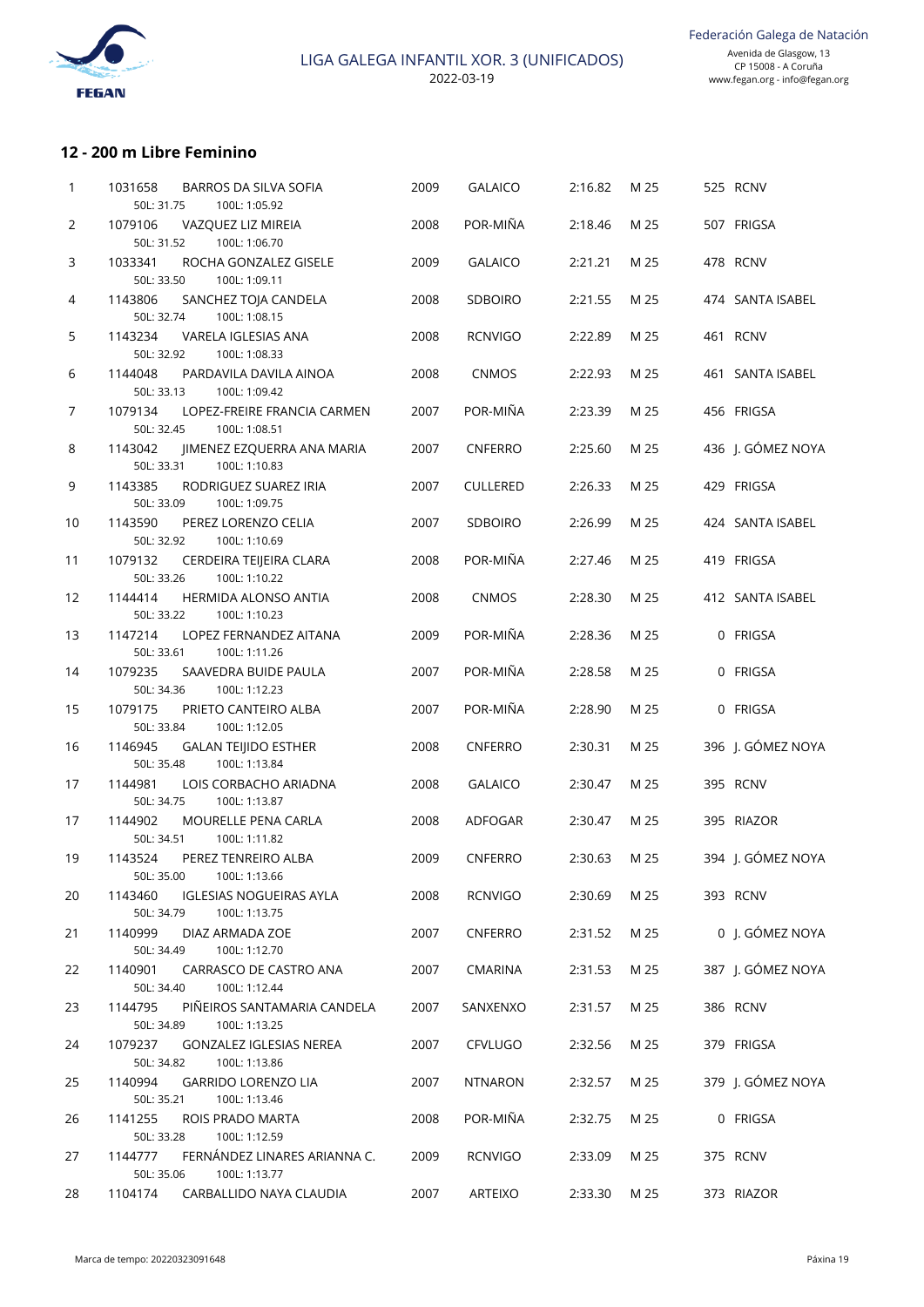2022-03-19

|    | 50L: 34.64<br>100L: 1:12.17                                            |      |                 |         |      |                   |
|----|------------------------------------------------------------------------|------|-----------------|---------|------|-------------------|
| 29 | 1078985<br>SANJURJO LOPEZ NOA<br>100L: 1:12.72<br>50L: 34.06           | 2007 | <b>CFVLUGO</b>  | 2:34.02 | M 25 | 368 FRIGSA        |
| 30 | CAAMAÑO LOPEZ XIANA<br>1144930<br>50L: 35.10<br>100L: 1:14.75          | 2008 | <b>CIDSANTI</b> | 2:34.17 | M 25 | 367 SANTA ISABEL  |
| 31 | 1143447<br><b>MARTINEZ MORAN ESTHER</b><br>50L: 33.57<br>100L: 1:12.89 | 2007 | <b>MOLEMOS</b>  | 2:34.31 | M 25 | 366 SANTA ISABEL  |
| 32 | RODRÍGUEZ QUINTELA UXÍA<br>1144332                                     | 2008 | <b>CDELMAR</b>  | 2:34.34 | M 25 | 366 RIAZOR        |
| 33 | 50L: 35.57<br>100L: 1:15.00<br>1141274<br>FIDALGO GOMEZ NOELA          | 2009 | POURENSE        | 2:34.48 | M 25 | 365 SANTA ISABEL  |
| 34 | 50L: 36.24<br>100L: 1:15.16<br>CAL FERNÁNDEZ VICTORIA<br>1141324       | 2008 | <b>RCNVIGO</b>  | 2:34.79 | M 25 | 0 RCNV            |
| 35 | 50L: 34.90<br>100L: 1:14.01<br>1130731<br>MELLID LOSADA ANXELA         | 2007 | <b>GALAICO</b>  | 2:34.85 | M 25 | 0 RCNV            |
| 36 | 50L: 35.58<br>100L: 1:14.99<br>1202704<br>LOPEZ ALVAREZ PAULA          | 2009 | <b>RBAIXAS</b>  | 2:35.06 | M 25 | 361 RCNV          |
| 37 | 50L: 36.56<br>100L: 1:15.53<br>1145095<br>VIDAL RODRIGUEZ ALBA         | 2009 | <b>GALAICO</b>  | 2:35.08 | M 25 | 0 RCNV            |
| 38 | 50L: 35.35<br>100L: 1:14.76<br><b>GARCÍA ESPAÑA ELENA</b><br>1144638   | 2009 | <b>SDBOIRO</b>  | 2:35.73 | M 25 | 356 SANTA ISABEL  |
| 39 | 50L: 35.16<br>100L: 1:15.23<br>1143721<br><b>LEMA SIMAL NURIA</b>      | 2007 | <b>ARTEIXO</b>  | 2:36.06 | M 25 | 354 RIAZOR        |
| 40 | 50L: 37.45<br>100L: 1:16.86<br>1146756<br>RAMOS DAYAN SABELA           | 2008 | <b>CNXOVE</b>   | 2:36.20 | M 25 | 353 FRIGSA        |
| 41 | 50L: 35.17<br>100L: 1:15.05<br>1145044<br>BARBEIRA FRAGA SARA          | 2009 | ADFOGAR         | 2:37.76 | M 25 | 342 RIAZOR        |
| 42 | 50L: 37.73<br>100L: 1:18.27<br>1144090<br>ALONSO NICOLAO CANDELA       | 2009 | <b>RCNVIGO</b>  | 2:38.33 | M 25 | 0 RCNV            |
| 43 | 50L: 34.61<br>100L: 1:15.42<br>1143059<br>LEDO ESCUDERO MARA           | 2009 | <b>MOLEMOS</b>  | 2:38.42 | M 25 | 338 SANTA ISABEL  |
| 44 | 50L: 36.30<br>100L: 1:18.06<br>1143449<br>CASTRO DE LA FUENTE ALLA     | 2008 | <b>MOLEMOS</b>  | 2:38.47 | M 25 | 338 SANTA ISABEL  |
|    | 50L: 36.68<br>100L: 1:17.21                                            |      |                 |         |      |                   |
| 45 | NISTAL PALACIOS MARIÑA<br>1143970<br>50L: 36.42<br>100L: 1:16.45       | 2007 | CASINOC         | 2:38.52 | M 25 | 338 RIAZOR        |
| 46 | 1143316<br>PEREIRA URGAL MARIA<br>50L: 35.75<br>100L: 1:16.00          | 2008 | <b>GALAICO</b>  | 2:39.22 | M 25 | 0 RCNV            |
| 47 | 1187885<br>BREA ALVAREZ ALBA<br>50L: 36.54<br>100L: 1:17.04            | 2009 | NCORUÑA         | 2:39.25 | M 25 | 333 RIAZOR        |
| 48 | 1144357<br>PUGA PUENTE MARIA<br>100L: 1:16.96<br>50L: 36.38            | 2008 | ADFOGAR         | 2:39.77 | M 25 | 330 RIAZOR        |
| 49 | INSUA FREITAS CATALINA<br>1140926<br>100L: 1:19.07<br>50L: 37.23       | 2008 | ARTEIXO         | 2:41.12 | M 25 | 321 RIAZOR        |
| 50 | 1144162<br>CABANAS DEL RIO CARLA<br>100L: 1:17.99<br>50L: 36.44        | 2009 | <b>CULLERED</b> | 2:41.62 | M 25 | 318 FRIGSA        |
| 51 | 1143952<br>RODRIGUEZ BOTANA AROA<br>100L: 1:18.31<br>50L: 36.77        | 2008 | ARZUA           | 2:41.87 | M 25 | 317 SANTA ISABEL  |
| 52 | DOMÍNGUEZ REGUEIRO PAULA<br>1190508<br>100L: 1:18.94<br>50L: 36.87     | 2007 | <b>CEDEIRA</b>  | 2:42.05 | M 25 | 316 J. GÓMEZ NOYA |
| 53 | 1141268<br>DIAZ PEREZ SANDRA<br>100L: 1:17.74<br>50L: 37.09            | 2009 | POR-MIÑA        | 2:42.20 | M 25 | 0 FRIGSA          |
| 54 | 1191910<br><b>INSUA REY CARMELA</b><br>50L: 38.52<br>100L: 1:19.66     | 2009 | ADFOGAR         | 2:42.96 | M 25 | 0 RIAZOR          |
| 55 | 1147205<br>AGRELO CASTRO CARMEN                                        | 2008 | ADFOGAR         | 2:43.03 | M 25 | 0 RIAZOR          |
| 56 | 100L: 1:18.80<br>50L: 37.30<br>1144901<br>CANCELA MARTINEZ ANTIA       | 2009 | ADFOGAR         | 2:43.21 | M 25 | 0 RIAZOR          |
| 57 | 100L: 1:19.46<br>50L: 37.52<br>1146943<br>CANEIRO ALBES BERTA          | 2008 | NTNARON         | 2:43.26 | M 25 | 309 J. GÓMEZ NOYA |

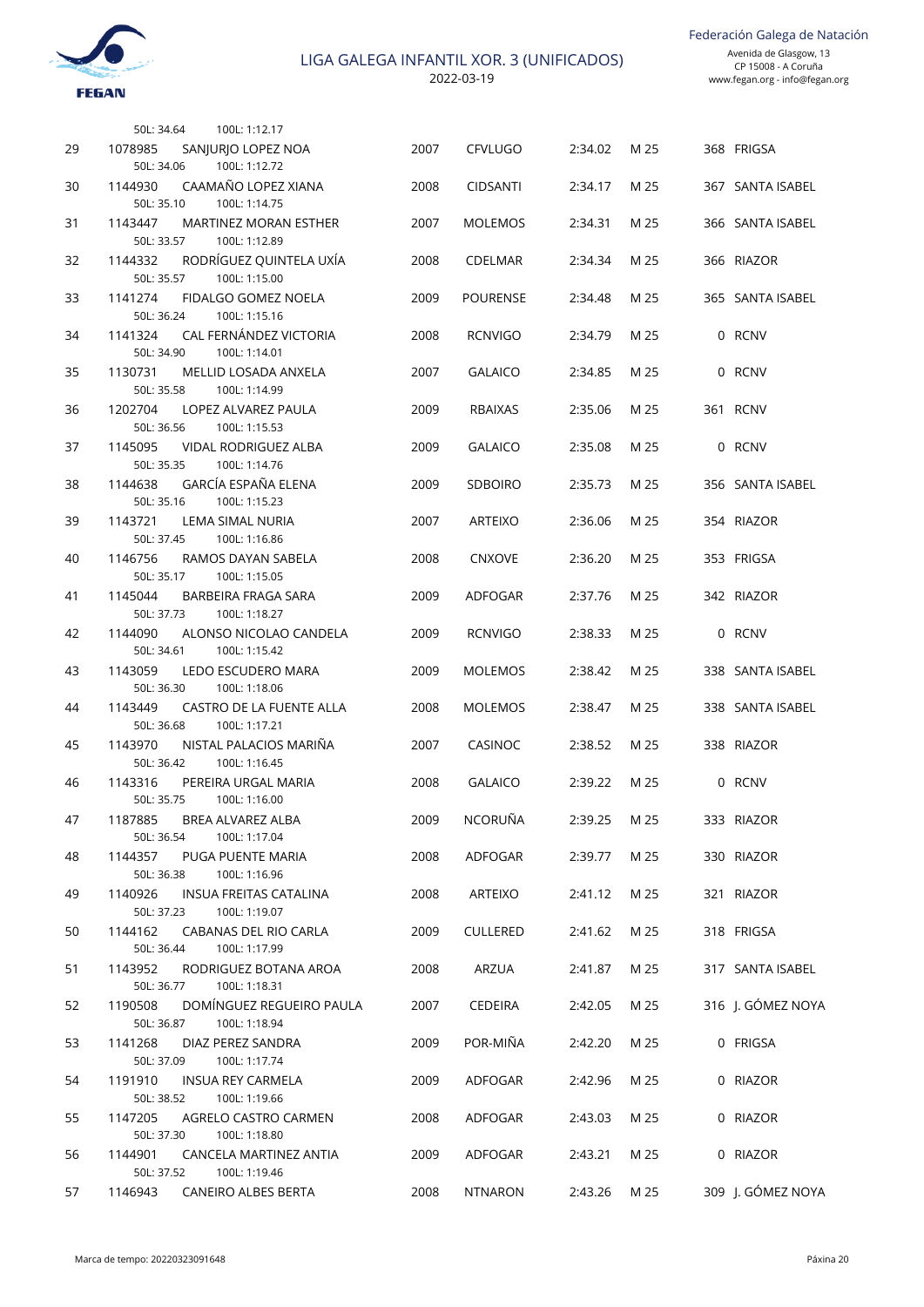Federación Galega de Natación



2022-03-19

|    | 50L: 38.33<br>100L: 1:20.30                                            |      |                 |         |      |                  |
|----|------------------------------------------------------------------------|------|-----------------|---------|------|------------------|
| 58 | 1104388<br>LOPEZ LEIRO LOLA<br>50L: 36.80<br>100L: 1:18.70             | 2007 | <b>ARTEIXO</b>  | 2:43.41 | M 25 | 0 RIAZOR         |
| 59 | 1079270<br>RODRIGUEZ PEREIRA LAURA<br>50L: 35.40<br>100L: 1:16.47      | 2007 | POR-MIÑA        | 2:43.53 | M 25 | 0 FRIGSA         |
| 60 | 1172475<br>CABALLERIA ALFONSO SARA<br>100L: 1:16.63<br>50L: 36.13      | 2009 | <b>GALAICO</b>  | 2:45.30 | M 25 | 0 RCNV           |
| 61 | 1180225<br>POMBO CAAMAÑO ALBA<br>100L: 1:22.14<br>50L: 38.41           | 2009 | ADFOGAR         | 2:45.63 | M 25 | 0 RIAZOR         |
| 62 | 1199415<br><b>GONZALEZ LOSADA ANTIA</b><br>50L: 35.42<br>100L: 1:17.84 | 2009 | <b>MOLEMOS</b>  | 2:46.21 | M 25 | 0 SANTA ISABEL   |
| 63 | 1203742<br><b>GUIRADO AGRA SOFIA</b><br>50L: 36.28<br>100L: 1:18.49    | 2009 | <b>CULLERED</b> | 2:46.59 | M 25 | 291 FRIGSA       |
| 64 | 1144752<br>CAPLEA STELIANA MARIA<br>50L: 38.46<br>100L: 1:20.81        | 2007 | <b>MOLEMOS</b>  | 2:46.97 | M 25 | 0 SANTA ISABEL   |
| 65 | MARTÍNEZ MASCATO MARTA<br>1180351<br>50L: 36.30<br>100L: 1:18.41       | 2008 | <b>RCNVIGO</b>  | 2:46.99 | M 25 | 0 RCNV           |
| 66 | 1207065<br>LOPEZ GONZALEZ CARLOTA<br>50L: 37.70<br>100L: 1:19.79       | 2008 | POR-MIÑA        | 2:47.78 | M 25 | 0 FRIGSA         |
| 67 | 1146938<br>EIRIZ VAZQUEZ SOFIA<br>50L: 37.10<br>100L: 1:20.34          | 2008 | POR-MIÑA        | 2:47.83 | M 25 | 0 FRIGSA         |
| 68 | 1071948<br>CARBALLO GONZALEZ INES<br>50L: 38.34<br>100L: 1:21.55       | 2008 | <b>NPONTEA</b>  | 2:47.98 | M 25 | 284 SANTA ISABEL |
| 69 | 1141043<br><b>GARCIA FELPETO IRENE</b><br>50L: 37.12<br>100L: 1:19.96  | 2007 | <b>CDELMAR</b>  | 2:48.52 | M 25 | 281 RIAZOR       |
| 70 | 1180165<br>ARCA ALONSO MALEN<br>50L: 40.81<br>100L: 1:22.91            | 2009 | <b>NPONTEA</b>  | 2:49.56 | M 25 | 276 SANTA ISABEL |
| 71 | 1194196<br>PEREZ SIMON ARIANNE<br>50L: 41.38<br>100L: 1:24.25          | 2007 | <b>RBAIXAS</b>  | 2:50.43 | M 25 | 272 RCNV         |
| 72 | 1144909<br>LÓPEZ DEZA CANDELA<br>50L: 37.17<br>100L: 1:20.11           | 2008 | <b>ARTEIXO</b>  | 2:50.57 | M 25 | 0 RIAZOR         |
| 73 | 1147228<br>ABAD PAMPIN UXIA<br>100L: 1:23.41<br>50L: 39.29             | 2009 | <b>NCORUÑA</b>  | 2:50.87 | M 25 | 269 RIAZOR       |
| 74 | 1144794<br>FONTÁN LORES JULIETA<br>50L: 37.46<br>100L: 1:19.91         | 2007 | SANXENXO        | 2:52.79 | M 25 | 261 RCNV         |
| 75 | 1144673<br>ZUÑIGA FERRADAS CANDELA<br>50L: 39.78<br>100L: 1:24.57      | 2009 | <b>RBAIXAS</b>  | 2:53.55 | M 25 | 257 RCNV         |
| 76 | 1205845<br>DE LA FUENTE GARCIA INES<br>100L: 1:23.71<br>50L: 38.88     | 2009 | RBAIXAS         | 2:53.60 | M 25 | 0 RCNV           |
| 77 | 1146742<br>VILA GONZALEZ MARTINA<br>100L: 1:21.62<br>50L: 37.21        | 2007 | <b>MOLEMOS</b>  | 2:53.85 | M 25 | 0 SANTA ISABEL   |
| 78 | FERNÁNDEZ DÍAZ UXÍA<br>1144369<br>100L: 1:22.76<br>50L: 38.80          | 2008 | <b>ARTEIXO</b>  | 2:54.03 | M 25 | 0 RIAZOR         |
| 79 | VICENTE FERNANDEZ PAULA<br>1145043<br>100L: 1:25.14<br>50L: 41.19      | 2009 | ADFOGAR         | 2:54.52 | M 25 | 0 RIAZOR         |
| 80 | FERNANDEZ LOPEZ IRENE<br>1180215<br>100L: 1:25.44<br>50L: 40.43        | 2009 | ADFOGAR         | 2:55.41 | M 25 | 0 RIAZOR         |
| 81 | 1143731<br>ÁLVAREZ MONTES MARA<br>100L: 1:26.73<br>50L: 41.32          | 2008 | ARTEIXO         | 2:55.78 | M 25 | 0 RIAZOR         |
| 82 | SEDES ALONSO AILEN<br>1203738<br>50L: 37.82<br>100L: 1:22.23           | 2009 | <b>CNFERRO</b>  | 2:56.49 | M 25 | 0 J. GÓMEZ NOYA  |
| 83 | <b>REY GUERRA SARA</b><br>1200450<br>100L: 1:26.80<br>50L: 41.70       | 2007 | <b>CFVLUGO</b>  | 2:57.23 | M 25 | 241 FRIGSA       |
| 84 | FERNANDEZ LOPEZ UXIA<br>1144044<br>100L: 1:26.87<br>50L: 41.42         | 2008 | RBAIXAS         | 2:58.21 | M 25 | 0 RCNV           |
| 85 | PEREIRA LABRADA UXIA<br>1079097<br>50L: 37.00<br>100L: 1:22.58         | 2007 | POR-MIÑA        | 2:58.92 | M 25 | 0 FRIGSA         |
| 86 | PEREIRA FRAGA UXIA<br>1144899                                          | 2008 | ADFOGAR         | 2:59.32 | M 25 | 0 RIAZOR         |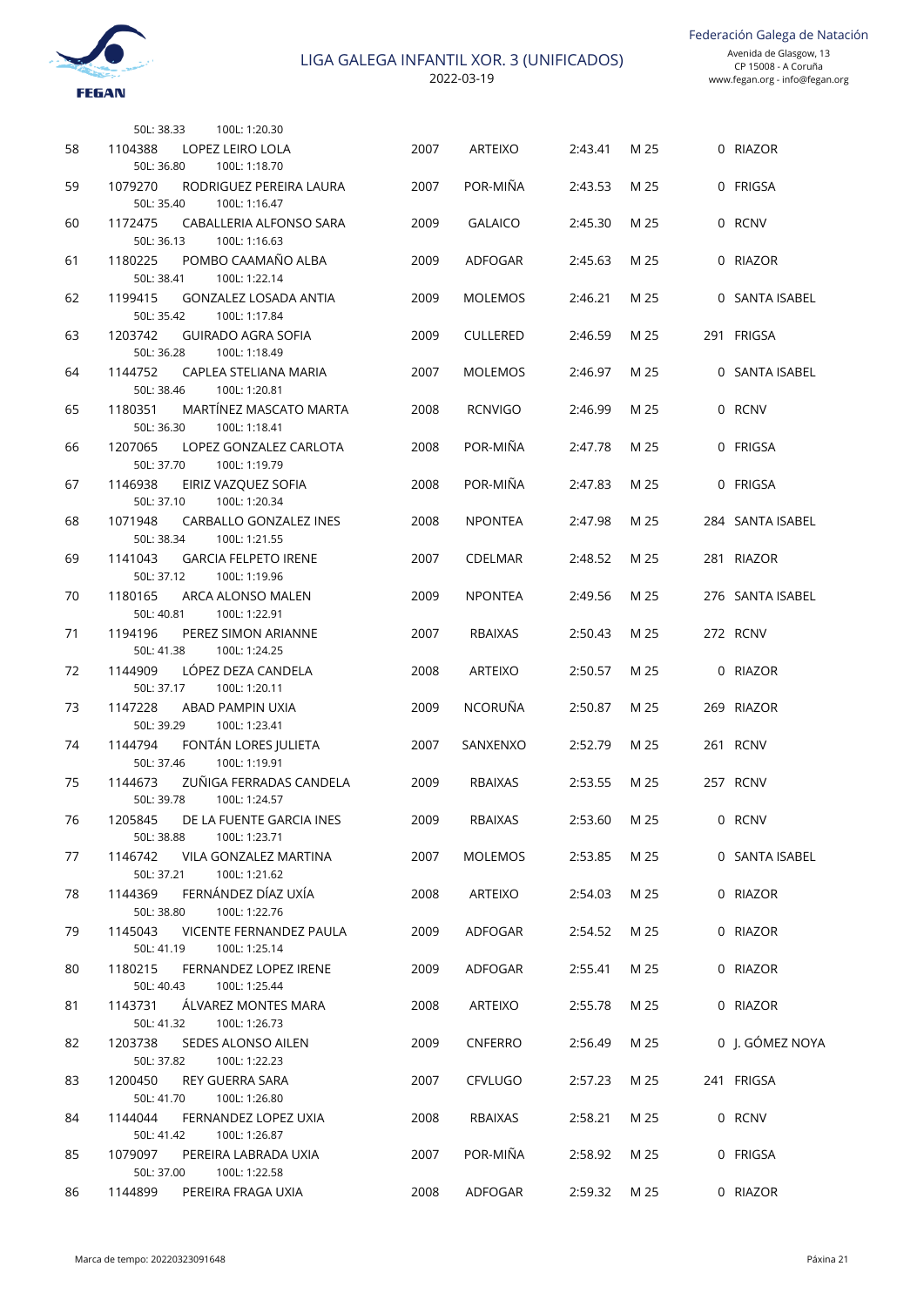Federación Galega de Natación



|     | 50L: 40.30            | 100L: 1:24.61                                 |      |                 |         |      |                   |
|-----|-----------------------|-----------------------------------------------|------|-----------------|---------|------|-------------------|
| 87  | 1146965<br>50L: 39.35 | <b>BOUZA GARCIA CELIA</b>                     | 2009 | <b>GALAICO</b>  | 2:59.51 | M 25 | 0 RCNV            |
| 88  | 1216628               | 100L: 1:27.46<br>DE CARLOS TOBIO BEGOÑA       | 2008 | <b>RBAIXAS</b>  | 2:59.65 | M 25 | 0 RCNV            |
| 89  | 50L: 39.76<br>1143767 | 100L: 1:26.75<br>NOVOA BALTAR ANDREA          | 2007 | <b>CNXOVE</b>   | 3:00.30 | M 25 | 229 FRIGSA        |
|     | 50L: 38.80            | 100L: 1:25.32                                 |      |                 |         |      |                   |
| 90  | 1104551<br>50L: 40.80 | CARRACIDO ASOREY VANESSA<br>100L: 1:26.71     | 2007 | ARZUA           | 3:00.43 | M 25 | 229 SANTA ISABEL  |
| 91  | 1187884<br>50L: 41.49 | <b>BARREIRA PERMUY LUCIA</b><br>100L: 1:27.08 | 2009 | <b>NCORUÑA</b>  | 3:00.99 | M 25 | 227 RIAZOR        |
| 92  | 1178906<br>50L: 40.33 | JORGE OROSA DANIELA                           | 2009 | <b>CMARINA</b>  | 3:01.49 | M 25 | 225 J. GÓMEZ NOYA |
| 93  | 1191909               | 100L: 1:26.45<br>VÁZQUEZ COSTA ARACELI        | 2009 | <b>RCNVIGO</b>  | 3:01.62 | M 25 | 0 RCNV            |
|     | 50L: 41.42<br>1146852 | 100L: 1:28.26                                 |      |                 |         |      |                   |
| 94  | 50L: 39.42            | LOPEZ REGUEIRO MARTA<br>100L: 1:27.34         | 2008 | ADFOGAR         | 3:01.95 | M 25 | 0 RIAZOR          |
| 95  | 1171637<br>50L: 41.18 | <b>CORDERO LOPEZ SARA</b><br>100L: 1:28.41    | 2009 | <b>GALAICO</b>  | 3:02.45 | M 25 | 0 RCNV            |
| 96  | 1177229<br>50L: 41.49 | NAYA PARDO MARTA<br>100L: 1:26.90             | 2007 | <b>ARTEIXO</b>  | 3:03.18 | M 25 | 0 RIAZOR          |
| 97  | 1034401               | SANCHEZ VALCARCE CANDELA                      | 2008 | POR-MIÑA        | 3:04.77 | M 25 | 0 FRIGSA          |
| 98  | 50L: 40.40<br>1189932 | 100L: 1:27.65<br>ENRIQUEZ BUJAN CANDELA       | 2009 | <b>MOLEMOS</b>  | 3:06.65 | M 25 | 0 SANTA ISABEL    |
|     | 50L: 40.80            | 100L: 1:31.25                                 |      |                 |         |      |                   |
| 99  | 1203504<br>50L: 41.00 | GARCÍA MAÑAS GALA<br>100L: 1:28.13            | 2009 | <b>RCNVIGO</b>  | 3:08.93 | M 25 | 0 RCNV            |
| 100 | 1205867               | LOUZAO MATEUS LOYUSE YASMIN                   | 2007 | <b>CEDEIRA</b>  | 3:11.29 | M 25 | 192 J. GÓMEZ NOYA |
| 101 | 50L: 43.68<br>1023208 | 100L: 1:33.41<br>CARRIL SOUTO LUCÍA           | 2008 | <b>ARTEIXO</b>  | 3:12.78 | M 25 | 0 RIAZOR          |
|     | 50L: 43.26            | 100L: 1:32.48                                 |      |                 |         |      |                   |
| 102 | 1144928<br>50L: 41.62 | NIETO AVELLO SARA<br>100L: 1:31.83            | 2007 | <b>CIDSANTI</b> | 3:20.87 | M 25 | 166 SANTA ISABEL  |
| 103 | 1208884               | FERNANDEZ FREIRE ARIADNA                      | 2009 | <b>ARZUA</b>    | 3:20.95 | M 25 | 165 SANTA ISABEL  |
| 104 | 50L: 44.00<br>1198884 | 100L: 1:34.67<br>SEOANE FERNANDEZ SARA        | 2008 | <b>CIDSANTI</b> | 3:34.32 | M 25 | 136 SANTA ISABEL  |
|     | 50L: 43.43            | 100L: 1:35.43                                 |      |                 |         |      |                   |
| 105 | 1194872<br>50L: 48.00 | BARREIRO FERNANDEZ NIOBE<br>100L: 1:42.81     | 2007 | <b>GALAICO</b>  | 3:34.93 | M 25 | 0 RCNV            |
| 106 | 1208857               | <b>GARCIA ALVAREZ ESTELA</b>                  | 2009 | <b>CIDSANTI</b> | 3:36.91 | M 25 | 0 SANTA ISABEL    |
|     | 50L: 47.06            | 100L: 1:42.29                                 |      |                 |         |      |                   |
| 107 | 1146948<br>50L: 49.65 | <b>CALDAS MARIN EDURNE</b><br>100L: 1:49.35   | 2009 | <b>CFVLUGO</b>  | 3:41.06 | M 25 | 0 FRIGSA          |
| 108 | 1208874               | <b>VIEITO ARADAS ALBA</b>                     | 2009 | <b>CIDSANTI</b> | 3:51.71 | M 25 | 0 SANTA ISABEL    |
|     | 50L: 50.50            | 100L: 1:50.23                                 |      |                 |         |      |                   |
| 109 | 1207042<br>50L: 47.57 | RODRIGUEZ BERMEJO ALBA<br>100L: 1:50.72       | 2008 | CNXOVE          | 4:02.18 | M 25 | 94 FRIGSA         |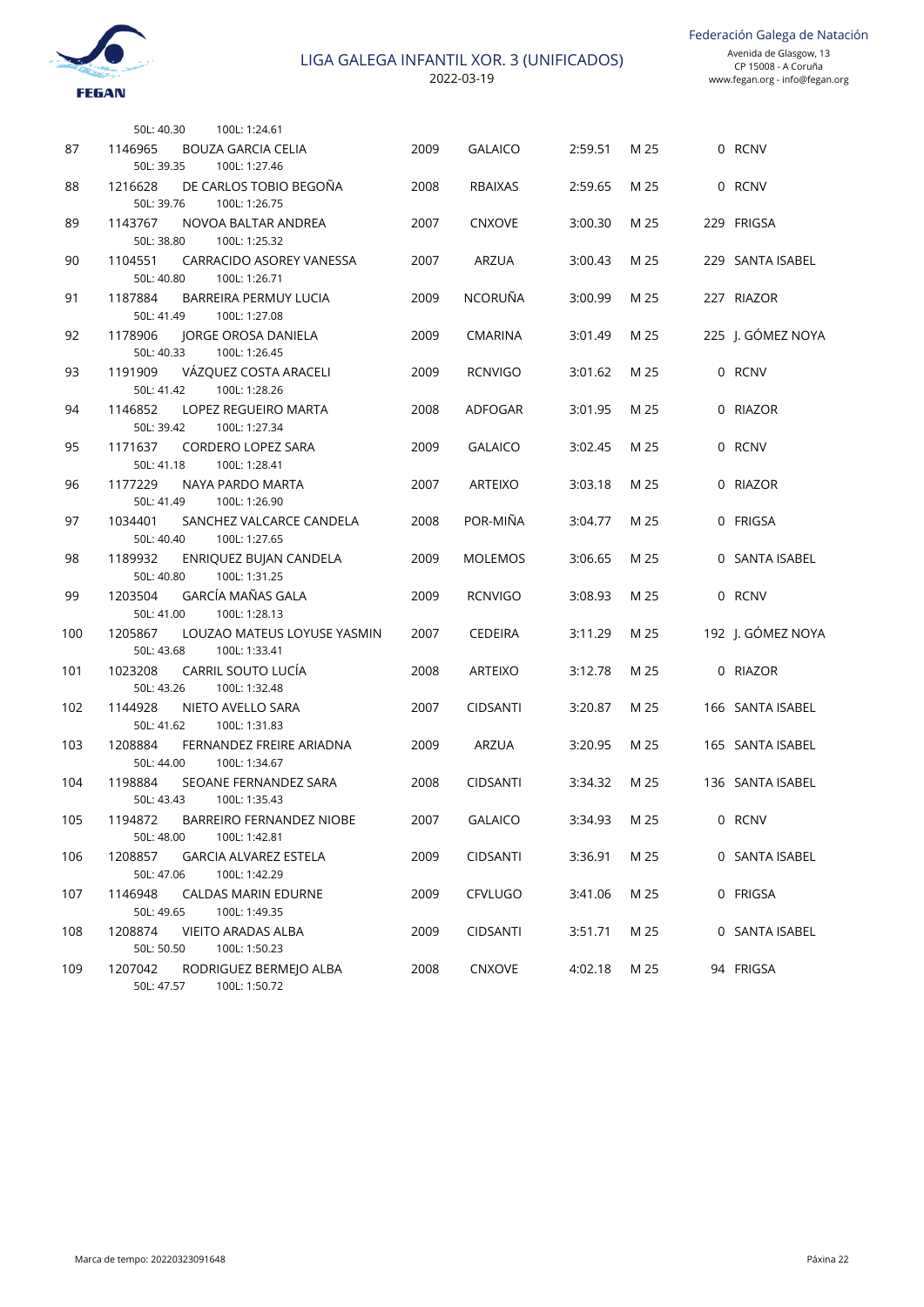

## **13 - 200 m Libre Masculino**

| 1              | 1057304<br>TABEIRA OLASCOAGA TADEO<br>50L: 28.65<br>100L: 59.12         | 2007 | CNFERRO         | 2:00.06 | M 25 | 566 J. GÓMEZ NOYA |
|----------------|-------------------------------------------------------------------------|------|-----------------|---------|------|-------------------|
| $\overline{2}$ | 1078856<br>FRAGA SAL ALEXANDRE                                          | 2006 | POR-MIÑA        | 2:01.80 | M 25 | 543 FRIGSA        |
|                | 50L: 27.59<br>100L: 58.49                                               |      |                 |         |      |                   |
| 3              | 1141480<br>VAZQUEZ COSTA MIGUEL<br>100L: 58.43<br>50L: 27.89            | 2006 | <b>GALAICO</b>  | 2:01.98 | M 25 | 540 RCNV          |
| 4              | 1143345<br>BARROS DA SILVA PEDRO<br>50L: 28.89<br>100L: 1:00.07         | 2007 | <b>GALAICO</b>  | 2:04.19 | M 25 | 512 RCNV          |
| 5              | 1075391<br>DIAZ COUCE RUBEN<br>50L: 29.45<br>100L: 1:01.43              | 2006 | <b>CNFERRO</b>  | 2:07.28 | M 25 | 475 J. GÓMEZ NOYA |
| 6              | 1141073<br>PEREZ FERNANDEZ BRAIS<br>50L: 29.53<br>100L: 1:02.72         | 2007 | POR-MIÑA        | 2:10.32 | M 25 | 443 FRIGSA        |
| $\overline{7}$ | 1144309<br>PEREZ GARCIA IKER<br>50L: 29.62<br>100L: 1:02.95             | 2007 | <b>GALAICO</b>  | 2:10.93 | M 25 | 437 RCNV          |
| 8              | PAZ RODRIGUEZ ARITZ<br>1145034<br>50L: 30.65<br>100L: 1:04.59           | 2006 | <b>POURENSE</b> | 2:12.26 | M 25 | 424 SANTA ISABEL  |
| 9              | 1023166<br>PENAS CAYADO ENRIQUE<br>100L: 1:04.34<br>50L: 30.24          | 2006 | CASINOC         | 2:13.21 | M 25 | 415 RIAZOR        |
| 10             | 1079104<br>DEVESA LOPEZ JONATHAN<br>100L: 1:04.54<br>50L: 31.23         | 2006 | POR-MIÑA        | 2:13.34 | M 25 | 413 FRIGSA        |
| 11             | 1087107<br><b>ESTEVEZ CRESPO HUGO</b><br>50L: 31.19<br>100L: 1:06.59    | 2006 | <b>POURENSE</b> | 2:13.76 | M 25 | 410 SANTA ISABEL  |
| 12             | 1144471<br>ABELLEIRA GOMEZ MIGUEL A.<br>50L: 31.68<br>100L: 1:06.27     | 2006 | <b>SDBOIRO</b>  | 2:14.01 | M 25 | 407 SANTA ISABEL  |
| 13             | 1079004<br>ARIAS FRANCO ODEI<br>50L: 30.62<br>100L: 1:05.73             | 2006 | <b>MOLEMOS</b>  | 2:16.21 | M 25 | 388 SANTA ISABEL  |
| 14             | 1079262<br><b>BASADRE GARCIA ENRIQUE</b><br>50L: 30.04<br>100L: 1:04.55 | 2007 | POR-MIÑA        | 2:16.73 | M 25 | 0 FRIGSA          |
| 15             | 1144662<br>ANDRES BARBOSA DANIEL<br>50L: 31.14<br>100L: 1:05.91         | 2006 | <b>RBAIXAS</b>  | 2:17.01 | M 25 | 381 RCNV          |
| 16             | 1112664<br><b>GARRIDO ALONSO CAMILO</b><br>50L: 31.80<br>100L: 1:06.85  | 2006 | <b>RBAIXAS</b>  | 2:17.29 | M 25 | 379 RCNV          |
| 17             | 1182375<br>RODRIGUEZ JUSTO MARTIN<br>50L: 32.98<br>100L: 1:08.67        | 2007 | <b>RBAIXAS</b>  | 2:17.75 | M 25 | 375 RCNV          |
| 18             | 1144617<br>RIBO MIGUEL LUCAS<br>50L: 32.91<br>100L: 1:07.92             | 2007 | <b>CIDSANTI</b> | 2:17.96 | M 25 | 373 SANTA ISABEL  |
| 19             | 1141246<br>HUERTA ROMERO DARIO<br>50L: 30.42    100L: 1:05.41           | 2006 | RIVEIRA         | 2:18.43 | M 25 | 369 SANTA ISABEL  |
| 20             | PAZOS IGLESIAS ANDRÉ<br>1143816<br>100L: 1:06.75<br>50L: 32.82          | 2007 | <b>RCNVIGO</b>  | 2:18.59 | M 25 | 368 RCNV          |
| 21             | 1079149<br>VAZQUEZ GUERRA SAMUEL<br>50L: 31.48<br>100L: 1:07.24         | 2006 | POR-MIÑA        | 2:18.61 | M 25 | 0 FRIGSA          |
| 22             | 1144995<br>RIAL SIEIRA LEO<br>100L: 1:07.98<br>50L: 31.86               | 2006 | RIVEIRA         | 2:18.94 | M 25 | 365 SANTA ISABEL  |
| 23             | 1143353<br>PEREZ TEIJEIRA IAGO<br>50L: 30.98<br>100L: 1:06.40           | 2006 | <b>CNXOVE</b>   | 2:19.28 | M 25 | 363 FRIGSA        |
| 24             | 1130700<br>ORTEGO PORTA ANDRE<br>50L: 31.94<br>100L: 1:07.59            | 2007 | <b>GALAICO</b>  | 2:19.41 | M 25 | 0 RCNV            |
| 25             | 1144611<br>ILLODO CARRILLO BRUNO<br>100L: 1:05.88<br>50L: 31.24         | 2006 | <b>CIDSANTI</b> | 2:19.68 | M 25 | 360 SANTA ISABEL  |
| 26             | ALBES ALVARIÑO DAVID<br>1143421<br>100L: 1:07.31<br>50L: 32.18          | 2006 | <b>NTNARON</b>  | 2:19.80 | M 25 | 359 J. GÓMEZ NOYA |
| 27             | 1071514<br><b>MERA TATO HUGO</b><br>50L: 32.64<br>100L: 1:08.19         | 2006 | ARZUA           | 2:20.97 | M 25 | 350 SANTA ISABEL  |
| 28             | RECOUSO DE DIEGO DAVID<br>1130799                                       | 2006 | <b>GALAICO</b>  | 2:21.24 | M 25 | 0 RCNV            |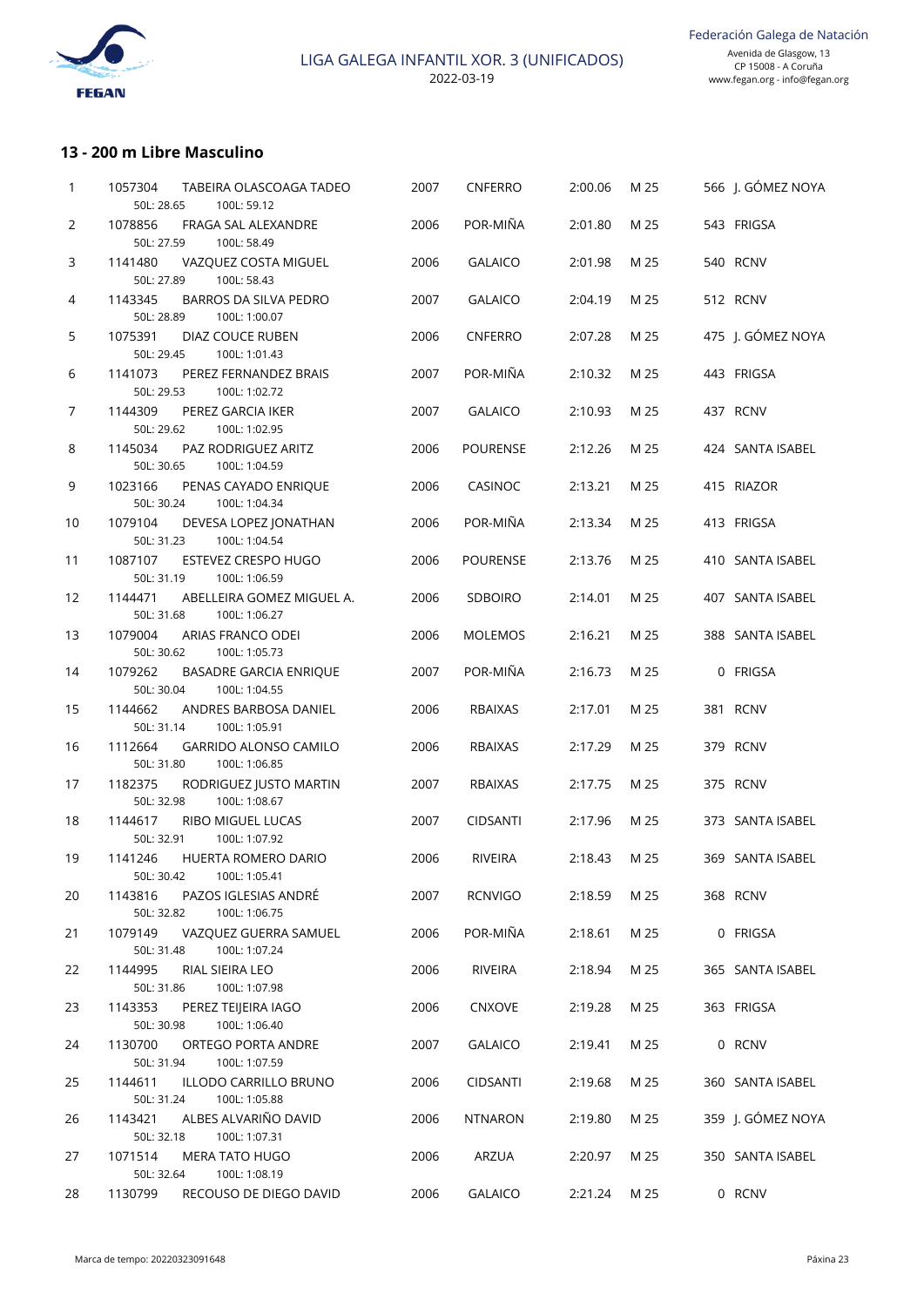Federación Galega de Natación



2022-03-19

|    | 100L: 1:07.49<br>50L: 32.03                                               |      |                 |         |      |                   |
|----|---------------------------------------------------------------------------|------|-----------------|---------|------|-------------------|
| 29 | 1143452<br>DE SAN JUAN GARCIA NICOLAS<br>50L: 31.34<br>100L: 1:06.65      | 2007 | POR-MIÑA        | 2:22.44 | M 25 | 0 FRIGSA          |
| 30 | OUBIÑA SÁNCHEZ PEDRO<br>1143246<br>100L: 1:08.96<br>50L: 33.10            | 2007 | <b>RCNVIGO</b>  | 2:23.36 | M 25 | 333 RCNV          |
| 31 | 1095445<br>LAGO CASTILLO DIEGO<br>50L: 32.96<br>100L: 1:10.80             | 2007 | <b>NCORUÑA</b>  | 2:23.78 | M 25 | 330 RIAZOR        |
| 32 | 1141299<br>SANCHEZ SUEIRO HUGO<br>50L: 32.76<br>100L: 1:09.55             | 2007 | <b>POURENSE</b> | 2:24.47 | M 25 | 325 SANTA ISABEL  |
| 33 | 1146838<br>SEOANE CURRAS JON<br>100L: 1:07.67<br>50L: 32.20               | 2006 | CASINOC         | 2:26.56 | M 25 | 311 RIAZOR        |
| 34 | 1144408<br><b>BARROS DOMINGUEZ SAMUEL</b><br>50L: 35.66<br>100L: 1:13.40  | 2006 | <b>CNMOS</b>    | 2:27.03 | M 25 | 308 SANTA ISABEL  |
| 35 | 1191114<br><b>JUSTO NOVOA SAMUEL</b><br>100L: 1:10.78<br>50L: 33.03       | 2006 | <b>GALAICO</b>  | 2:28.80 | M 25 | 0 RCNV            |
| 36 | 1141015<br>BESADA DOMINGUEZ UXIO<br>50L: 34.82<br>100L: 1:13.09           | 2007 | SANXENXO        | 2:29.57 | M 25 | 293 RCNV          |
| 37 | 1144409<br>SOTO MARTINEZ UNAI<br>50L: 35.38<br>100L: 1:14.66              | 2007 | <b>CNMOS</b>    | 2:29.70 | M 25 | 292 SANTA ISABEL  |
| 38 | 1199416<br>REGUEIRA MOURE ANDER<br>50L: 35.42<br>100L: 1:13.89            | 2007 | <b>MOLEMOS</b>  | 2:31.03 | M 25 | 284 SANTA ISABEL  |
| 39 | 1205936<br><b>GUTIERREZ ANLLO SANTIAGO</b><br>50L: 30.68<br>100L: 1:07.12 | 2006 | <b>CULLERED</b> | 2:31.38 | M 25 | 282 FRIGSA        |
| 40 | 1104193<br>FIGUEIRAS PEDETTI SANTIAGO<br>50L: 36.80<br>100L: 1:15.52      | 2007 | <b>ARTEIXO</b>  | 2:32.22 | M 25 | 278 RIAZOR        |
| 41 | 1143751<br>DIAZ LOPEZ MATEO<br>100L: 1:12.12<br>50L: 32.50                | 2006 | <b>CNXOVE</b>   | 2:32.80 | M 25 | 275 FRIGSA        |
| 42 | ÁLVAREZ VÁZQUEZ GAEL<br>1084749<br>50L: 30.38<br>100L: 1:03.50            | 2007 | <b>RCNVIGO</b>  | 2:33.01 | M 25 | 273 RCNV          |
| 43 | 1144522<br>RODRIGUEZ BARREIRA MATEO<br>50L: 33.65<br>100L: 1:11.16        | 2007 | <b>CNXOVE</b>   | 2:34.33 | M 25 | 266 FRIGSA        |
| 44 | 1189233<br>DIAZ GARCIA MARCOS<br>50L: 35.00<br>100L: 1:15.12              | 2007 | <b>NTNARON</b>  | 2:34.97 | M 25 | 263 J. GÓMEZ NOYA |
| 45 | 1146946<br><b>GARCIA RODRIGUEZ BRUNO</b><br>50L: 36.99<br>100L: 1:18.55   | 2007 | <b>NTNARON</b>  | 2:41.70 | M 25 | 232 J. GÓMEZ NOYA |
| 46 | 1144519<br>ROMERO GONZALEZ SERGIO<br>50L: 34.60<br>100L: 1:14.48          | 2006 | <b>CNXOVE</b>   | 2:42.08 | M 25 | 0 FRIGSA          |
| 47 | 1144418<br><b>MADRID MENO PABLO</b><br>50L: 34.47<br>100L: 1:14.07        | 2007 | CASINOC         | 2:42.91 | M 25 | 226 RIAZOR        |
| 48 | 1208829<br>RODRIGUEZ BOUZON DIEGO<br>50L: 38.06<br>100L: 1:23.34          | 2006 | CNREDON         | 2:57.06 | M 25 | 176 SANTA ISABEL  |
| 49 | 1208871<br><b>SUAREZ SANCHEZ GABRIEL</b><br>50L: 41.65<br>100L: 1:32.07   | 2007 | <b>CIDSANTI</b> | 3:22.12 | M 25 | 118 SANTA ISABEL  |